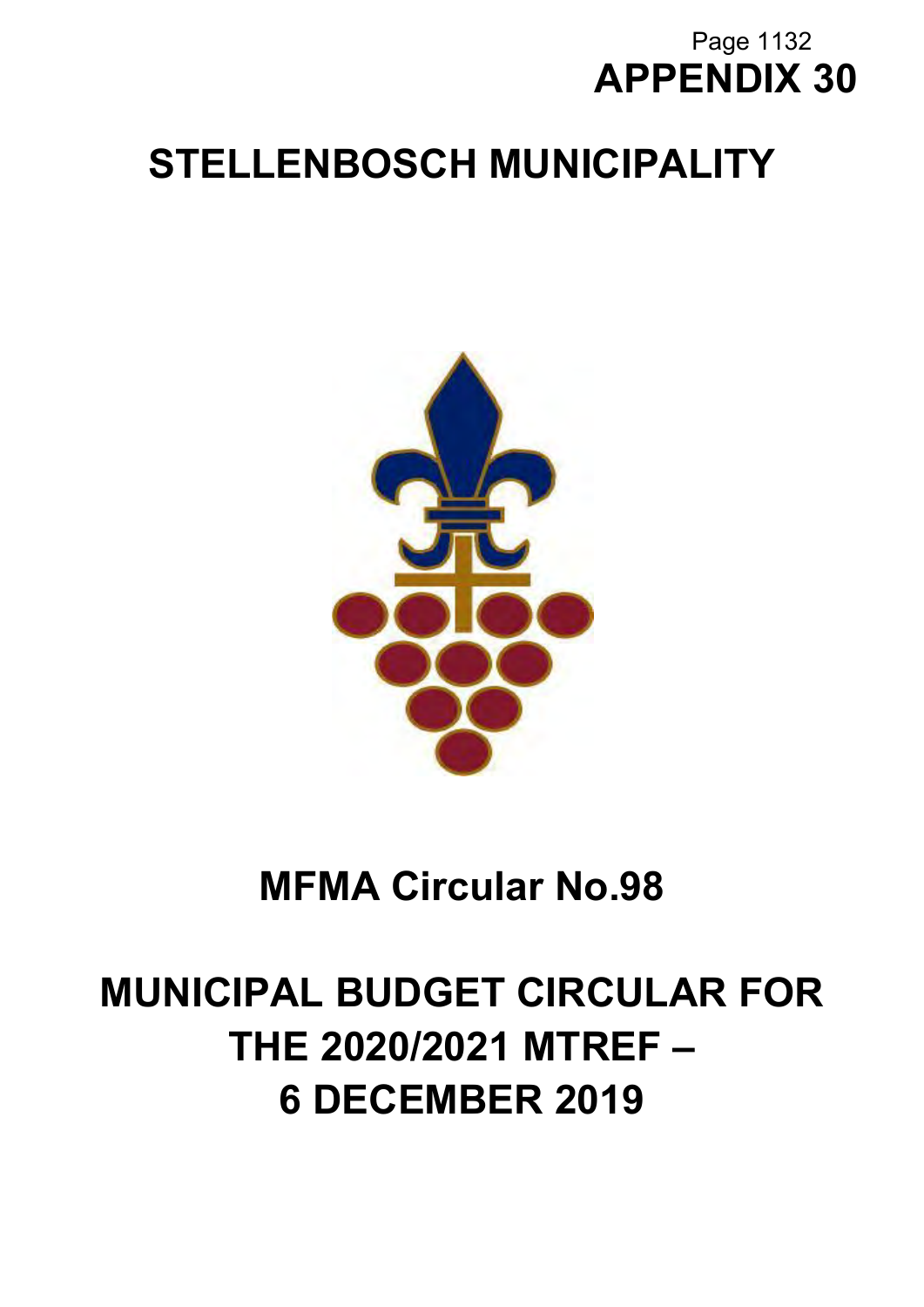# **Municipal Budget Circular for the 2020/21 MTREF**

# **CONTENTS**

| 1.         |                                                                                  |  |
|------------|----------------------------------------------------------------------------------|--|
| 2.         |                                                                                  |  |
| 3.         |                                                                                  |  |
| 3.1        |                                                                                  |  |
| 3.2        | LOCAL GOVERNMENT CONDITIONAL GRANTS AND ADDITIONAL ALLOCATIONS 3                 |  |
| 3.3        |                                                                                  |  |
| 3.4        |                                                                                  |  |
| 3.5        |                                                                                  |  |
| 3.2.1      |                                                                                  |  |
| 3.2.2      |                                                                                  |  |
| 3.2.3      |                                                                                  |  |
| 3.2.4      | Submission of Borrowing Monitoring and Investment Monitoring Data Strings 7      |  |
| 3.2.5      |                                                                                  |  |
| 4.         |                                                                                  |  |
| 4.1        |                                                                                  |  |
| 4.2        |                                                                                  |  |
| 4.3        |                                                                                  |  |
| 4.4        |                                                                                  |  |
|            |                                                                                  |  |
| 5.         |                                                                                  |  |
| 5.1        |                                                                                  |  |
| 5.2<br>5.3 |                                                                                  |  |
| 5.4        |                                                                                  |  |
|            |                                                                                  |  |
| 6.         |                                                                                  |  |
| 6.1        |                                                                                  |  |
| 6.2        | STOPPING AND REALLOCATION IN TERMS OF THE DIVISION OF REVENUE ACT  13            |  |
| 6.3        | INVOICE VERIFICATION AGAINST CONDITIONAL GRANT EXPENDITURE/ COST REIMBURSEMENT14 |  |
| 7.         |                                                                                  |  |
| 7.1        |                                                                                  |  |
| 7.2        |                                                                                  |  |
| 7.3        |                                                                                  |  |
| 8.         |                                                                                  |  |
| 8.1        | SUBMITTING BUDGET DOCUMENTATION AND SCHEDULES FOR 2020/21 MTREF  18              |  |
| 8.2        |                                                                                  |  |
| 8.3        |                                                                                  |  |
| 8.4        |                                                                                  |  |
| 8.5        |                                                                                  |  |
|            |                                                                                  |  |
|            |                                                                                  |  |
|            |                                                                                  |  |
|            | ANNEXURE B - AMENDMENTS TO THE A1 SCHEDULE TO CATER FOR WATER UNDER              |  |
|            | ANNEXURE C - PROCESS MAP FOR INVOICE VERIFICATION/COST REIMBURSEMENT28           |  |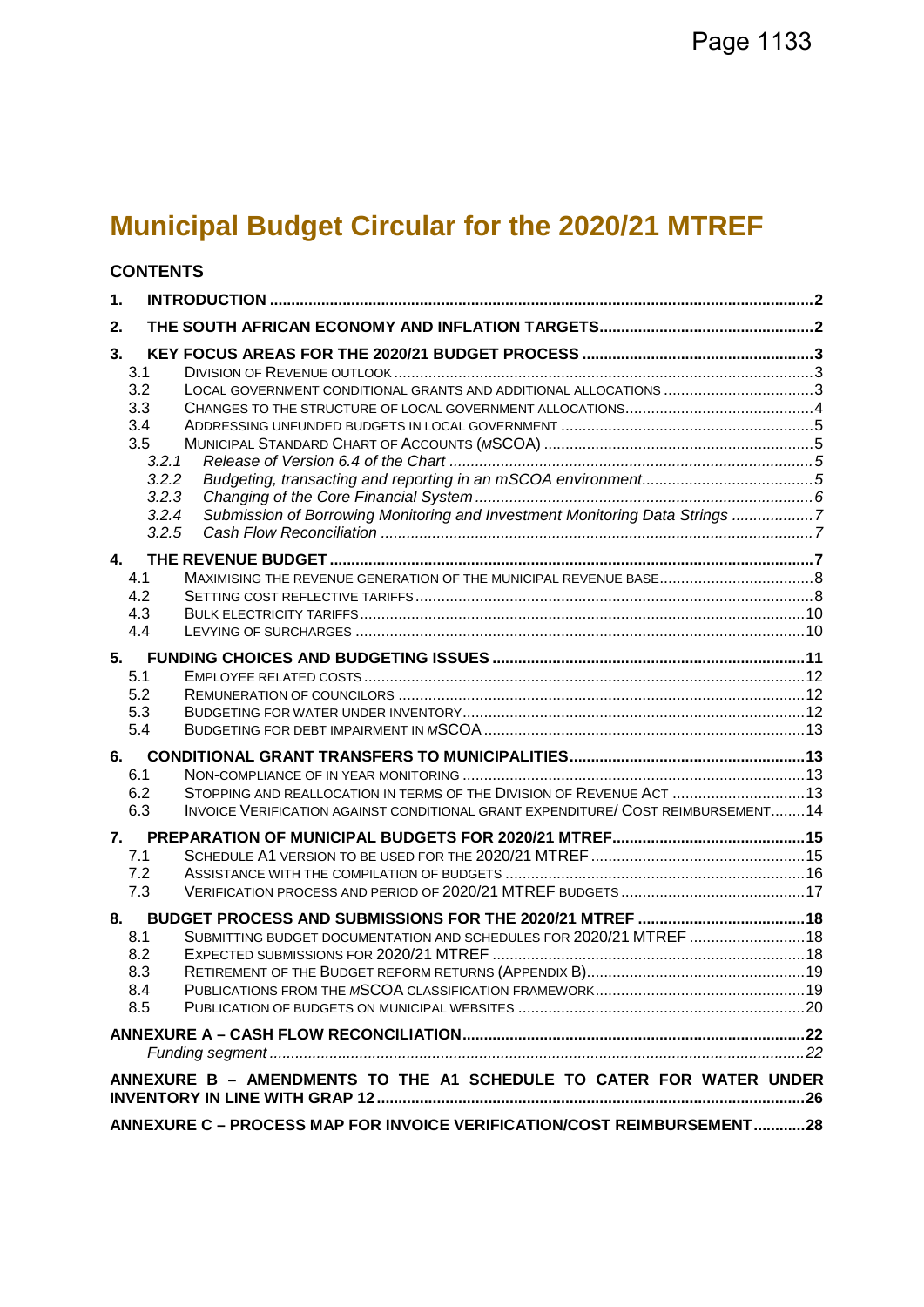# **1. Introduction**

The purpose of the annual budget circular is to guide municipalities with their compilation of the 2020/21 Medium Term Revenue and Expenditure Framework (MTREF). This circular is linked to the Municipal Budget and Reporting Regulations (MBRR); and strives to support the budget preparation processes of municipalities so that the minimum requirements of the MBRR promulgated in 2009 are achieved.

In 2010, the National Treasury introduced the local government budget and financial reform agenda. Since then several projects to further this agenda have been introduced. The recent implementation of the municipal Standard Chart of Accounts *(m*SCOA*)* and the accompanying "game changers" signals a smarter way forward to strengthening local government finances.

Among the objectives of this budget circular is to demonstrate how municipalities should undertake the annual budget preparation in accordance with the budget and financial reform agenda and the associated "game changers".

Municipalities are reminded to refer to the previous annual budget circulars for guidance on budget preparation issues that are not covered in this circular.

# **2. The South African economy and inflation targets**

In the 2019 Medium Term Budget Policy Statement (MTBPS) tabled by the Minister of Finance on 30 October 2019, he stated that, he is tabling the 2019 MTBPS in a difficult global and domestic environment. The global growth forecast for 2019 is the lowest since the 2008 financial crisis, weighed down by mounting trade tensions and political uncertainty. Economic activity in two engines of the world economy, namely China and India, is also slowing this year. Policy makers have taken a number of steps to support growth, but there is a risk that these measures will create new vulnerabilities, as interest rates in advanced economies decline. About a quarter of government bonds in these countries have negative yields.

In South Africa, economic growth has continued to stagnate and weaknesses in the world economy are likely to amplify our own challenges. The discussion paper termed the Economic transformation, inclusive growth, and competitiveness released by the National Treasury has proposed a number of economic reforms that might boost GDP growth over the medium and longer term, and support increased investment and job creation. These measures have been broadly agreed on within government. The next step is to implement the reforms urgently. Nevertheless, the economy has continued to weaken with the economic growth projected to grow at 1.2 per cent in the 2020/21 financial year, while long term estimates have fallen prompting government to review its outer year's estimates.

In addition to low growth, South Africa's biggest economic risk is Eskom. Ongoing problems with the utility's operations continue to disrupt the supply of electricity to households and businesses. Government has allocated significant resources to assist Eskom. With the immediate financial restraints lifted, the focus must be on operational problems and restructuring Eskom into three separate entities. Doing so will mark the beginning of a transition to a competitive, transparent and financially viable electricity sector.

South Africa's public finances deteriorated over the past decade; a trend that accelerated in recent years as low growth led to large revenue shortfalls. For 10 years, the country has run large budget deficits. This has put us deeply in debt, to the point where interest payments have begun crowding out social and economic spending programmes. This cannot be sustained.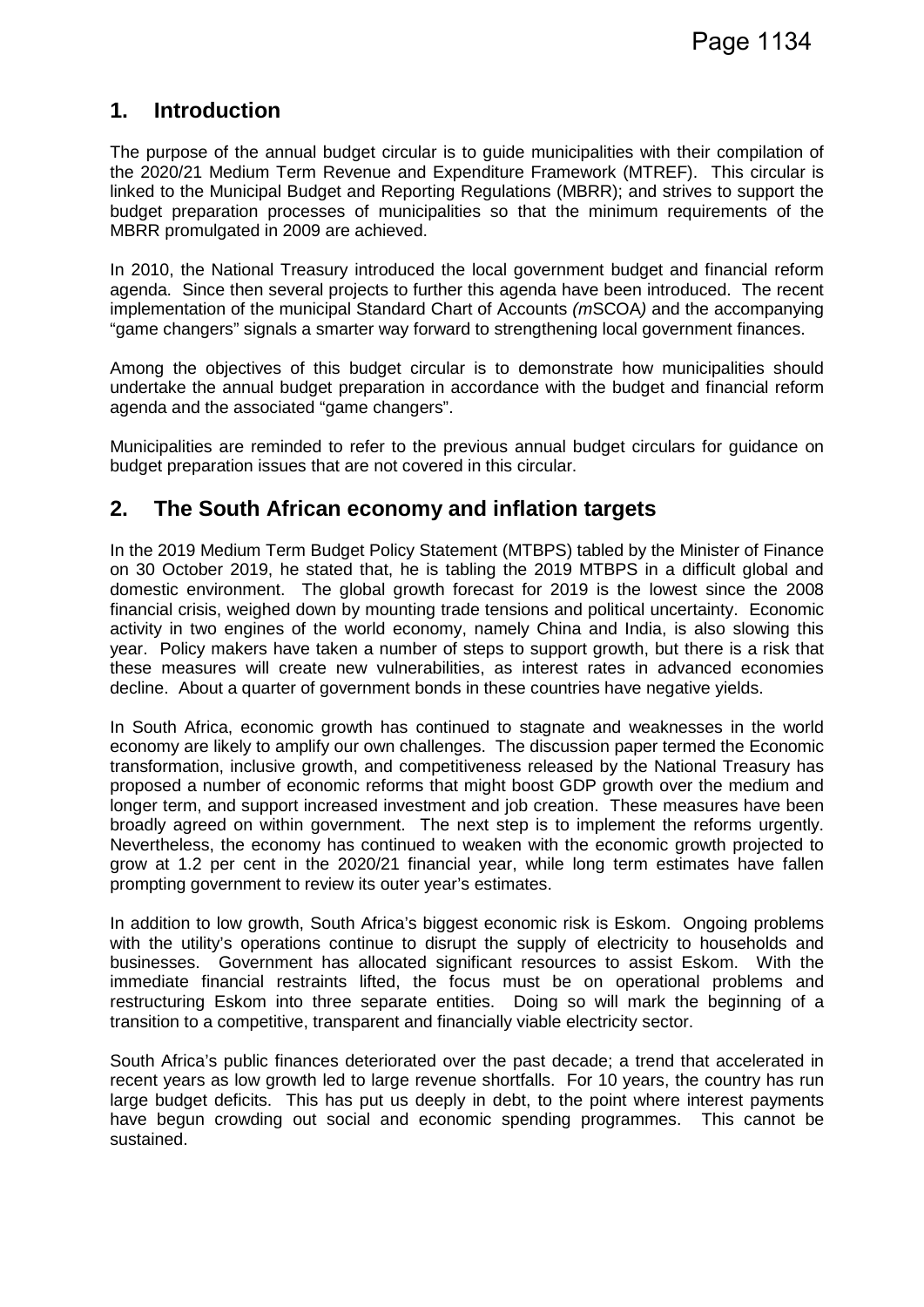Government proposed a range of expenditure reductions to restore the public finances to a sustainable position, some of which are likely to be painful. We owe it to future generations to ensure that we are good stewards of our country's resources and that they do not have to pay for faults in our decision-making.

The following macro-economic forecasts must be considered when preparing the 2020/21 MTREF municipal budgets.

| Table 1: Macroeconomic performance and projections, 2018 - 2022 |  |  |
|-----------------------------------------------------------------|--|--|
|                                                                 |  |  |

| <b>Fiscal year</b>   | 2018/19 | 2019/20         | 2020/21 | 2021/22  | 2022/23 |
|----------------------|---------|-----------------|---------|----------|---------|
|                      | Actual  | <b>Estimate</b> |         | Forecast |         |
| <b>CPI Inflation</b> | 4.7%    | 4.3%            | 4.9%    | 4.8%     | 4.8%    |

*Source: Medium Term Budget Policy Statement 2019.* 

*Note: the fiscal year referred to is the national fiscal year (April to March) which is more closely aligned to the municipal fiscal year (July to June) than the calendar year inflation.*

## **3. Key focus areas for the 2020/21 budget process**

#### **3.1 Division of Revenue outlook**

Municipal governments face multiple pressures over the period ahead with local government expected to expand access to free basic service to poor households, while ensuring that those who can afford to pay for services do so.

The 2020 MTEF includes large reductions in planned transfers to municipalities. The implication of these reductions is that municipalities will be required to reprioritise projects. Larger reductions in grants are mainly affecting urban municipalities which have the capacity to offset the effects of these cuts from their own revenue investments.

A notable revision is that of the Public Transport Network Grant (PTNG) which has funded 13 cities over the past decade, yet only six have launched operations. In the 2020 MTEF, the grant will be allocated only to 10 cities and these cities will be required to reduce their costs and to demonstrate their effectiveness to receive PTNG funding.

#### **3.2 Local government conditional grants and additional allocations**

The proposed division of revenue is still biased towards prioritising funding services for poor communities. Allocations to local government subsidise the cost of delivering free basic services to the less fortunate and the poorest of the poor households, and the infrastructure needed to deliver those services, as well as the maintenance of the infrastructure to ensure the sustainable delivery of these services.

The 2019 Medium Term Budget Policy Statement (MTBPS) projects transfers for local government for the 2020 MTREF at R397 billion, of which 62.2 per cent comprise unconditional allocations while the remainder is conditional grant funding. The allocations for local government over the medium term represent 8.6 per cent of non-interest expenditure and a slight decrease from the 8.9 per cent realised in the 2018 budget.

The equitable share and the allocation of the general fuel levy to local government constitutes unconditional funding. Municipalities are reminded that this funding allocation is formula driven and designed to fund the provision of free basic services to disadvantaged communities. Conditional grant funding must be utilised for the intended purpose within the timeframes, as specified in the annual Division of Revenue Bill. Monies not spent must be returned to the fiscus and requests for roll-overs will only be considered in extenuating circumstances.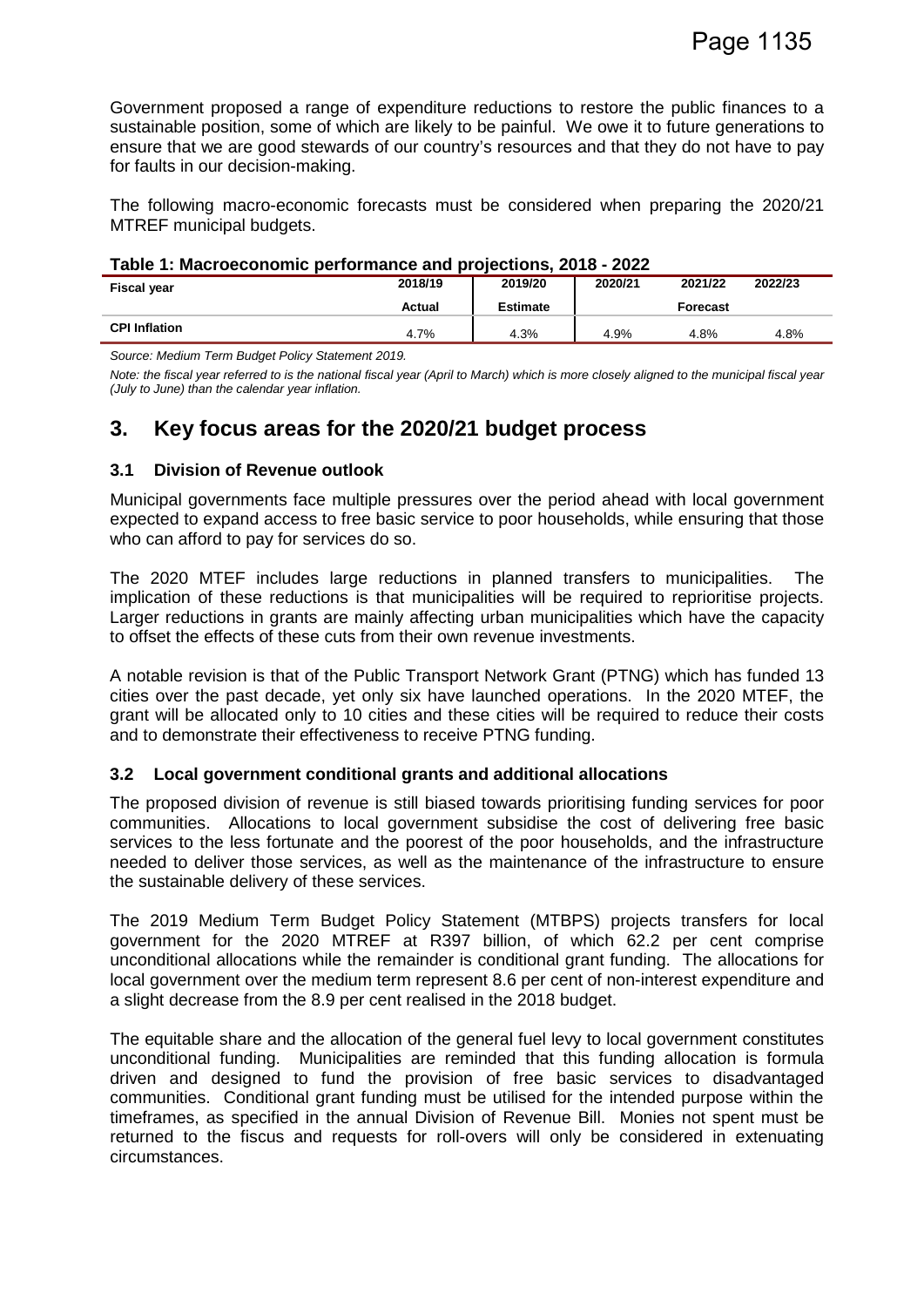The annual Division of Revenue Bill will be published in February 2020 after the budget speech by the Minister of Finance. The grant allocations will be specified in this Bill and municipalities must reconcile their budgets to the numbers published therein.

Municipalities are advised to use the indicative numbers presented in the 2019 Division of Revenue Act to compile their 2020/21 MTREF. In terms of the outer year allocations (2021/22 financial year), it is proposed that municipalities conservatively limit funding allocations to the indicative numbers as proposed in the 2019 Division of Revenue Act for 2021/22. The DoRA is available at

http://www.treasury.gov.za/documents/national%20budget/2019/default.aspx

#### **3.3 Changes to the structure of local government allocations**

The local government equitable share formula has been updated to account for projected household growth, inflation and estimated increases in bulk water and electricity costs over the MTEF period.

Large urban municipalities continue to underinvest in infrastructure, primarily because of poor programme and project preparation practices, leading to long delays, higher costs and breakdowns in service delivery. While public and private capital funding is available, these weaknesses translate into low levels of effective demand from the municipalities.

To address these problems, from 2020/21 government will introduce dedicated grant funding for large urban municipalities. Eligible municipalities will receive co-financing on a declining basis over three years. Financing will be conditional on establishing a municipal project preparation fund and an infrastructure delivery management system, and achieving targets for programmes and projects under preparation. Funding for this new facility will be reprioritised from existing allocations to municipalities.

Government is also working with municipalities to increase their revenue raising potential. The Municipal Fiscal Powers and Functions Amendment Bill, which will be tabled shortly, will standardise the regulation of development charges. Development charges are the mechanism by which municipalities recover the capital costs of connecting new developments to infrastructure for water, roads, electricity and other services. Currently, these charges are frequently below cost, so municipalities effectively subsidise the provision of infrastructure to businesses and other developments, reducing their ability to subsidise infrastructure directly for lower-income residents.

The change could increase municipal revenues for capital spending by an estimated R20 billion a year. Several efforts are also under way to improve the effectiveness of transfers to rural municipalities. The possibility of using municipal infrastructure grant funds to buy waste management vehicles, which must be purchased through a contract facilitated by the National Treasury to minimise costs, is being investigated to expand services in rural areas. Funds may be reprioritised between water and sanitation grants to accelerate the completion of regional bulk water schemes.

The Department of Energy will complete an electrification master plan to guide the future allocation of funds between the Eskom, municipal, and non-grid components of the Integrated National Electrification Programme. The Department of Transport will establish a national database for all road traffic and condition data to inform the prioritisation and monitoring of road maintenance across all roads.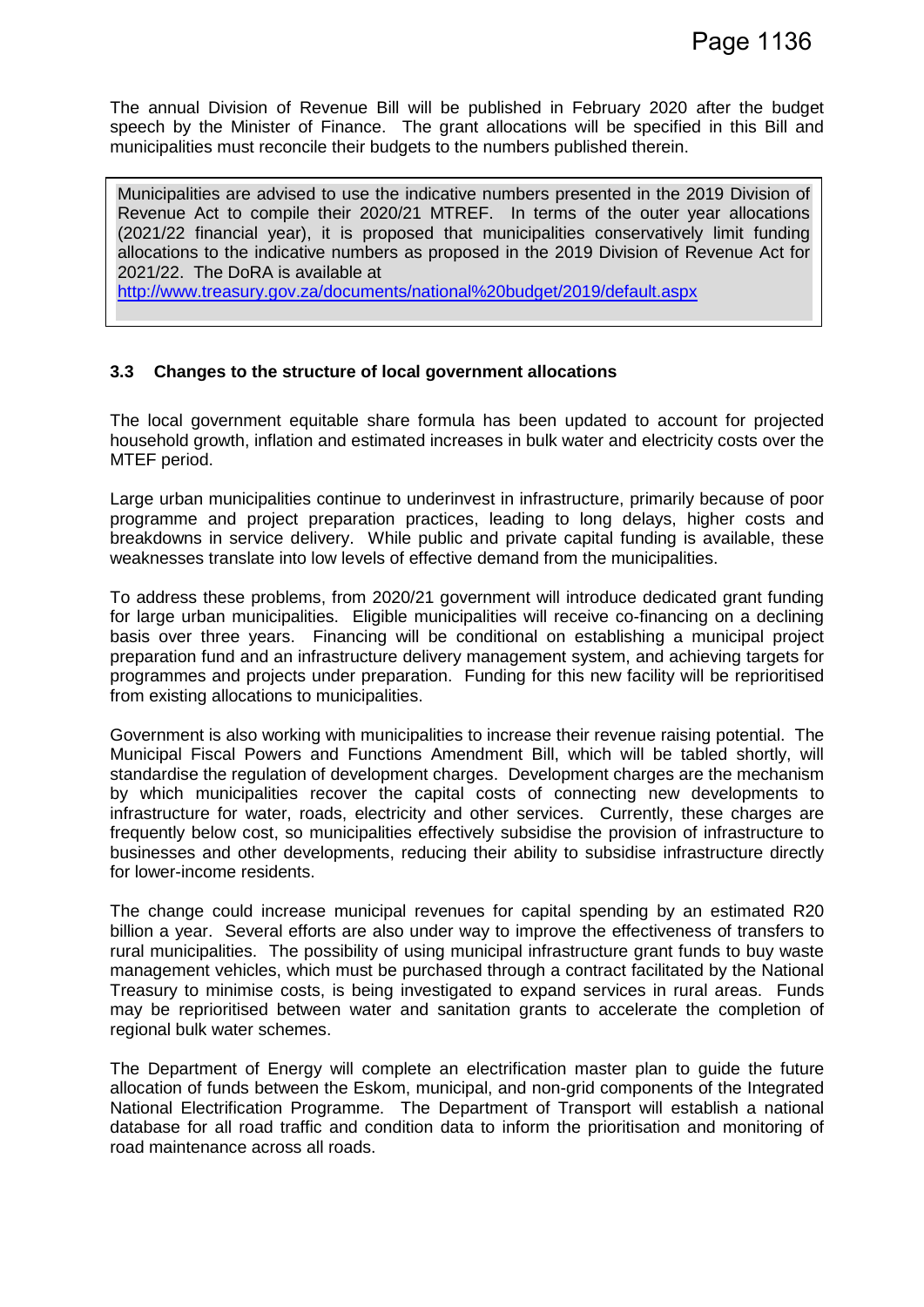#### **3.4 Addressing unfunded budgets in local government**

A revised strategy to address municipal financial performance failures has been endorsed by the Budget Council and Budget Forum (the respective intergovernmental forums for provincial and local government finances). This strategy is based on an analysis of performance failures in governance, financial management, institutional capabilities and service delivery. As part of this strategy, municipalities must ensure that their budgets are adequately funded.

The number of councils adopting unfunded budgets, where realistically anticipated revenue is insufficient to cover planned spending sustainably, increased from 74 in 2016/17 to 126 in 2019/20. The National Treasury, alongside provincial treasuries, has provided extensive advice and support to ensure that municipalities plan affordable expenditure and collect all the revenue owed to them. All municipalities are able to table a funded budget. This is easier for transfer-dependent municipalities as they have more predictable revenue and can plan their spending accordingly.

The 126 municipalities with unfunded budgets were required to table special adjustments budgets to align their spending plans with projected revenues and ensure they have plans in place to pay their creditors (including Eskom and the water boards). Those municipalities that did not table funded adjustments budgets by 15 November 2019 had their December 2019 tranche of the local government equitable share withheld as the MFMA requires that a municipality must table a funded budget.

Municipalities who are finding it difficult to table funded and sustainable budgets should contact National or their respective provincial treasury for assistance to reprioritise their budgets.

#### **3.5 Municipal Standard Chart of Accounts (***m***SCOA)**

#### *3.2.1 Release of Version 6.4 of the Chart*

On an annual basis, the *m*SCOA chart is reviewed to address implementation challenges and correct chart related errors. Towards this end, Version 6.4 is released with this circular (see Annexure A). Version 6.4 of the chart will be effective from 2020/21 and must be used to compile the 2020/21 MTREF and is available on the link below:

http://mfma.treasury.gov.za/RegulationsandGazettes/MunicipalRegulationsOnAStandardChart OfAccountsFinal/Pages/default.aspx

#### *3.2.2 Budgeting, transacting and reporting in an mSCOA environment*

The *m*SCOA Regulations<sup>1</sup> prescribes the uniform recording and classification of municipal budget and financial information at a transaction level. All municipalities and municipal entities had to comply with the Regulations by 01 July 2017.

This standard classification framework enforces the link between planning (IDP) and the budget through the project segment and enables annual reporting and performance management linked to strategic service delivery objectives.

By now, all municipalities should:

• Have acquired, upgraded and maintain the hardware, software and licences required to be and remain *m*SCOA compliant;

<sup>1</sup> The Minister of Finance promulgated the Municipal Regulations on a Standard Chart of Accounts in government gazette Notice No. 37577 on 22 April 2014.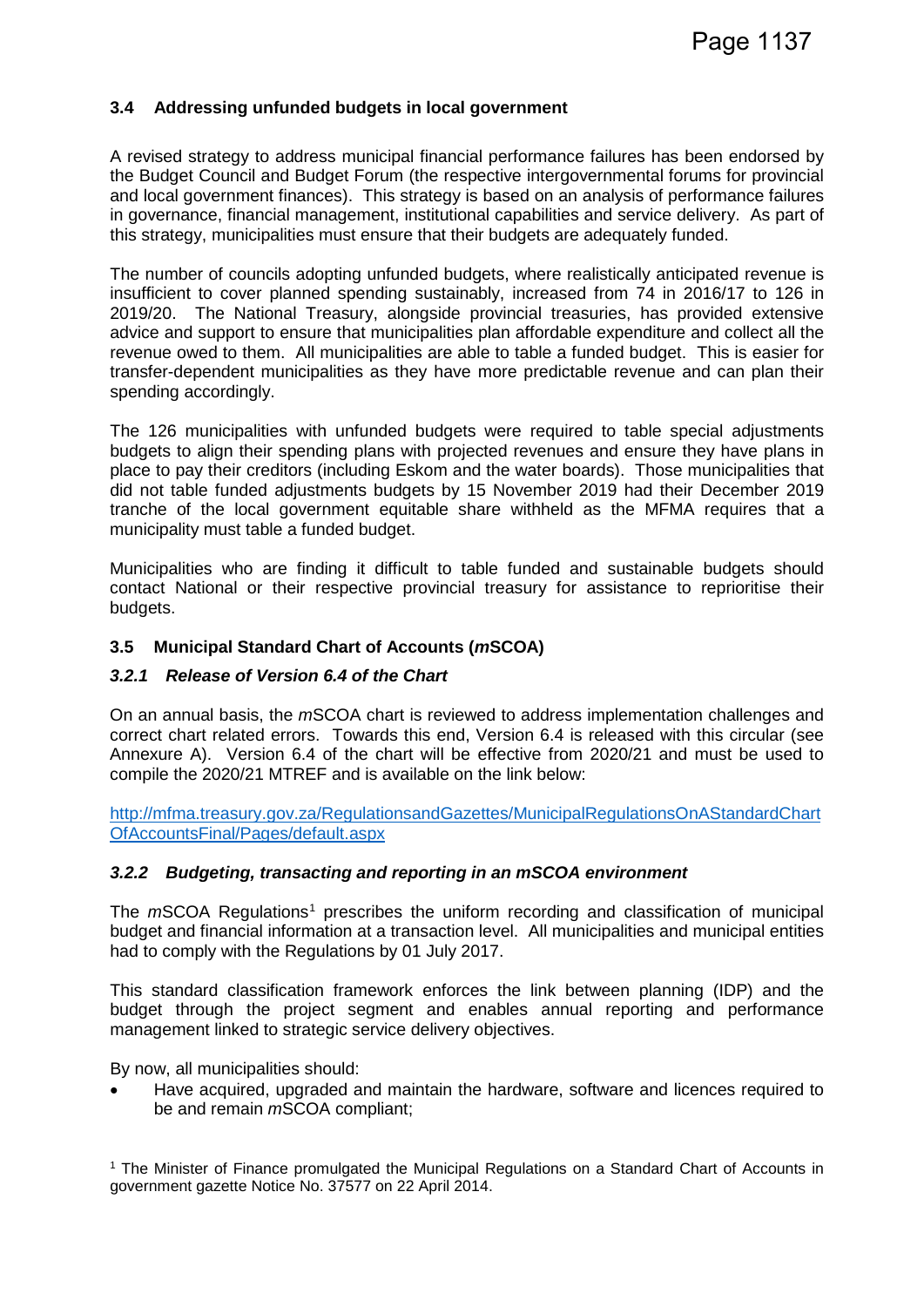- Budget, transact and report on all six (6) legislated *m*SCOA segments and directly on the core financial system and submit the required data strings directly from this system to the Local Government Portal;
- Lock down the budget adopted by Council on the core municipal financial system before submitting the budget (ORGB) data string to the local government portal;
- Closed the core financial system at month-end as required in terms of the MFMA before submitting the monthly data string to the local government portal; and
- Generate regulated Schedules (A, B, C) directly from the core municipal financial systems.

If your municipality has not achieved the above level of implementation as yet, then the implementation of *m*SCOA in your municipality should be accelerated. Towards this end:

- A road map must be provided to the National and respective provincial treasury to indicate how the municipality will be become *m*SCOA compliant;
- The municipality's *m*SCOA Project Steering Committee (chaired by the Accounting Officer) must meet at least monthly (if not more often) to track the progress against the road map and take corrective action where required;
- The National Treasury (in the case of non-delegated municipalities) and respective provincial treasury (in the case of delegated municipalities) should be invited to the *m*SCOA Project Steering Committee meeting; and
- Progress against the road map should be presented at the Mid-Year Budget and Performance and Budget Benchmark engagements.

#### *3.2.3 Changing of the Core Financial System*

Municipalities are reminded to follow the required due diligence processes in terms of MFMA Circulars No. 80 and 93 and *m*SCOA Circulars No. 5 and 6 when they procure a core financial system.

In addition, if a municipality enters into a contract with a system vendor for the maintenance of the procured system that will impose financial obligations on the municipality beyond the three years covered in the MTREF budget, then the provisions of Section 33 of the MFMA should be adhered to.

Service level agreements (SLA) with system vendors must also be managed properly. Penalties, including the termination of the SLA in cases of persistent non-compliance, should be imposed if the agreed upon milestones are not met by the system vendor. Likewise, if a system vendor has delivered on the services agreed upon in the SLA, then the municipality should pay all money owing to the system vendor within 30 days of receiving the relevant invoice or statement, as per the requirements of Section 65(2)(e) of the MFMA.

The National Treasury will conduct independent audits on all municipal core financial systems in 2020 to determine to what extend these systems comply with the functionality requirements and 15 business processes required in terms of *m*SCOA. These results will also inform the new transversal tender for the procurement of municipal financial and internal control systems in 2021. Until these audits have been concluded and the results have been released, municipalities should exercise caution when changing their financial system to avoid purchasing a system that do not comply with the necessary *m*SCOA functionality requirements.

Municipalities are advised to use their internal audit function to ensure that the correct process was followed. Internal audit must ensure that the municipality has complied with the requirements of MFMA Circulars No. 80 and 93, *m*SCOA Circulars No. 5 and 6 and Section 33 of the MFMA when they procure a core financial system and/or enter into an SLA with a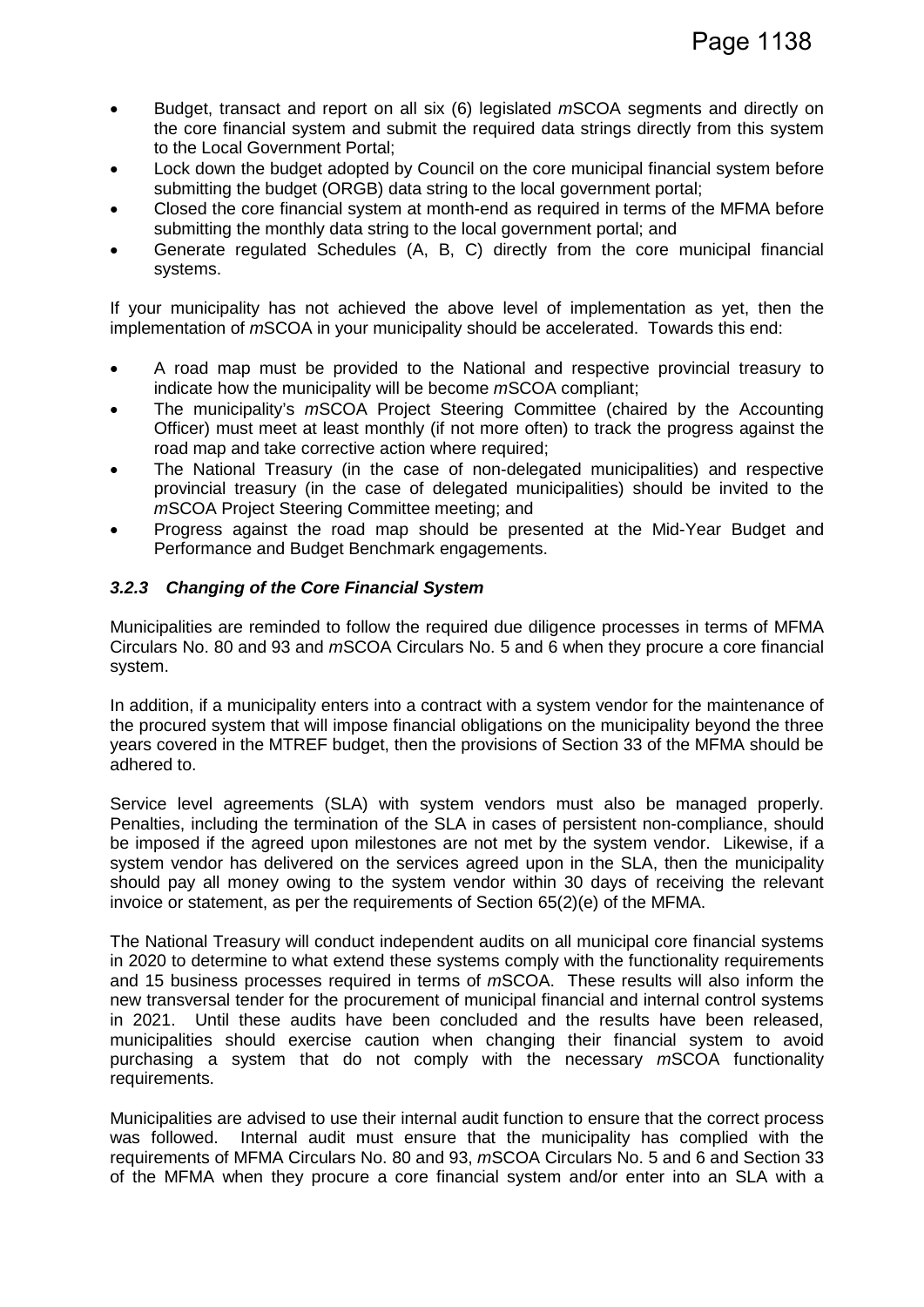system vendor. The reports on these matters of internal audit must be tabled to the audit committee and at municipal council for consideration.

#### *3.2.4 Submission of Borrowing Monitoring and Investment Monitoring Data Strings*

Chapter 3 of the *m*SCOA Regulations provides that the Minister of Finance may determine minimum business processes and system requirements through issuing a gazette. MFMA Circular No. 80 provided guidance on these requirements for all categories of municipality (A, B and C). The Request for Proposal (RFP) issued on 4 March 2016 for the appointment of service providers for an integrated financial management and internal control system for local government (RT25-2016 published in Tender Bulletin No. 2906), provided further guidance on the requirements applicable to a specific category of municipality.

It should be noted that National Treasury will expand the requirements applicable to categories B and C municipalities in 2020 to include business processes and system functionality relating to investment, borrowing or performance management. The expanded requirements will provide the basis for the new transversal contract for the appointment of service providers for an integrated financial management and internal control system for local government that might be issued in 2021, as well as the minimum business and system requirements that will be gazetted at a future date, as envisaged in the Regulation.

In the interim, categories B and C municipalities that have not procured investment, borrowing or performance management modules, will have to prepare and submit their quarterly Investment Monitoring and Borrowing Monitoring data strings to the Local Government Portal manually.

#### *3.2.5 Cash Flow Reconciliation*

The cash flow information presented on Table A7 of Budget Schedule A and Table B7 of Adjustments Budget Schedule B did not reconcile to the corresponding data strings for the past two financial years. One of the contributing factors to this was that there were errors in the linkages in the segment item: asset and liabilities on the Local Government Database. National Treasury has now corrected these linkages in the segment item: asset and liabilities.

It was further noticed that a number of municipalities do not use the movement accounts correctly in the *m*SCOA chart which distorts the figures reported in the cash flow tables. Guidance on the use of movement accounts is provided in **Annexure A**.

## **4. The revenue budget**

Similar to the rest of government, municipalities face a difficult fiscal environment. Even as demand for services rises, weak economic growth has put stress on consumers' ability to pay for services, while transfers from national government are growing more slowly than in the past. Some municipalities have managed these challenges well, but others have fallen into financial distress and face liquidity problems. These include municipalities that are unable to meet their payment obligations to Eskom, water boards and other creditors. There is a need for municipalities to focus on collecting revenues owed to them, and eliminate wasteful and non-core spending. Municipal budgets will be scrutinised to ensure that municipalities adequately provide to service their debt obligations. Municipalities must ensure that expenditure is limited to the maximum revenue collected and not spend on money that they do not have.

Municipalities are reminded that the local government equitable share allocation is mainly to fund the costs of free basic services and to subsidise the administrative costs of the smaller and more rural municipalities. The increasing unemployment and growth in the number of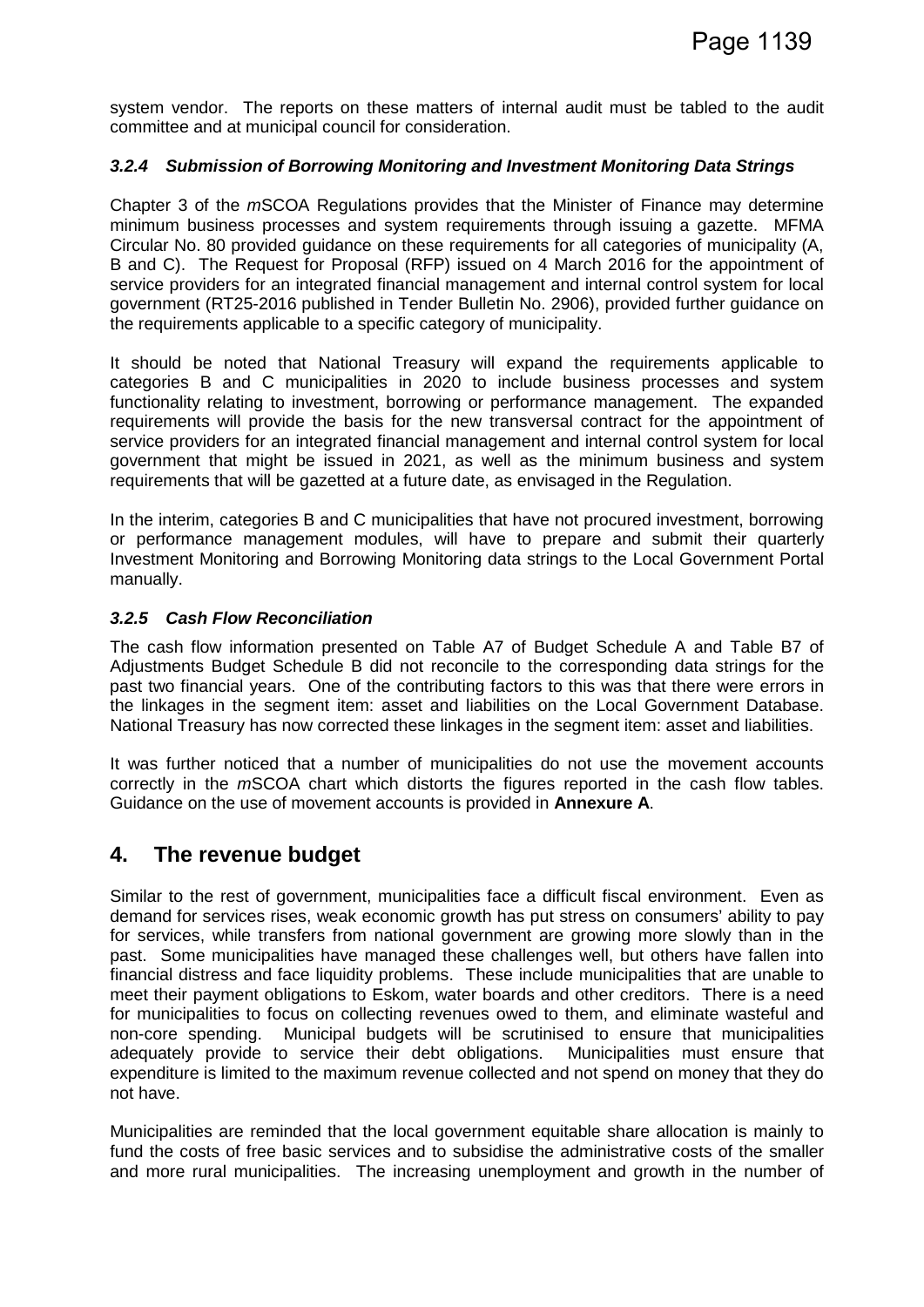persons per household means that the revenue foregone in respect of free basic services will likely increase and it will become even more difficult to collect revenue. The household budget will be under pressure and trade-offs will be applied as it may be unaffordable to pay all household expenses with regularity.

National Treasury encourages municipalities to maintain tariff increases at levels that reflect an appropriate balance between the affordability to poorer households and other customers while ensuring the financial sustainability of the municipality. The Consumer Price Index (CPI) inflation is forecasted to be within the upper limit of the 3 to 6 per cent target band; therefore, municipalities are required to *justify all increases in excess of the* **projected inflation target for 2020/21** in their budget narratives, and pay careful attention to the differential incidence of tariff increases across all consumer groups. In addition, municipalities should include a detail of their revenue growth assumptions for the different service charges in the budget narrative.

#### **4.1 Maximising the revenue generation of the municipal revenue base**

Reference is made to MFMA Circular No. 93, item 3.1. The emphasis is on municipalities to comply with Section 18 of the MFMA and ensure that they fund their 2020/21 MTREF budgets from realistically anticipated revenues to be collected. Municipalities are cautioned against assuming collection rates that are unrealistic and unattainable as this has been identified as a fundamental reason for municipalities not attaining their desired collection rates.

It is therefore essential that municipalities pay attention to reconciling the valuation roll data to that of the billing system to ensure that revenue anticipated from property rates are accurate. Municipalities are encouraged to undertake this exercise as a routine practice. The list of exceptions derived from this reconciliation will provide an indication of where the municipality may be compromising its revenue generation in respect of property rates. A further test would be to reconcile this with the deeds office registry. In accordance with the MFMA Circular No. 93, municipalities are once more requested to submit the required information to the National Treasury by no later than 7 February 2020.

The above information must be submitted on a CD or USB to the National Treasury, for attention:

For couriered documents Ms Linda Kruger National Treasury 40 Church Square Pretoria, 0002

For posted documents Ms Linda Kruger National Treasury Private Bag X115 Pretoria, 0001

#### **4.2 Setting cost reflective tariffs**

Cost reflective tariff setting is a requirement of Section 74(2) of the Municipal Systems Act, 2000 (Act No.32 of 2000) which states that tariffs must "*reflect the costs reasonably associated with rendering the service*". This is meant to assist municipalities to generate sufficient revenue to fully recover their costs, deliver services to customers sustainably and invest in infrastructure that promotes local economic development.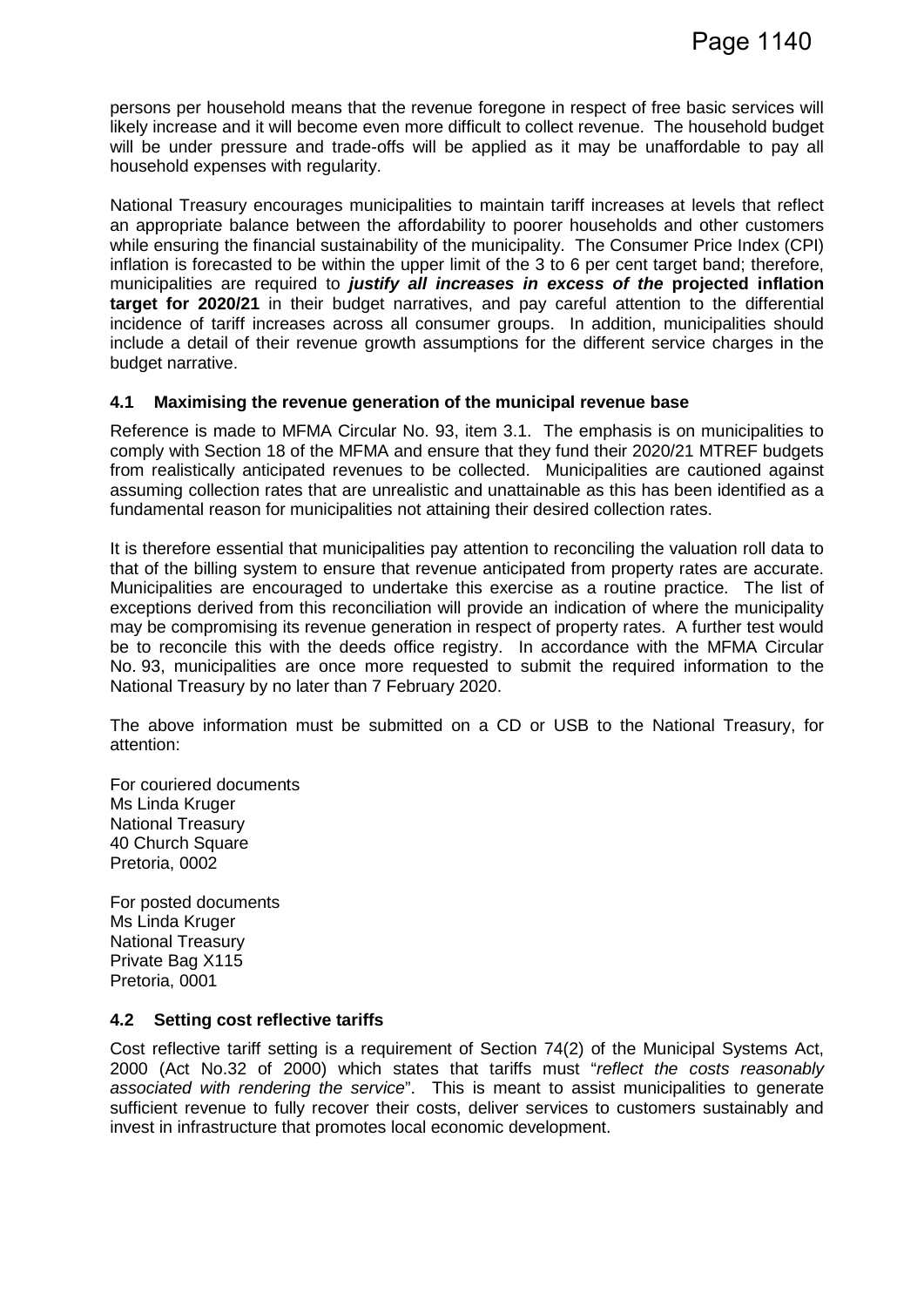The starting point for sound tariff setting is a credible budget. A credible budget is one that ensures the funding of all approved items and is anchored in sound, timely and reliable information on expenditure and service delivery (FFC, 2011). Credible budgets are critical for local government to fulfil its mandate to sustainably provide services. **If the budget is not credible then tariffs will not result in financial sustainability even if they are set using a sound methodology**.

A credible expenditure budget reflects the costs necessary to provide a service efficiently and effectively:

- An *effective* budget is one that is adequate to deliver a service of the necessary quality on a sustainable basis.
- An *efficient* budget is one that delivers services at the lowest possible cost.

In many cases, municipal budgets have costs that are bloated in some areas (high governance and administration costs are one commonly cited example) but inadequate in other areas (inadequate allowance for maintenance is an example). This means that a budget may be both ineffective and inefficient. Before embarking on the tariff setting process, a municipality must assess its budget to determine its efficiency and effectiveness. Ideally, a budget should be zero-based, at least periodically. This would typically require an assessment of what infrastructure is in place and what is needed to operate and maintain this infrastructure.

There are several tools and methodologies to support municipalities in setting tariffs. The common observation is that these tools and methodologies are not aligned. This creates confusion on the approach to be applied. Research has further identified that many municipalities set tariffs through an incremental method and not a scientific method. As a result, many municipalities do not recover the cost of providing that service.

Against this background an exercise was undertaken to bring certainty when setting tariffs. A tool and guide has been developed by National Treasury for this purpose and caters for all categories of municipalities. It also assists those municipalities that lack credible data which is the corner stone for setting a proper tariff. The emphasis is on setting tariffs for the four trading services namely water, sanitation, electricity and solid waste. The methodology follows an approach to tariff setting consistent with existing methodologies developed by SALGA, the NERSA Cost of Supply Framework for electricity, and the DWS Norms and Standards for water services.

The National Treasury Municipal Costing Guide is available on the link below on the National Treasury website.

http://mfma.treasury.gov.za/Guidelines/Documents/Forms/AllItems.aspx?RootFolder=%2fGuid elines%2fDocuments%2fMunicipal%20Costing%20Guide&FolderCTID=0x0120004720FD2D0 551AE409361D6CB3E122A08

Setting cost reflective tariffs is the start to improved budgeting and financial sustainability.

**How will reducing Non-Revenue Water and Non-Revenue Electricity bring down the tariffs required?**

Many municipalities have very high levels of Non-Revenue Water (NRW), and some also have high levels of Non-Revenue Electricity (NRE). NRW and NRE can be broken down into 'technical' and 'non-technical' losses\*.

*Technical losses* are related to physical losses out of the system. In the case of water, this is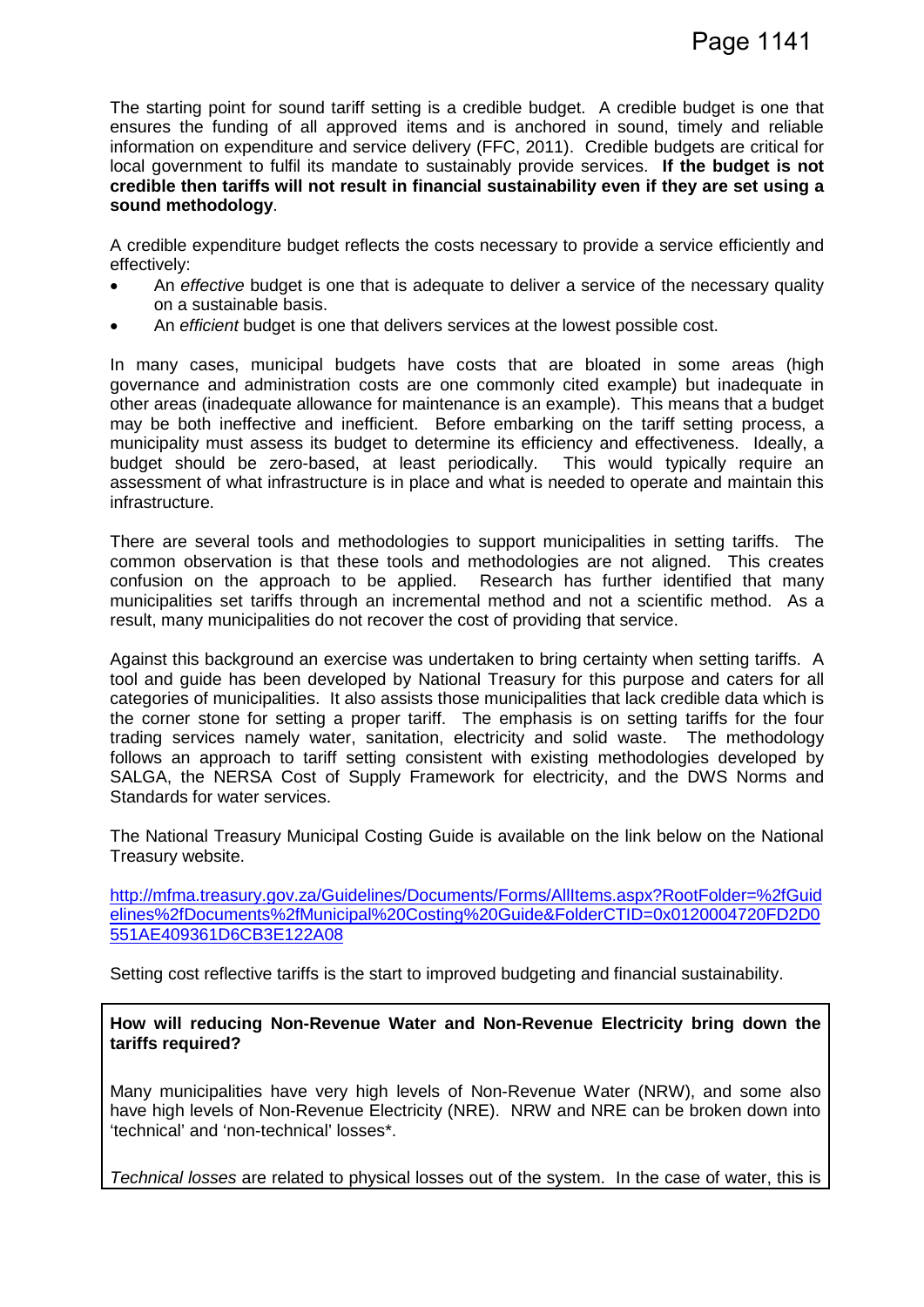due to pipe bursts and leakages or due to overflows on storage tanks. In the case of electricity, these are due to resistive losses and other similar effects. The cost of real losses sits in the bulk portion of the bulk purchases cost or if a municipality is performing the bulk water function internally, a portion of the costs associated with bulk water treatment and supply. If a municipality reduces its real losses, it will lose less water and electricity from the system and the cost of purchasing water and electricity or treating bulk water will be reduced.

*Non-technical losses* refer to losses due to theft or to metering inaccuracies. In these cases, there is no physical loss of water or electricity: someone is using the water or electricity and simply not paying for it. Reducing non-technical losses will have no effect on the cost of supplying a service but it will have an effect on the volumes sold. Since the tariff is calculated as the revenue required divided by the volume sold, increasing the volume sold will reduce the tariff required.

Reducing technical losses will thus reduce the tariffs required because the cost of supplying the service will be reduced. Reducing non-technical losses will reduce the tariffs required because the volumes sold will be increased.

*Note that the International Water Association (IWA) uses the term 'real losses' and not technical losses, and 'apparent losses' in place of 'non-technical losses'.*

#### **4.3 Bulk electricity tariffs**

Final electricity bulk price increases for 2020/21 are uncertain at this stage. Although the National Energy Regulator of South Africa (NERSA) has approved a Multi-Year Price Determination (MYPD) for the period from 1 April 2019 to 31 March 2022, Eskom has submitted an urgent application to the courts to revise the bulk tariffs allowed under the MYPD. In their most recent MYPD decision, NERSA allowed for tariff increases of 9.41 per cent in 2019/20, 8.1 per cent in 2020/21 and 5.22 per cent in 2021/22 (for national financial years). However, Eskom disagrees with the way NERSA accounted for the R23 billion per year in fiscal support from government in determining Eskom's allowable revenue for this MYPD period. Eskom has requested that the court to allow revised tariff increases of between 16.6 and 16.72 per cent in 2020/21 and 2021/22. The application has been made on an urgent basis, and a decision could be handed down as soon as early in February 2020.

The difference between municipal and national financial years means that in 2020/21, bulk tariff increases for municipalities will be slightly lower than the figures cited above for increases applicable in the national financial year. NERSA has not yet published guidance on the exact tariffs for the 2020/21 municipal financial year. National Treasury's advice to municipalities is to prepare scenarios for electricity bulk price increases in 2020/21 of between about 7 per cent and 15 per cent (to account for the difference in financial years and the potential outcomes of the court case).

Municipalities should also note that if a court decision is made in February 2020 to allow a higher bulk electricity tariff increase, the decision is likely to be too late for National Treasury to make any changes to the equitable share allocations which will be tabled in the Division of Revenue Bill on 19 February 2020.

#### **4.4 Levying of surcharges**

Municipal Surcharges are regulated through the Municipal Fiscal Powers and Functions Act (MFPFA) and Local Government Municipal Systems Act (MSA). Section 8 of the MFPFA gives power to the Minister of Finance to prescribe compulsory national norms and standards for imposing "municipal surcharges". Municipal surcharges are defined as: "a charge in excess of the municipal base tariff that a municipality may impose on fees for a municipal service provided by or on behalf of a municipality, in terms of section 229(1)(a) of the Constitution;".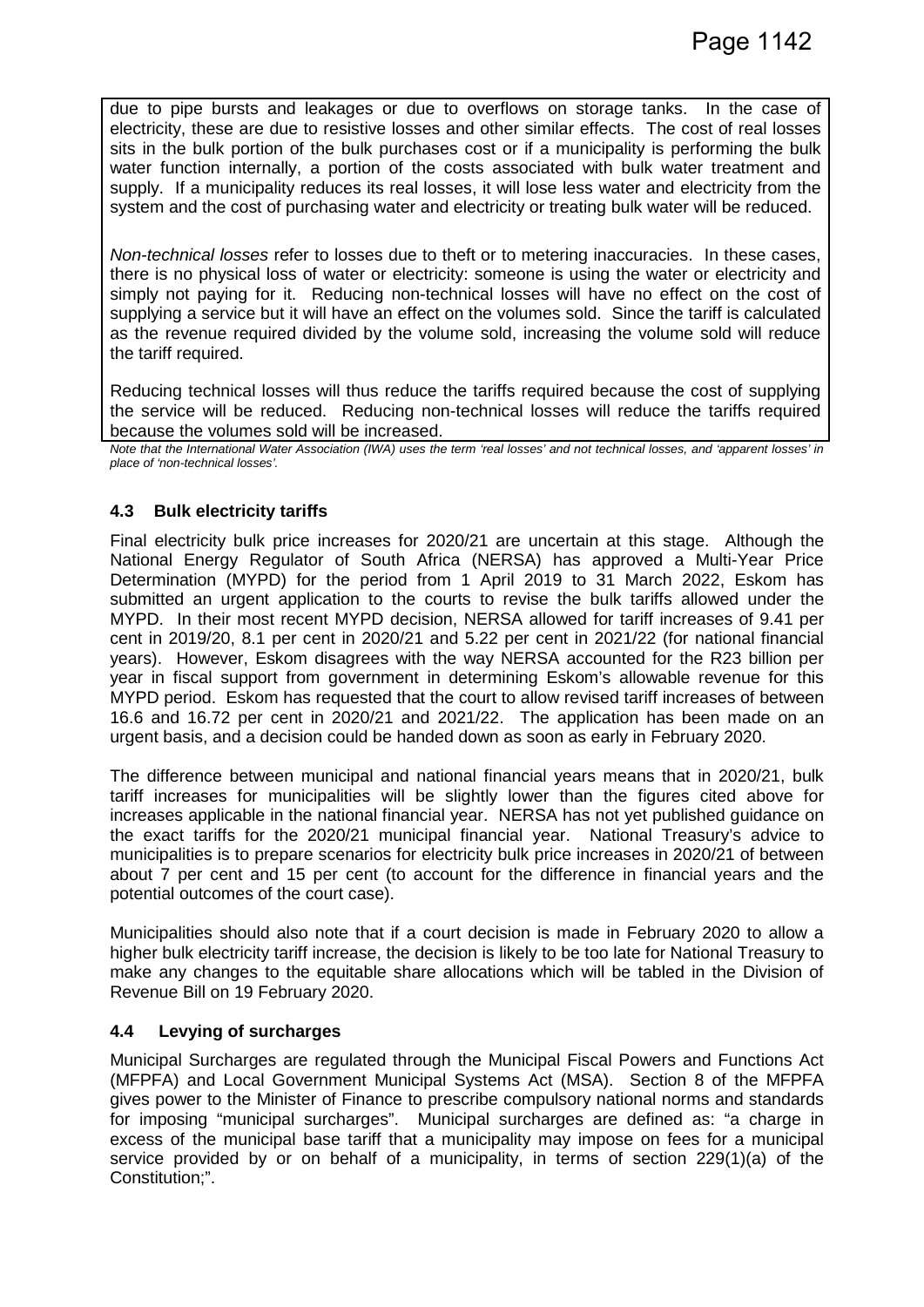Section 75A of MSA empowers municipalities to "levy and recover fees, charges or tariffs in respect of any function or service of the municipality". Municipalities must also adopt and implement a tariff policy on the levying of fees for municipal services in terms of section 74 of the Systems Act. The tariff policy should then guide the exercise of power given under section 75A. In section 74(2)(f) the Act provides that the tariff policy must reflect at least the following principles:

#### *"provision may be made in appropriate circumstances for a surcharge on the tariff for a service;".*

*Furthermore, Section 9 of the MFPFA requires a municipality to comply with processes in section 75A (2), (3) and (4) of the Systems Act in levying a surcharge.*

In terms of the process, the Minister of Finance determines the norms and standards that municipalities must comply with in the exercise of their powers in terms of section 75A of the Systems Act. Approval for surcharges is done by the municipality in terms of section 75A of the Systems Act but subject to the norms and standards prescribed by the Minister of Finance in terms of the MFPFA.

The Minister of Finance has not yet prescribed the norms and standards (the power to prescribe is discretionary). The absence of norms and standards does not prevent municipalities from including surcharges in their tariffs as the power to impose a surcharge is given in the Municipal Systems Act. However, if a municipality decide to levy a surcharge, an approval is done by the municipal council in terms of section 75A of the Municipal Systems Act which gives power to municipalities to levy and recover fees, charges or tariffs in respect of any function or service of the municipality.

A surcharge is normally treated as part of the tariff. When a municipality determines a base tariff, it can include a surcharge (added as a separate variable). The municipal base tariff and a surcharge (if applicable) collectively becomes the tariff for a municipal service (such as electricity). The collective tariff must be approved by the municipal council and published for public comments in terms of section 75A of the Municipal Systems Act (MSA). It must also be subjected to the prescribed budget processes in terms of the MFMA.

In the case of electricity, NERSA only approves the base tariff. However, the final tariff that is published for public comments in terms of MSA and MFMA should include the surcharge if the municipality opted to levy it and is approved by the municipal council.

# **5. Funding choices and Budgeting issues**

The Circular clearly outlines that, as a result of the economic landscape and weak tariff setting, municipalities are under pressure to generate revenue. The ability of customers to pay for services is declining and this means that less revenue will be collected. Therefore, municipalities must consider the following when compiling their 2020/21 MTREF budgets:

- improving the effectiveness of revenue management processes and procedures;
- paying special attention to cost containment measures by, amongst other things, controlling unnecessary spending on nice-to-have items and non-essential activities as per the Cost Containment Regulations that was issued on 07 June 2019;
- ensuring value for money through the procurement process;
- the affordability of providing free basic services to all households; and
- curbing consumption of water and electricity by the indigents to ensure that they do not exceed their allocation.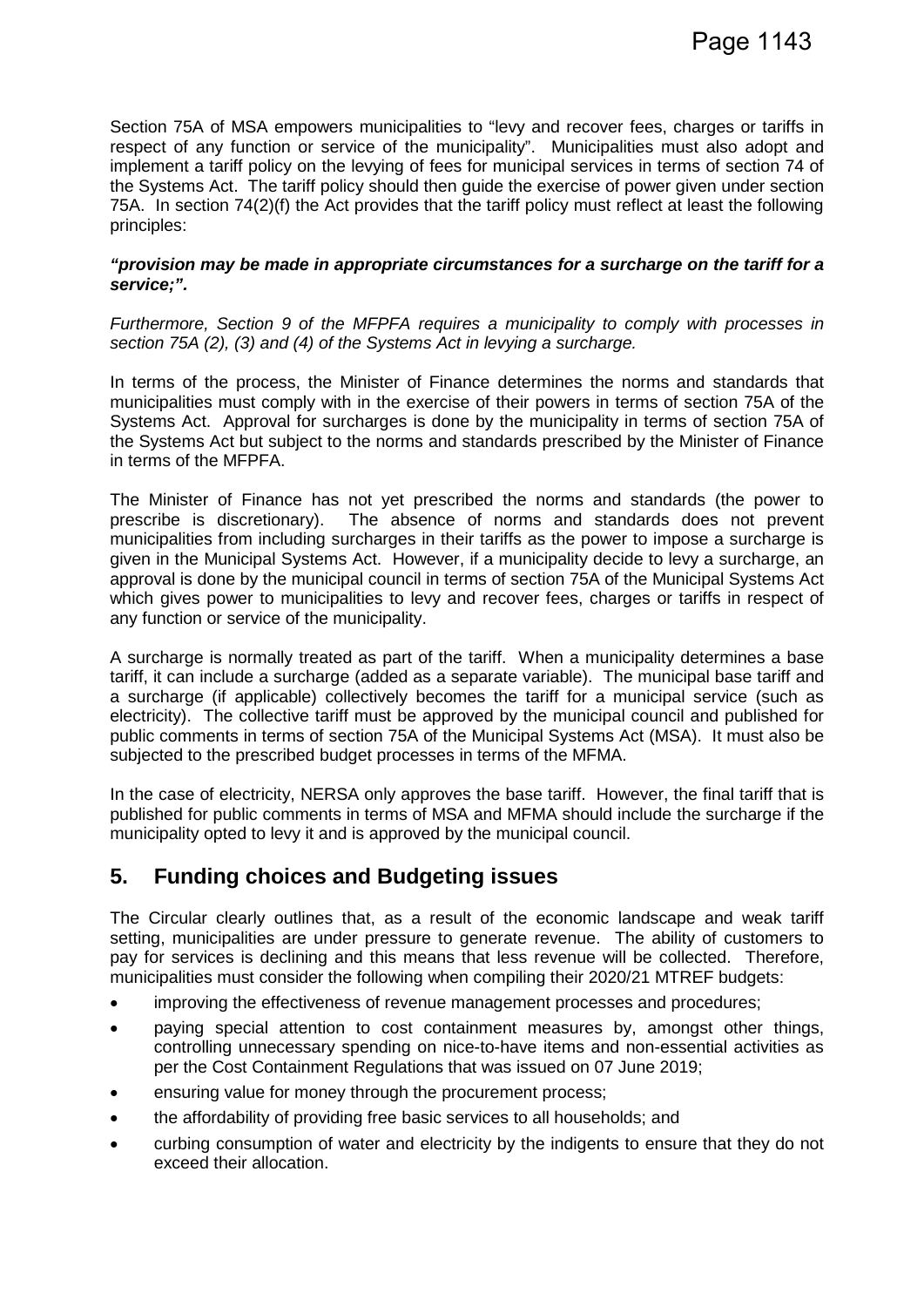Accounting officers are reminded of their responsibility in terms of section 62(1)(a) of the MFMA to use the resources of the municipality effectively, efficiently and economically. Failure to do this will result in the accounting officer committing an act of financial misconduct which will trigger the application of chapter 15 of the MFMA read with the Municipal Regulations on Financial Misconduct Procedures and Criminal Proceedings promulgated on 30 May 2014.

#### **5.1 Employee related costs**

The *Salary and Wage Collective Agreement* for the period 01 July 2018 to 30 June 2021 is still in operation, therefore municipalities need to budget for their employee related costs in line with the multi-year wage agreement, and also ensure the agreement is correctly implemented and applied as per clauses of the agreement.

#### **5.2 Remuneration of councilors**

Municipalities are advised to budget for the actual costs approved in accordance with the Government Gazette on the Remuneration of Public Office Bearers Act: Determination of Upper Limits of Salaries, Allowances and Benefits of different members of municipal councils published annually between December and January by the Department of Cooperative Governance. Any overpayment to councillors contrary to the upper limits as published by the Minister of Cooperative Governance and Traditional Affairs will be irregular expenditure in terms of section 167 of the MFMA and must be recovered from the councillor(s) concerned.

#### **5.3 Budgeting for water under inventory**

GRAP 12, paragraph .07 defines inventory as follows:

*"Inventories are assets:*

*(a) in the form of materials or supplies to be consumed in the production process,*

*(b) in the form of materials or supplies to be consumed or distributed in the rendering of services,* 

*(c) held for sale or distribution in the ordinary course of operations, or*

*(d) in the process of production for sale or distribution*."

In terms of this definition water should be treated as inventory and should be budgeted and accounted for accordingly. Annexure B to MFMA Circular No. 70 (Municipal Budget Circular for the 2014/15 MTREF) included guidance on the treatment of non-revenue water and electricity. To date the National Treasury has allowed municipalities to either budget for bulk purchasing of water as a direct expense in the Statement of Financial Performance as an interim measure or to account for water under inventory.

Municipalities were cautioned in MFMA Circular No. 93 for the 2019/20 MTREF that the A1 Schedule for the 2020/21 MTREF will be amended in line with the prescripts of GRAP 12. The draft amendments to the A1 Schedule to cater for water under inventory in line with GRAP 12 is attached to the budget circular as **Annexure B**. The amendments are circulated for comments and will be implemented with effect from the 2021/22 MTREF.

In terms of the *m*SCOA definition *"Inventory consumed water"* water stock should be treated as follows:

*Water stock must be accounted for as inventory. This will include water purchased and not yet sold at reporting date insofar as it is stored (controlled) in reservoirs and pipes at year end. Water stock also includes any water purification costs incurred for non-purchased water. Prepurified, non-purchased water should not be capitalised as part of inventory. The cost of water purchased and not yet sold at reporting comprises the purchase price, import duties, and other taxes (other than those subsequently recoverable by the municipalities from the taxing*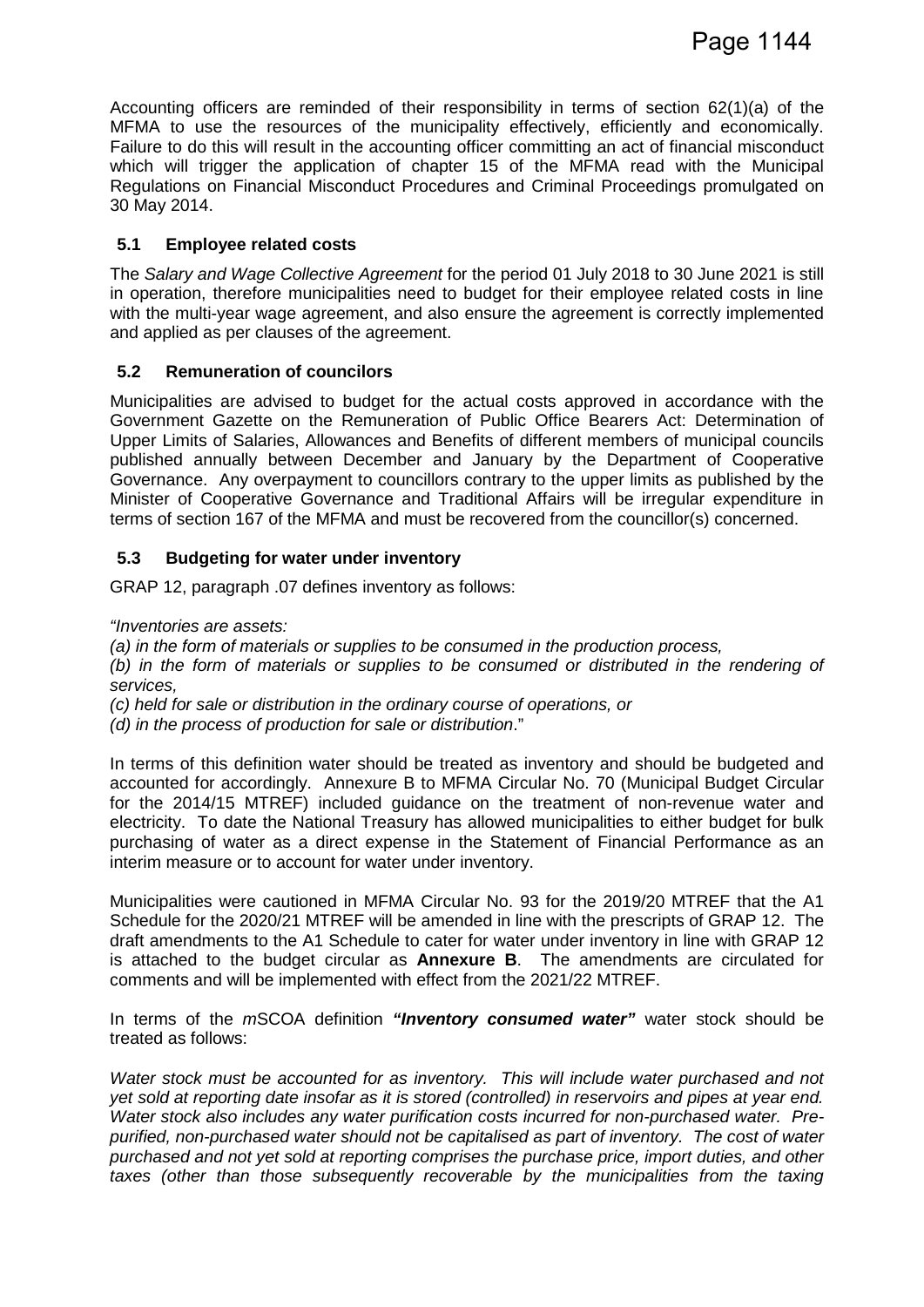*authorities, such as VAT) and transport, handling and other costs directly attributable to the acquisition of finished goods, materials and services. Importantly, trade discounts, rebates and other similar items are deducted in determining the costs of purchase.*

Substantial changes to the A1 schedule were required to accommodate this approach to account for water under inventory.

#### **5.4 Budgeting for debt impairment in** *m***SCOA**

Municipalities are incorrectly using the line item for bad debts written-off under the Item Expenditure segment when budgeting for debt impairment. It should be highlighted that bad debts written-off is not the same as debt impairment. Debt impairment is the provision that the municipality makes for non-payment while bad debt written-off is the irrecoverable debts written off during the financial year as approved by Council per type of service. Therefore, municipalities are advised to use impairment loss under the Item Gains and Losses segment for debt impairment. This provides a breakdown for the different categories that can be impaired, for example, trade and other receivables from exchange transactions: water.

## **6. Conditional Grant Transfers to Municipalities**

#### **6.1 Non-compliance of in year monitoring**

In terms of Section 74(1) of the Municipal Finance Management Act, 2003 (Act No. 56. of 2003) (MFMA), municipalities must submit to the transferring officers, National and Provincial treasuries documents and monthly grant reports as may be prescribed or required. Furthermore, section 12(2) of the Division of Revenue Act, 2019 (Act No. 16 of 2019) (DoRA) states that the municipality, as part of the report required in terms of section 71 of the MFMA, report on the matters referred to in subsection (4) and submit a copy of that report to the relevant provincial treasury, the National Treasury and the relevant Transferring Officer.

There are municipalities that have not been complying with the reporting requirements as stipulated above. Municipalities are reminded that non-submission of monthly reports translates to non-compliance with the MFMA and DoRA. The National Treasury and Transferring Officer will be implementing stringent measures to municipalities that do not comply with the prescripts. This includes, but is not limited to, the stopping and reallocation of conditional grants funding away from municipalities that are non-compliant. Municipalities are encouraged to comply with the reporting requirements in order to avoid withholding or stopping of an allocation. Reporting for conditional grants will also be extended in future to include the information from National Transferring Officers in the *m*SCOA format.

In terms of performance reporting on conditional grants, municipalities and Transferring Officers are urged to pay particular attention to the contents of money spent against conditional grants. Government is not realizing full value for money against the substantial investments it makes through grants. While financial reporting has become a routine matter on reporting, output/outcome based reporting has become important and it requires attention by all stakeholders. Workshops must be initiated across all government institutions to ensure value for money on conditional grants.

#### **6.2 Stopping and reallocation in terms of the Division of Revenue Act**

National Treasury as part of its in-year monitoring on conditional grants has through the Minister of Finance approved requests from the transferring officers to publish a gazette on stopping and reallocations between grants early in the beginning of the year, 2019/20. The gazette addresses shifting of allocations from underperforming local municipalities to their respective district municipalities, correction of errors against allocations made during the main budget and the conversion of allocations between schedules.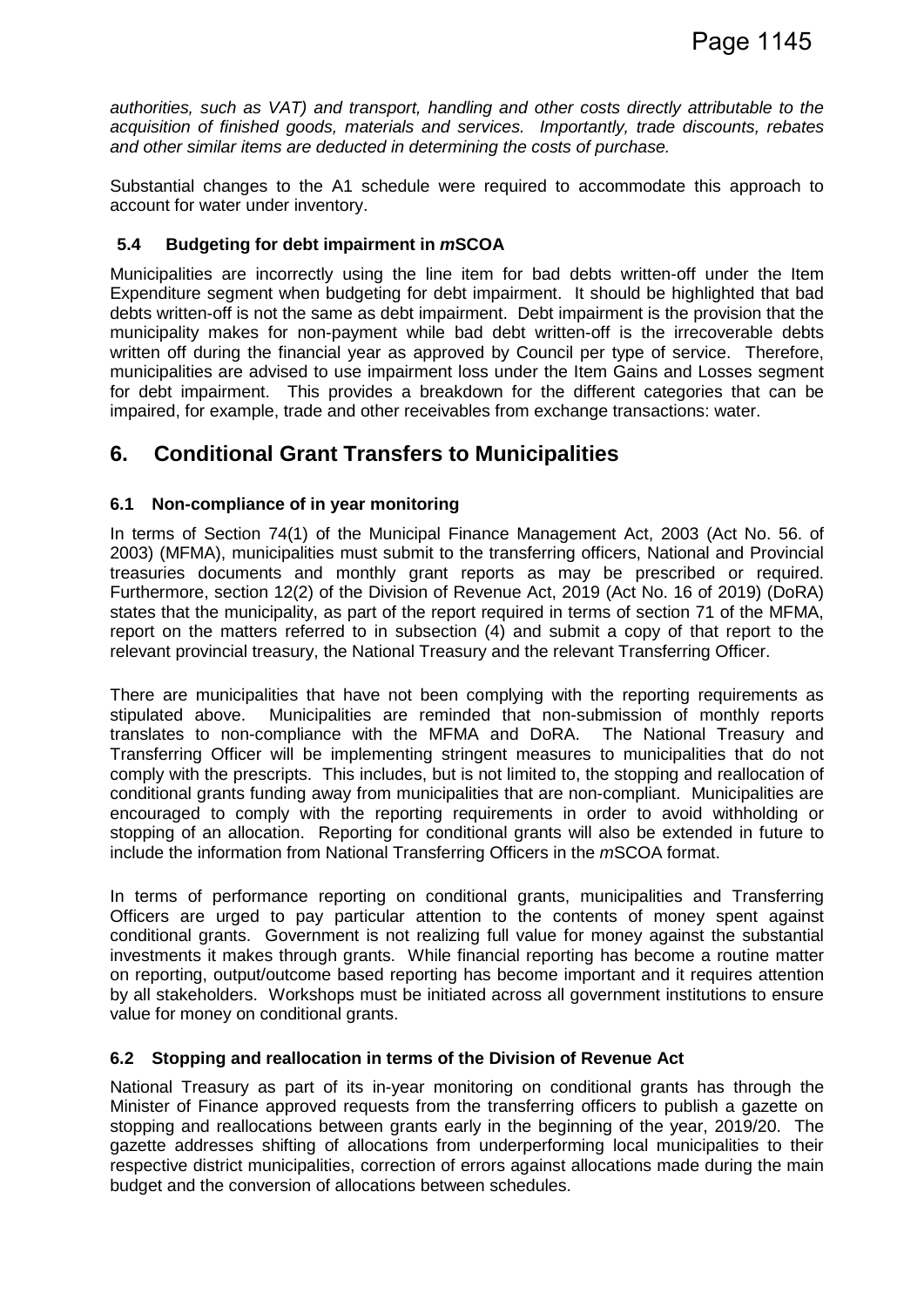#### *Integrated National Electrification Programme*

The Department of Energy (DoE) is stopping and re-allocating funds from the Masilonyana Local Municipality (LM) to Lejweleputswa District Municipality (DM) under the Integrated National Electrification Programme (INEP 5B). The Masilonyana LM and the Lejweleputswa DM have entered into a Memorandum of Understanding wherein it was agreed that the district municipality will implement the electrification project on behalf of the local municipality with the assistance of the Municipal Infrastructure Support Agent (MISA) to verify the work done.

#### *Conversion of allocations*

According to Section 21(2)(a) of the 2019 DoRA, National Treasury may, after consultation with the relevant transferring officer, receiving officer and provincial treasury, convert any portion of an allocation listed in Part B of Schedule 5 to one listed in Part B of Schedule 6 if it is satisfied that the conversion shall prevent under-expenditure or improve the level of service delivery in respect of the allocation in question or convert any portion of an allocation listed in Part B of Schedule 6 to one listed in Part B of Schedule 5.

#### *Neighbourhood Development Partnership Grant*

The Neighbourhood Development Partnership Programme within the National Treasury is converting funds under the Neighbourhood Development Partnership Grant (NDPG) due to anticipated underspending. The 2019/20 NDPG 5B allocations for West Rand DM and Emfuleni LM will be converted from Part B of Schedule 5 to Part B of Schedule 6.

#### *The Municipal Emergency Housing Grant*

An amount of R149.1 million is allocated to Eastern Cape and KwaZulu-Natal municipalities after the Department of Human Settlements (DHS) declared a disaster in municipalities in these provinces. The allocation is done through the Municipal Emergency Housing Grant (MEHG) for the emergency relief to fund the temporary shelters following various disaster incidents namely fire and severe rain that caused damages and affected home owners. Funding for the MEHG remains unallocated in the Division of Revenue Act it only gets allocated upon disaster declaration.

#### *Correction of errors in the Division of Revenue Act*

According to Section 16(2) of the 2019 DoRA, for purposes of correcting an error or omission in an allocation or framework published, the National Treasury must on its initiative and after consultation with the relevant transferring officer by notice in the Gazette amend the affected allocation or framework.

The Magareng, Emthanjeni and Prince Albert local municipalities in the Northern Cape and Western Cape province respectively had their 2019/20 MIG erroneously allocated in the Section 16 gazette. The MIG allocation for the Prince Albert LM did not take into account the final sport allocation of R3.6 million which was allocated to the Magareng (R2 million) and the Emthanjeni (R1.6 million) local municipalities.

#### **6.3 Invoice Verification against conditional grant expenditure/ Cost reimbursement**

National Treasury has over the past two years introduced a system of monitoring all invoices that are paid by municipalities against the transferred conditional grants. The process involves a team of various stakeholders to be periodically placed in municipalities and facilitate verification on all issued invoices to check whether the work done is compliant to the conditional grant framework. This initiative was necessitated by the extent of unauthorized,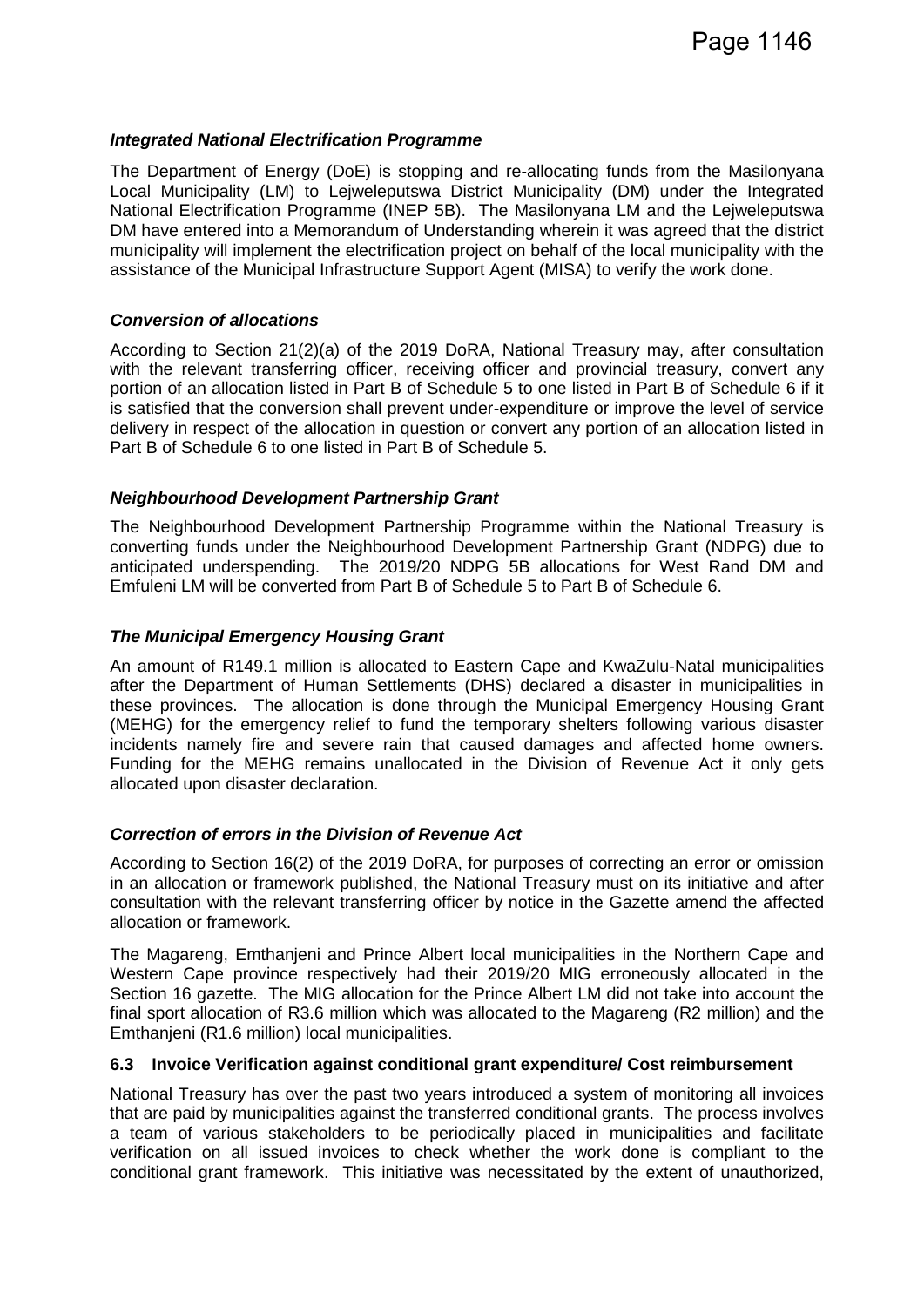irregular and unrecognized expenditure that was being recorded by municipalities through the Auditor General's report. This process will also reduce and ultimately seek to eliminate the extent of misuse of conditional grant allocations.

A selected number of municipalities are earmarked on an annual basis to be supported through this process and transfers are only made to these municipalities once the team is satisfied after verification of the invoices has taken place. These processes assist against the transfer of funds for projects that are not ready for implementation, but at the same time recognizes municipalities that are spending well and incentivizes them for the good work.

Furthermore, in instances where a local municipality is unable to deliver the current year's projects, this process allows for the funds be rechanneled through their district municipalities as part of the District Development Model launched in November 2019. The District Development Model allows for government to allocate funding to the district for implementation on behalf of the local municipality until such time that capacity is built within the local municipality to implement projects on their own.

A process map for invoice verification/or cost reimbursement is attached as **Annexure C**.

# **7. Preparation of Municipal Budgets for 2020/21 MTREF**

#### **7.1 Schedule A1 version to be used for the 2020/21 MTREF**

National Treasury has released Version 6.4 of the Schedule A1 (the Excel Formats) which is aligned to Version 6.4 of the *m*SCOA classification framework and must be used when compiling the 2020/21 MTREF budget. Refer to Annexure B for the changes to this version of the Schedule A1.

**ALL** municipalities **MUST** prepare their 2020/21 MTREF tabled and adopted budgets using the A1 schedule version 6.4.

It is imperative that all municipalities prepare their 2020/21 MTREF budgets **in their financial systems and that the Schedule A1 be produced directly from their financial system**. Vendors have demonstrated their budget modules to the National Treasury and provincial treasuries. All financial systems have this functionality to assist and prepare budgets and to generate the prescribed Schedule A1 directly from the financial system. Therefore, there is no reason why the 2020/21 MTREF budget must be done manually which has been found to create alignment problems.

Municipalities **must** start early enough to capture their tabled budget (and later the adopted budget) in the budget module provided and **must** ensure that they produce their Schedule A1 directly out of the budget module.

Ultimately the aim is to get to a point where all municipalities budget and transact directly in and report from their core financial system. This will result in one version of the '**truth'** where the financial performance reported to Council will not differ from the financial performance information submitted to and published by National and provincial treasuries. This will also reduce the reliance on consultants and system vendors to prepare municipal reports.

The National Treasury has indicated in MFMA Circular No. 93 that in future all A1 Schedules must be submitted in PDF format only. Some vendors have expressed concerns regarding the layout of some of the worksheets and the presentation thereof in PDF. Given the fact that the *m*SCOA classification framework makes it possible to generate the financial data required in the A1 schedule directly from the data strings and to promote the *m*SCOA approach for additional data needed and prescribed in the MBRR from sub-systems, the National Treasury will only accept a prescribed data string containing the supporting data, populated and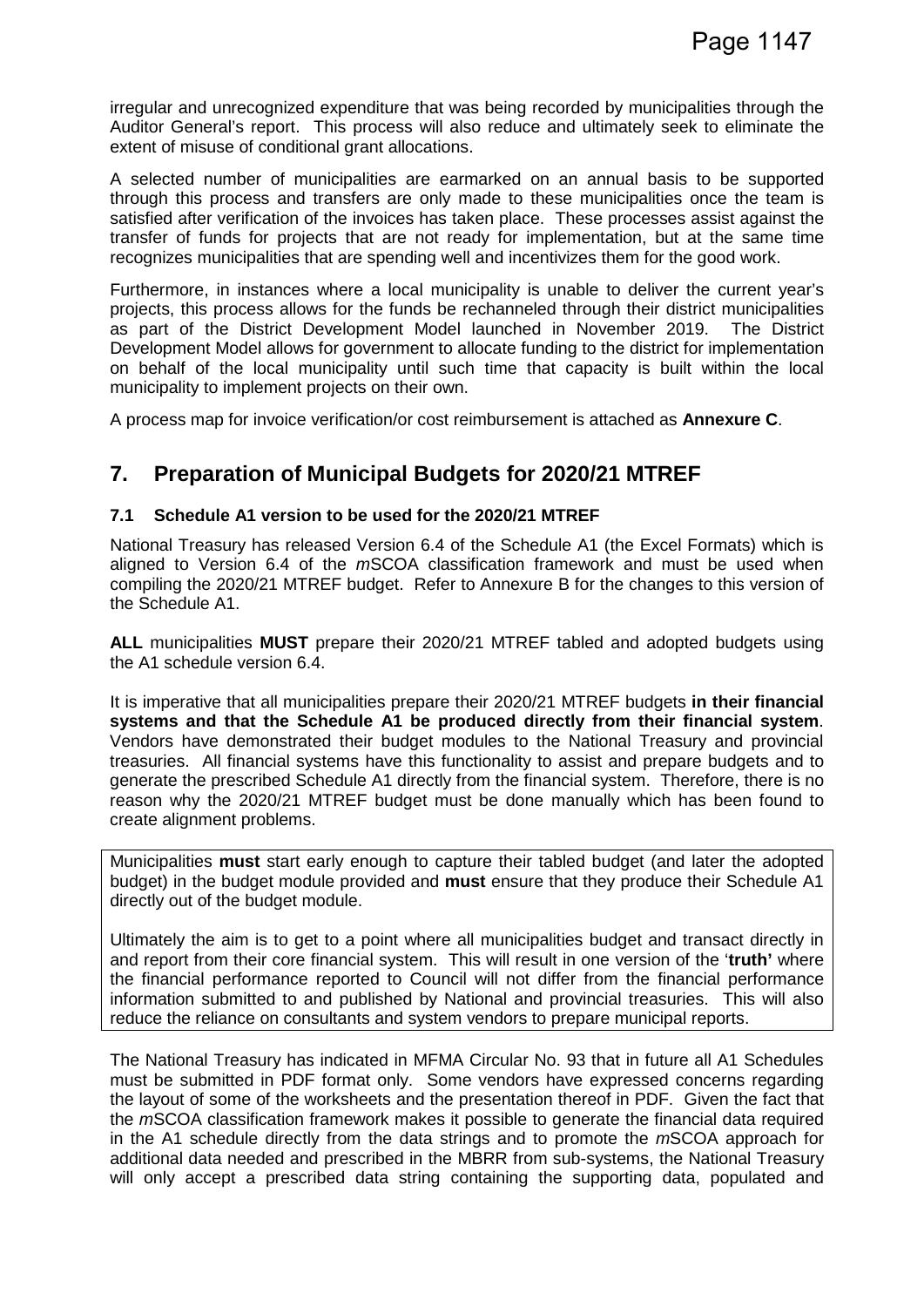uploaded by each municipality (refer to the attachment to this MFMA Budget Circular No 98 on the website for the layout of the data string) from the **2020/21 MTREF**. The publication in the 2020/21 MTREF of non-financial data will be done using the supporting data uploaded from these data strings.

The National Treasury will no longer gather supporting data from the MBRR A1 Schedules, but will expect each municipality to submit the prescribed supporting data strings containing the required data using the LG Upload Portal.

The detail of supporting data strings is available as attachments to this circular.

Version 6.4 of Schedule A1 is available on the following link and is accompanied a comparison between mSCOA vs 6.3 and vs 6.4, highlighting changes made.

http://mfma.treasury.gov.za/RegulationsandGazettes/MunicipalRegulationsOnAStandardChart OfAccountsFinal/Pages/default.aspx

The Municipal Budget and Reporting Regulations, formats and associated guides are available on National Treasury's website at: http://mfma.treasury.gov.za/RegulationsandGazettes/Pages/default.aspx

#### **7.2 Assistance with the compilation of budgets**

If municipalities require advice with the compilation of their respective budgets, specifically the budget documents or Schedule A1, they should direct their enquiries to their respective provincial treasuries or to the following National Treasury officials:

| <b>Province</b>                               | <b>Responsible NT</b><br>officials | Tel. No.     | <b>Email</b>                        |
|-----------------------------------------------|------------------------------------|--------------|-------------------------------------|
| Eastern Cape                                  | Matjatji Mashoeshoe                | 012-315 5553 | Matjatji.Mashoeshoe@treasury.gov.za |
| <b>Buffalo City</b>                           | Mandla Gilimani                    | 012-315 5807 | Mandla.Gilimani@treasury.gov.za     |
| <b>Free State</b>                             | Cethekile Moshane                  | 012-315 5079 | Cethekile.moshane@treasury.gov.za   |
| Gauteng                                       | Kgomotso Baloyi                    | 012-315 5866 | Kgomotso.Baloyi@treasury.gov.za     |
|                                               | <b>Kevin Bell</b>                  | 012-315 5725 | Kevin.Bell@treasury.gov.za          |
| Johannesburg &                                | Willem Voigt                       | 012-315 5830 | WillemCordes.Voigt@treasury.gov.za  |
| Tshwane                                       |                                    |              |                                     |
| KwaZulu-Natal                                 | Kgomotso Baloyi                    | 012-315 5866 | Kgomotso.Baloyi@treasury.gov.za     |
|                                               | Johan Botha                        | 012-315 5171 | Johan.Botha@treasury.gov.za         |
| eThekwini                                     | Una Rautenbach                     | 012-315 5700 | Una.Rautenbach@treasury.gov.za      |
|                                               | Abigail Maila                      |              | Abigail.Maila@treasury.gov.za       |
| Limpopo                                       | Willem Voigt                       | 012-315 5830 | WillemCordes.Voigt@treasury.gov.za  |
|                                               | Sifiso Mabaso                      | 012-315 5952 | Sifiso.Mabaso@treasury.gov.za       |
| Mpumalanga                                    | Mandla Gilimani                    | 012-315 5807 | Mandla.Gilimani@treasury.gov.za     |
|                                               | Musa Mnguni                        | 012 315 5072 | Musa Mnguni@treasury.gov.za         |
| Northern Cape                                 | Mandla Gilimani                    | 012-315 5807 | Mandla.Gilimani@treasury.gov.za     |
|                                               | Phumelele Gulukunqu                | 012 315 5539 | Phumelele.Gulukunqu@treasury.gov.za |
| North West                                    | Willem Voigt                       | 012-315 5830 | WillemCordes.Voigt@treasury.gov.za  |
|                                               | Makgabo Mabotja                    | 012-315 5156 | Makgabo.Mabotja@treasury.gov.za     |
| Cape Town                                     | Kgomotso Baloyi                    | 012-315 5866 | Kgomotso.Baloyi@treasury.gov.za     |
| George                                        | Willem Voigt &                     | 012-315 5830 | WillemCordes.Voigt@treasury.gov.za  |
|                                               | Mandla Gilimani                    | 012-315 5807 | Mandla.Gilimani@treasury.gov.za     |
| <b>Technical issues</b><br>with Excel formats | Elsabe Rossouw                     | 012-315 5534 | Igdataqueries@treasury.gov.za       |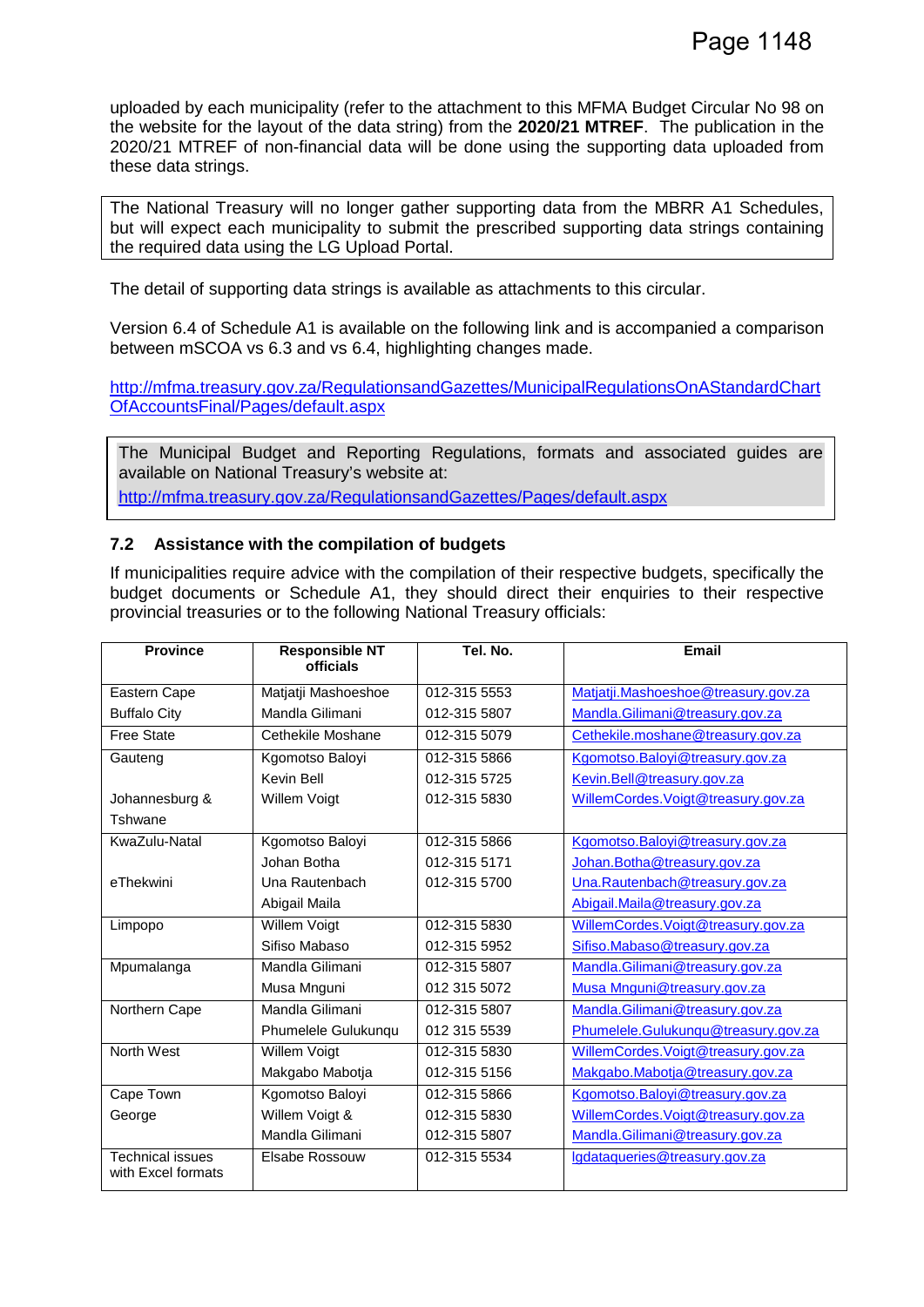National and provincial treasuries, will undertake a completeness check on the data string submissions and will analyse the supporting data strings. Where municipalities have not provided complete supporting information, the municipality will be informed and will be required to make the necessary corrections and resubmit the data strings.

#### **7.3 Verification process and period of 2020/21 MTREF budgets**

As the *m*SCOA reporting requirements state that a budget must be locked into the financial system by latest 30 June before the start of the new municipal financial year, in the previous timeframes provided, there was no opportunity to evaluate the adopted budget to be funded and complete BEFORE the start of the municipal financial year. The traditional verification period from July to September can no longer be applied as the municipalities are already transacting against the adopted and locked budget. Amending an unfunded and incomplete budget in an adjusted budget is also not the solution as the National Treasury only considers an adjusted budget in the third and fourth quarter of the financial year for analysis and publication purposes.

The verification period of all municipal budget will therefore be brought forward to the period 31 May to 30 June. In this one-month period, the National and provincial treasuries will be required to evaluate all municipal budgets for completeness and for being fully funded. Any adjustment that need to be made must be done before the start of the municipal financial year on 1 July.

Municipal managers are reminded that the annual budget must be accompanied by a quality certificate and council resolution, as well as a budget locking certificate (in the case of adopted budgets) in accordance with the format specified in Regulation 31 of Schedule A of the Municipal Budget and Reporting Regulations.

The National Treasury would like to emphasise that where municipalities have not adhered to the Municipal Budget and Reporting Regulations, *they will be required to go back to the municipal Council and table a complete budget document aligned to the requirements of the Municipal Budget and Reporting Regulations and the Municipal Standard Chart of Accounts Regulations. In addition, where municipalities have adopted an unfunded budget, they will be required to correct the budget to ensure they adopt and implement a funded budget.*

Municipalities with municipal entities are once again reminded to prepare consolidated budgets and in-year monitoring reports for both the parent municipality and its entity or entities. The following must be compiled:

- An annual budget, adjustments budget and monthly financial reports for the parent municipality in the relevant formats;
- An annual budget, adjustments budget and monthly financial reports for the entity in the relevant formats; and
- A consolidated annual budget, adjustments budget and monthly financial reports for the parent municipality and all its municipal entities in the relevant formats.

The budget and data strings that the municipality submits to National Treasury must be a consolidated budget for the municipality (including entities). The budget of each entity must be submitted on the D schedule.

Annually during the budget verification process, it is noted that municipalities have challenges to align the audited years, which results in amendments to the Schedule A. Municipalities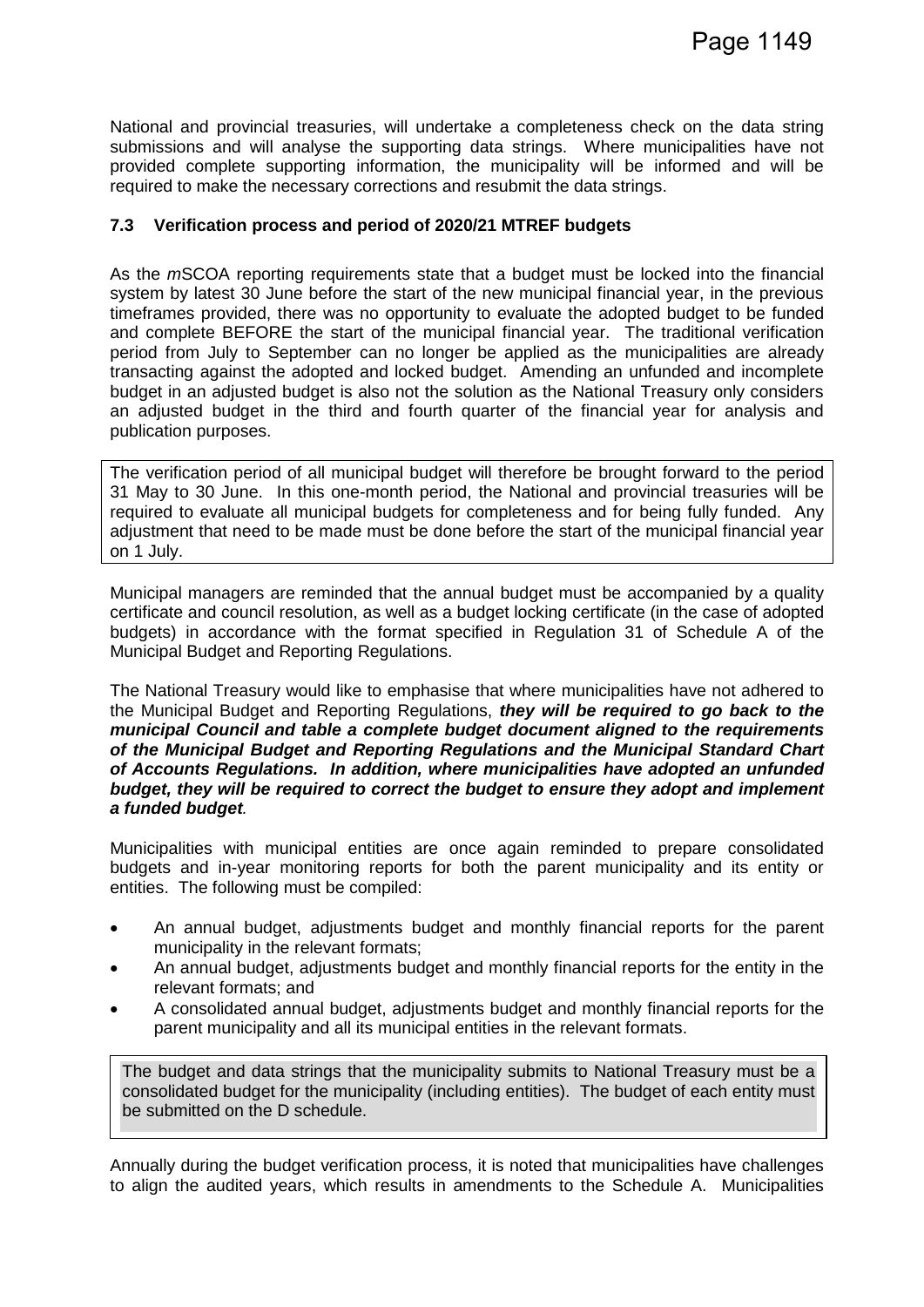must ensure that the audited figures and adjusted budget figures captured on the Schedule A aligns to the annual financial statements and Schedule B respectively.

### **8. Budget process and submissions for the 2020/21 MTREF**

#### **8.1 Submitting budget documentation and schedules for 2020/21 MTREF**

To facilitate oversight of compliance with the Municipal Budget and Reporting Regulations, accounting officers are reminded that:

• Section 22(b)(i) of the MFMA requires that, *immediately* after an annual budget is tabled in a municipal council, it must be submitted to the National Treasury and the relevant provincial treasury in electronic formats. If the annual budget is tabled to council on **31 March 2020**, the final date of submission of the electronic budget documents and corresponding *m*SCOA data strings is **Wednesday, 01 April 2020**.

Section 24(3) of the MFMA, read together with regulation 20(1) of the Municipal Budget and Reporting Regulations, requires that the approved annual budget must be submitted to both National Treasury and the relevant provincial treasury *within ten working days* after the council has approved the annual budget. E.g. if the council approves the annual budget on **29 May 2020**, given the new timeframe for the evaluation of the municipal budgets, the adopted budget data strings and documentation must be submitted by the latest **Monday, 1 June 2020**.

**Municipalities are no longer expected to submit hard copies of budget related documents to National Treasury from the 2020/21 MTREF.**

#### **8.2 Expected submissions for 2020/21 MTREF**

- The budget documentation as set out in the Municipal Budget and Reporting Regulations (MBRR). The budget document must include the main Tables (A1 - A10) and the supporting tables in the A1 schedule must be submitted in the prescribed *m*SCOA data string in the format indicated in an attachment as part of this circular.
- the draft and final service delivery and budget implementation plan in electronic PDF format;
- the draft and final integrated development plan;
- the council resolution for the tabled and adopted budgets;
- signed Quality Certificate as prescribed in the Municipal Budget and Reporting Regulations for the tabled and adopted budgets;
- schedules D specific for the entities; and
- A budget locking certificate immediately at the start of the new municipal financial year on 1 July.

Budget related documents and schedules must be uploaded by approved registered users using the LG Upload Portal at: https://lguploadportal.treasury.gov.za/.

Please note that the LG Upload Portal does not have the same size restrictions previously encountered but requires all documents to:

- 1. be in PDF format only; and
- 2. each PDF file must NOT contain multiple document e.g. council resolution and quality certificate within the budget document. Each document type must be identified and uploaded separately.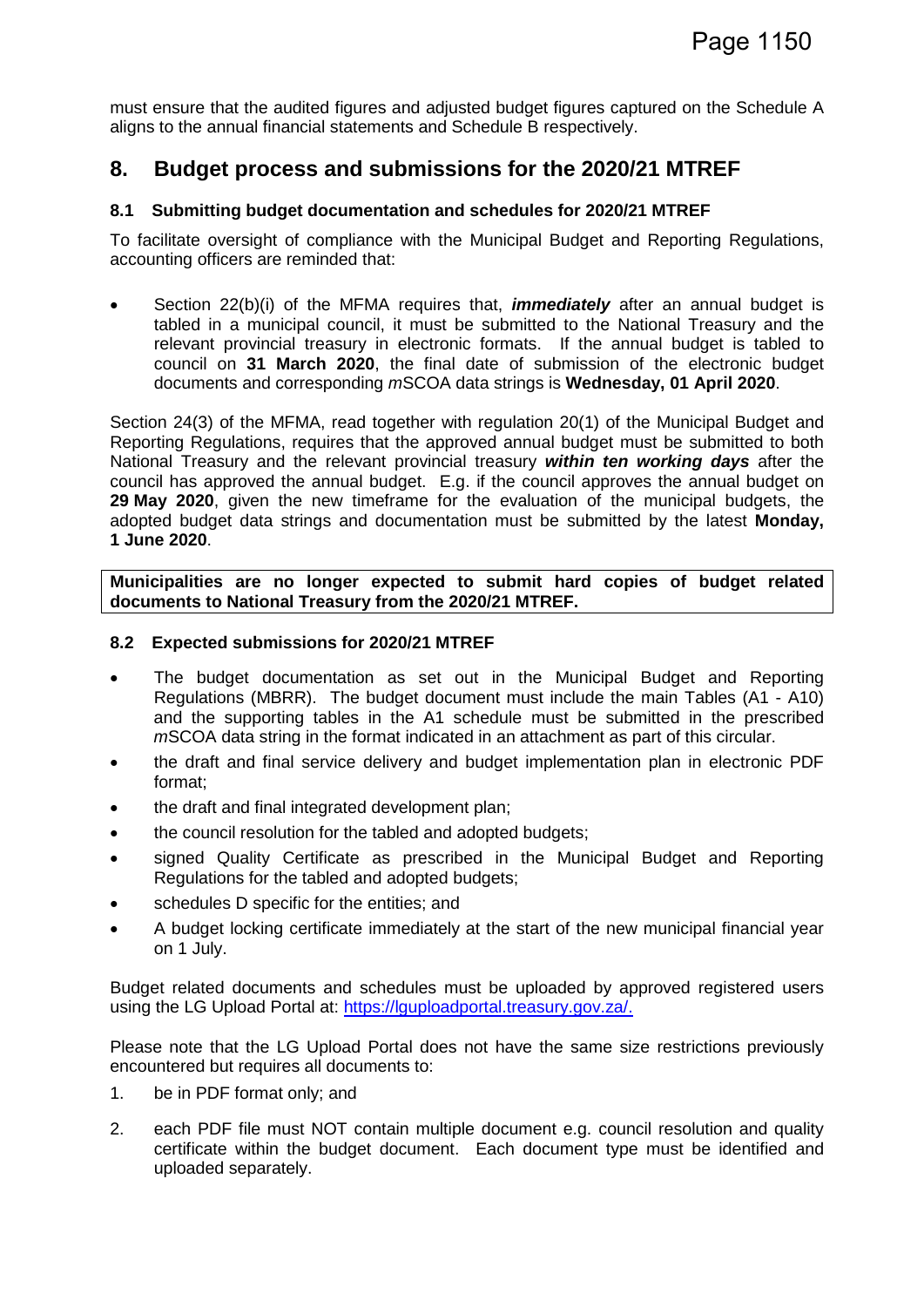Any problems experienced in this regard can be addressed with Elsabe Rossouw at Elsabe.Rossouw@treasury.gov.za.

In addition to the above-mentioned budget documentation, metropolitan municipalities must submit the draft Built Environment Performance Plan (BEPP) tabled in council by 31 March 2020 to Yasmin.coovadia@treasury.gov.za. If the BEPP documents are too large to be sent via email (exceeds 4MB) please submit to yasmin.coovadia@gmail.com or send to Yasmin Coovadia via Dropbox; any problems experienced in this regard can be addressed with Yasmin.Coovadia@treasury.gov.za. Hard copies of the BEPP may be sent to Yasmin Coovadia, National Treasury, 3rd floor 40 Church Square, Pretoria, 0002 or Private Bag X115, Pretoria, 0001. (Yasmin to confirm if she still needs hard copies.)

#### **8.3 Retirement of the Budget reform returns (Appendix B)**

Municipalities must conclude all reporting for 2018/19 up to restated audit outcomes on the Appendix B (old electronic returns) to lgdatabase@treasury.gov.za before we can retire the returns.

Ensure that each municipality also submit the pre-audit and audited data strings in the *m*SCOA classification framework as data strings and that the figures are aligned to the Appendix B returns. Pre-audit and audited outcomes will only be submitted in the *m*SCOA data strings prescribed from 2019/20 onwards.

#### **8.4 Publications from the** *m***SCOA classification framework**

The 2019 MTREF and the preliminary Quarter 1 Section 71 results for the 2019/20 financial year that has recently been published, have exposed that the credibility of the *m*SCOA data strings is a concern. At the core of the problem is:

- The incorrect use of the *m*SCOA and municipal accounting practices by municipalities;
- A large number of municipalities are not budgeting, transacting and reporting directly in/from their core financial systems. Instead they prepare their budgets and reports on excel spreadsheet and then import the excel spreadsheets into the system. Often this manipulation of data leads to unauthorised, irregular, fruitful and wasteful (UIFW) expenditure and fraud and corruption as the controls that are built into the core financial systems are not triggered and transactions are processed that should not be processed; and
- Municipalities are not locking their adopted budgets and their financial systems at month-end to ensure prudent financial management. To enforce municipalities to lock their budgets and close their financial system at month-end in 2020/21, the Local Government Database and Reporting System will lock all submission periods within the reporting period at the end of each quarter. The published period will NOT be opened again to ensure consistency between publications. System vendors were also requested to build this functionality into their municipal financial systems.

To improve the credibility of these data string, National and provincial treasuries are analysing the accuracy of the data strings and the use of the six regulated segments. The National Treasury has developed tools to analyse the segment/chart use and trained budget analysts from both National and provincial treasuries on the use thereof.

The data strings are also verified against the Council adopted budget (A1 Schedule), adjustments budget (B Schedule) and monthly performance against the budget (C Schedule) to ensure that these figures reconcile.

*Quality improving focus areas for the 2020/21 MTREF*: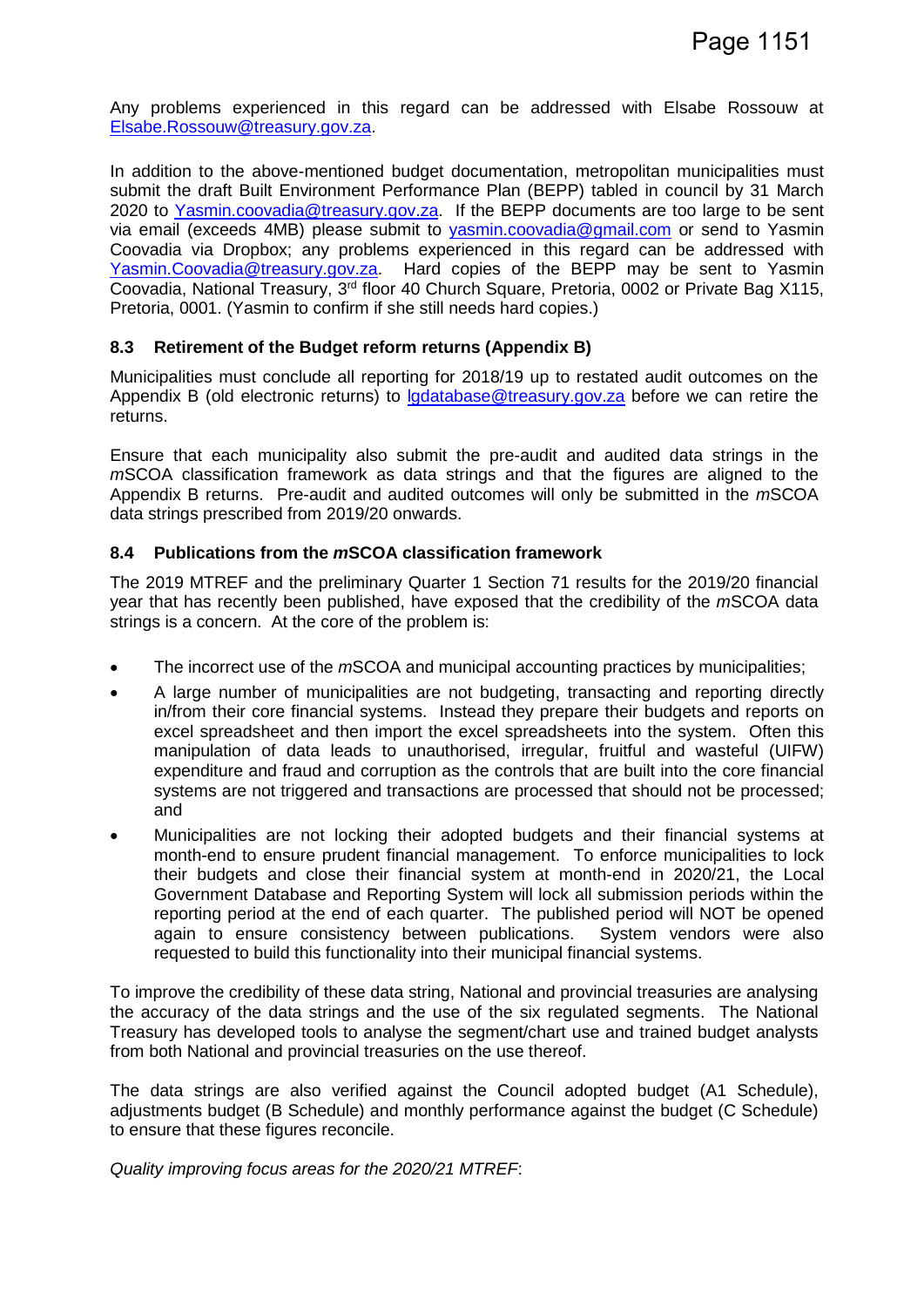- Pay specific attention to the funding of the capital budget and expenditure. The total capital expenditure must balance with the total funding used. Currently the expenditure is much higher than the funding reported.
- Opening balances, especially for capital projects, will always be DEFAULT projects as it will remain a system activity governed by council decision. In the current publications, capital expenditure is highly overstated due to incorrect use of opening balances for capital projects and presents a very inflated view of the actual capital expenditure.
- The cash flow data supplied by municipalities is not credible. This is partly due to the different ways in which the vendors treat actual cash collected but also is a result of the National Treasury not giving clear guidance on the procedures and processes to follow to get credible cash flow figures. In this budget circular signals have been given as to the treatments the National Treasury wants all municipalities to follow to get credible figures from the *m*SCOA data stings. The National Treasury will implement these guidelines in March 2020 in time for the receipt of the 2020/21 MTREF budget data strings. It will affect the third and fourth quarter Section 71 publications of 2019/20 as well.
- It is imperative that vendors assist municipalities to populate SA30 / SC30 when submitting cash flow figures. The detail that is required to ring fence functions and to determine actual cash collections are in the mentioned MBRR supporting worksheets and not in A7 / C7 which is a summarised version. When transferring payments made from sub-system to the general ledger, please ensure that these transfers are done using the prescribed 6 segments at the detailed level prescribed in SA30 / SC30.
- Municipalities are not using the FUND, REGION and COSTING segment correctly. In many instances these segments are simply defaulted and hence the true power of the *m*SCOA classification framework cannot be demonstrated.
- The National Treasury is currently developing Municipal Money Phase II. The first step is to interactively show all capital projects municipalities have budgeted for and are reporting on monthly to all citizens. It has become apparent that many municipalities are not using the correct GPS coordinates when reporting on the capital projects. Many are simply using the GPS coordinates of the municipal building or using 0 coordinates. Special attention must be given to the correct location and the proper description of projects as citizens will now be able to drill down and follow what is happening in their own wards.

#### **8.5 Publication of budgets on municipal websites**

In terms of section 75 of the MFMA, all municipalities are required to publish their tabled budgets, adopted budgets, annual reports (containing audited annual financial statements) and other relevant information on the municipality's website. This will aid in promoting public accountability and good governance.

All relevant documents mentioned in this circular are available on the National Treasury website, http://mfma.treasury.gov.za/Pages/Default.aspx. Municipalities are encouraged to visit it regularly as documents are regularly added / updated on the website.

Link to all previous circulars K:\CD - LGBA\Municipalities\20. Budget Regulations\04. Budget Circulars\2020 MTREF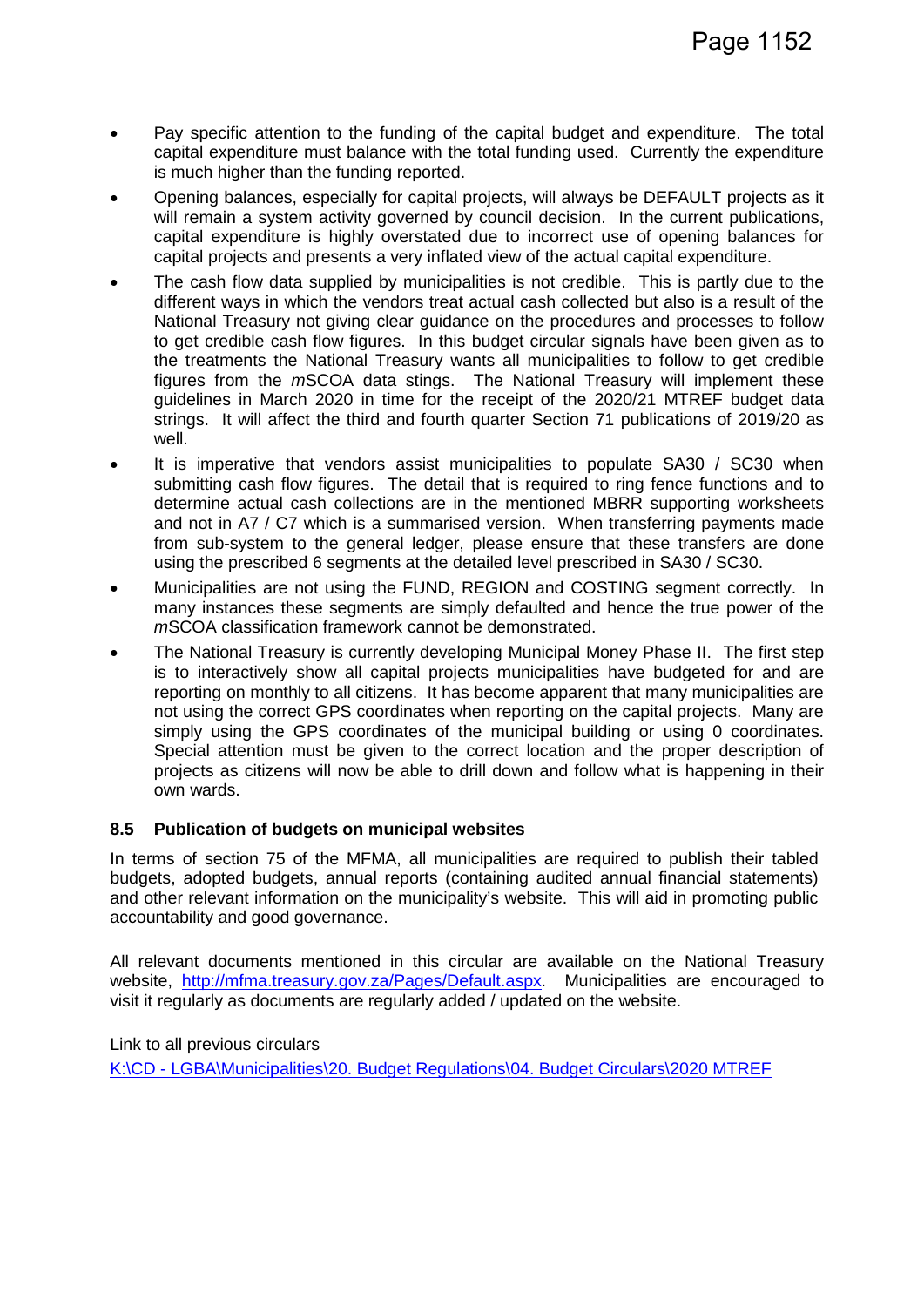# **Contact**



national treasury

National Treasury **REPUBLIC OF SOUTH AFRICA** 

Post Private Bag X115, Pretoria 0001 *Phone* 012 315 5009 *Fax* 012 395 6553

*Website* http://www.treasury.gov.za/default.aspx

**JH Hattingh Chief Director: Local Government Budget Analysis 06 December 2019**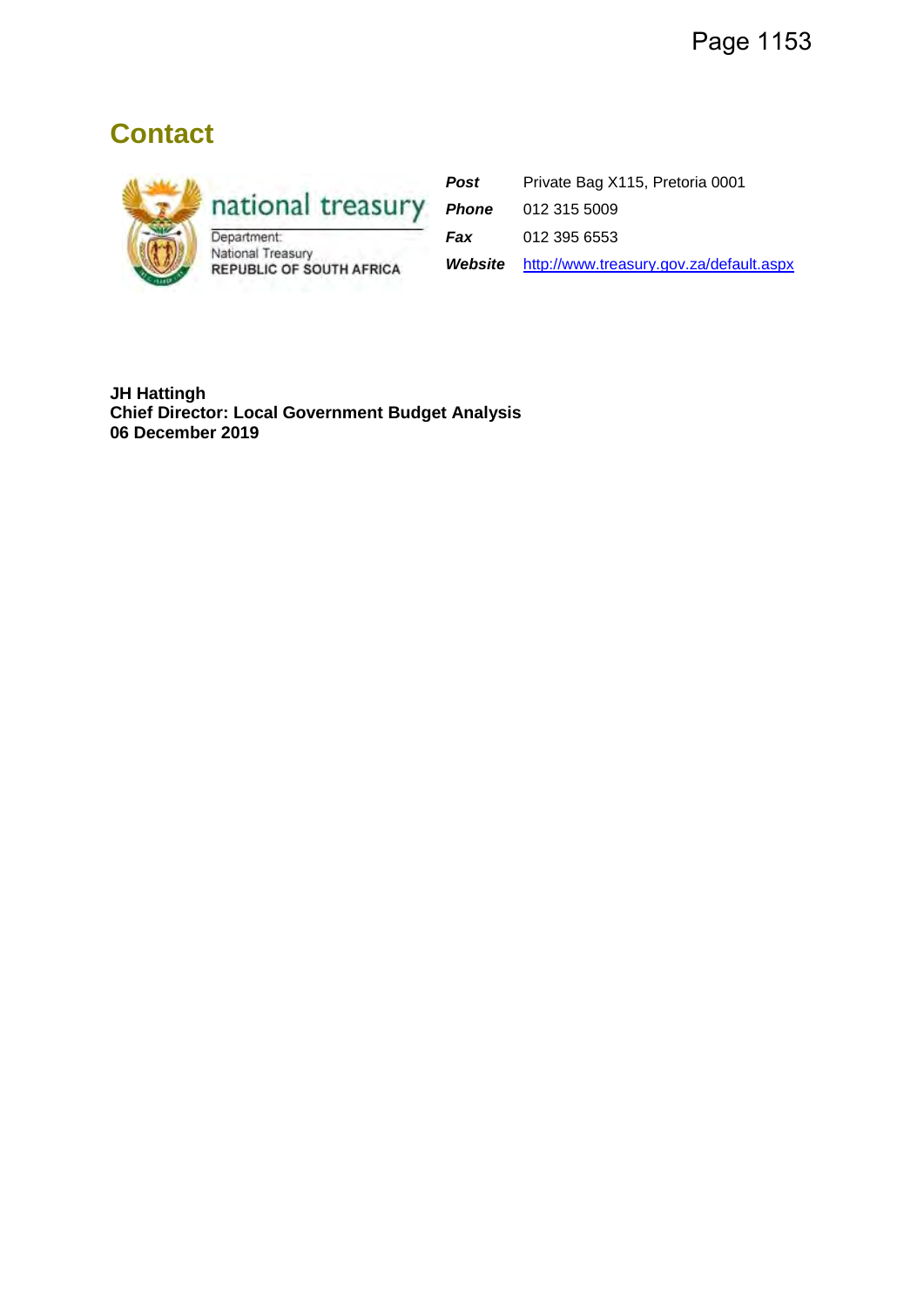# **Annexure A – Cash Flow Reconciliation**

The following movement accounts should only be used for cash inflow and outflow transactions:

#### **Item Assets:**

- *Collections:* Collections received pertaining to a respective account (example is collection on receivables from non-exchange (property rates) and non-exchange (service charges electricity) transactions.
- *Acquisitions:* Purchases of assets and other expenditure.
- *Disposal:* Sale of non-current assets (example land).
- *Earned:* Interest earned on a bank account.

#### **Item Liabilities:**

- *Receipts:* Current year receipts on transfer and subsidies.
- *Advances:* Advances taken for the year, example for borrowing.
- *Repayments:* Repayments for the year, example for borrowing.
- *Payments:* Payments made; example defined benefits.
- *Withdrawals:* Payments made, examples are for bulk purchases for electricity and bulk purchases water.

#### *Funding segment*

Most municipalities are transacting incorrectly on the funding segment and accordingly overstate the cash balances available per function (example energy sources (electricity), water management (water treatment) etc. for the payment of services.

The "Funding" segment in the financial system identifies the various sources of funding available to municipalities for financing expenditure relating to the operation of the municipality for both capital and operational expenditure.

The intent with the Funding segment is to assist municipalities in the management of available funds to use in running the municipality (working capital), capital expanding, maintenance programmes and operational projects intended for the benefit of the community. **The underlying principle in recording of transactions in this segment is therefore cash based or funds available to utilise.**

The key question in finding the appropriate classification code for this segment is: "against which source of funding is the payment allocated and against which source is revenue received?"

The primary sources of funding for a municipality are property rates, service charges, equitable share and own revenue. Further to these sources of revenue a municipality also spend funds transferred from other sectors within government, namely transfers and subsidies such as appropriated by national and provincial government in terms of the Division of Revenue Act (DORA). A further source of funds available for utilisation is "cash backed reserves" as directed by the municipality's financial policy on the utilisation of the reserves.

The projects as defined within the Project segment together with the "funding" and "Item" segments provide information on how funds have been spent and on what. The Funding segment's structure distinguishes between "Operational, Capital and Non-Funding Transactions".

**Operational:** Operational revenue provides for funds from all other sources of income such as taxes, service charges, commercial services, transfer and subsidies, etc.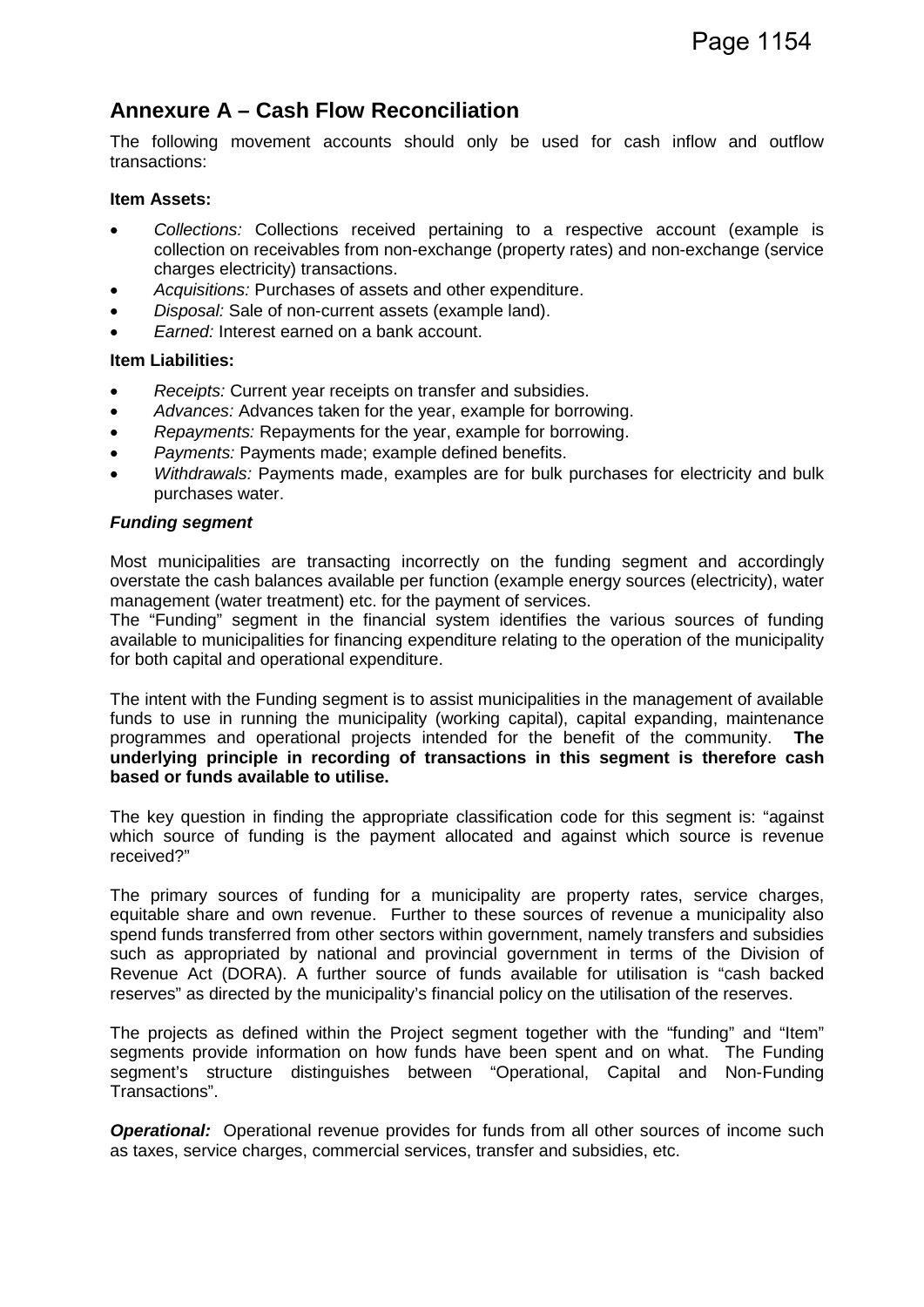#### *Capital:* Funds to finance capital projects.

*Non-funding Transactions:* This is items that does not relate to a cash transaction. Examples of non-funding transactions are:

- Billing for services on consumer accounts issued;
- Recording of invoices;
- Depreciation; and
- Debt provision.

Example 1: A municipality has issued a consumer account (billing) to a client for electricity consumption amounting to R100 in Ward X.

The transaction will be recorded as follows:

| <b>Segment</b>  | Dt                                                                                                                                                                                   | Cr                                                                                                                  |
|-----------------|--------------------------------------------------------------------------------------------------------------------------------------------------------------------------------------|---------------------------------------------------------------------------------------------------------------------|
| <b>Project</b>  | <b>Default</b>                                                                                                                                                                       | Default                                                                                                             |
| <b>Function</b> | <b>Function: Energy Sources: Non-core</b><br><b>Function: Electricity</b>                                                                                                            | Function: Energy Sources: Non-core<br><b>Function: Electricity</b>                                                  |
| Item.           | Assets: Current Assets: Trade and other<br>Receivables from Exchange<br><b>Transactions: Trading Service and</b><br>Customer Service Debtors: Electricity:<br><b>Monthly Billing</b> | Revenue: Exchange Revenue: Service<br><b>Charges: Electricity: Electricity Sales</b><br>:Domestic Low: Conventional |
| <b>Funding</b>  | Non funding transaction                                                                                                                                                              | Non funding transaction                                                                                             |
| <b>Region</b>   | Ward X                                                                                                                                                                               | Ward X                                                                                                              |
| <b>Costing</b>  | Default                                                                                                                                                                              | <b>Default</b>                                                                                                      |
| <b>Amount</b>   | 100                                                                                                                                                                                  | 100                                                                                                                 |

The monthly billing of a consumer does not relate to any cash inflow, the funding segment therefore a non-funding transaction.

Example 2: The client pays the municipality R100 on the consumer account received.

| The transaction will be recorded as follows: |  |  |
|----------------------------------------------|--|--|
|----------------------------------------------|--|--|

| <b>Segment</b>  | Dt                                                                                                                                                                     | Cr                                                                                                                                                  |
|-----------------|------------------------------------------------------------------------------------------------------------------------------------------------------------------------|-----------------------------------------------------------------------------------------------------------------------------------------------------|
| <b>Project</b>  | <b>Default</b>                                                                                                                                                         | <b>Default</b>                                                                                                                                      |
| <b>Function</b> | <b>Function: Energy Sources: Non-core</b><br><b>Function: Electricity</b>                                                                                              | <b>Function: Energy Sources: Non-core</b><br><b>Function: Electricity</b>                                                                           |
| <b>Item</b>     | Assets: Current Assets: Cash and Cash<br>Equivalents: Cash at Bank: Bank<br>Account: Specify (replace with account Customer Service Debtors:<br>description): Deposits | Assets: Current Assets: Trade and<br>other Receivables from Exchange<br><b>Transactions: Trading Service and</b><br><b>Electricity: Collections</b> |
| <b>Funding</b>  | Fund: Operational: Revenue: General<br>Revenue: Service Charges: Electricity                                                                                           | Fund: Operational: Revenue:<br>General Revenue: Service Charges:<br>Electricity                                                                     |
| <b>Region</b>   | Ward X                                                                                                                                                                 | Ward X                                                                                                                                              |
| <b>Costing</b>  | Default                                                                                                                                                                | <b>Default</b>                                                                                                                                      |
| <b>Amount</b>   | 100                                                                                                                                                                    | 100                                                                                                                                                 |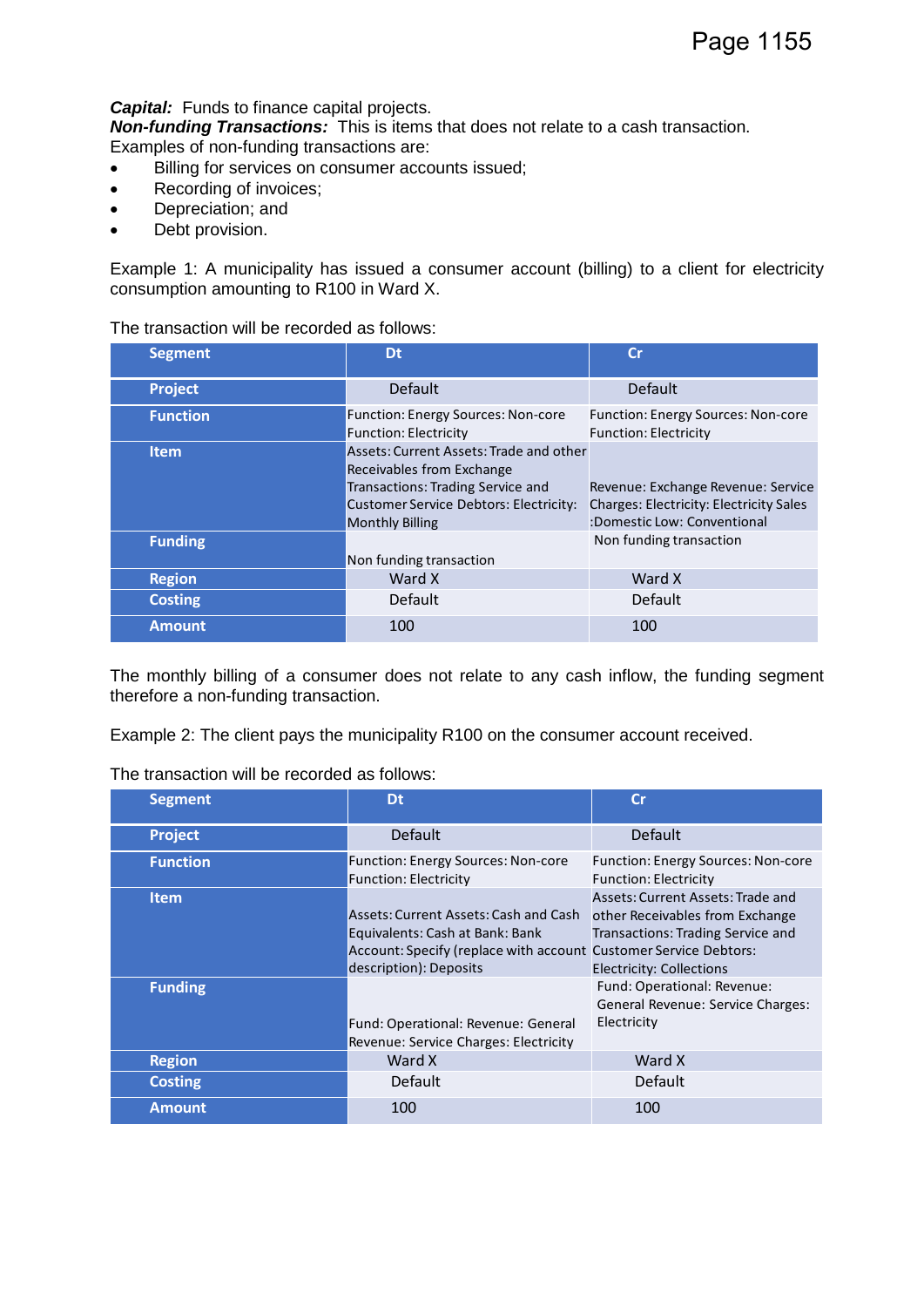The payment received will be recorded as a cash inflow against revenue service charges electricity for the function electricity. The electricity function will now have R100 funding (cash inflow) available for the payment of expenditure.

Example 3: The municipality receives an invoice from Eskom for the usage of electricity amounting to R50.

| <b>Segment</b>  | Dt                                                        | Cr                                                                                                                                   |
|-----------------|-----------------------------------------------------------|--------------------------------------------------------------------------------------------------------------------------------------|
| <b>Project</b>  | <b>Municipal Running Cost</b>                             | <b>Municipal Running Cost</b>                                                                                                        |
| <b>Function</b> | Electricity                                               | Electricity                                                                                                                          |
| <b>Item</b>     | Expenditure: Bulk Purchases: Electricity:<br><b>ESKOM</b> | Liabilities: Current Liabilities: Trade<br>and Other Payable Exchange<br><b>Transactions: Electricity Bulk</b><br>Purchase: Deposits |
| <b>Funding</b>  | Non funding transaction                                   | Non funding transaction                                                                                                              |
| <b>Region</b>   | Mun                                                       | Mun                                                                                                                                  |
| <b>Costing</b>  | Default                                                   | <b>Default</b>                                                                                                                       |
| <b>Amount</b>   | <b>R50</b>                                                | <b>R50</b>                                                                                                                           |

The transaction will be recorded as follows:

The recording of an invoice in the financial system does not relate to any cash outflow, no payment has been made, the funding segment therefore is a non-funding transaction.

Example 4: The municipality pay Eskom R50 on the invoice received.

The transaction will be recorded as follows:

| <b>Segment</b>  | Dt                                                                                                                                   | Cr                                                                                                                                              |
|-----------------|--------------------------------------------------------------------------------------------------------------------------------------|-------------------------------------------------------------------------------------------------------------------------------------------------|
| <b>Project</b>  | <b>Default</b>                                                                                                                       | <b>Default</b>                                                                                                                                  |
| <b>Function</b> | Electricity                                                                                                                          | Electricity                                                                                                                                     |
| <b>Item</b>     | Liabilities: Current Liabilities: Trade and<br><b>Other Payable Exchange Transactions:</b><br>Electricity Bulk Purchase: Withdrawals | Assets: Current Assets: Cash and Cash<br>Equivalents: Cash at Bank: Bank<br>Account: Specify (replace with account<br>description): Withdrawals |
| <b>Funding</b>  | Fund: Operational: Revenue: General<br>Revenue: Service Charges: Electricity                                                         | Fund: Operational: Revenue: General<br>Revenue: Service Charges: Electricity                                                                    |
| <b>Region</b>   | <b>Mun</b>                                                                                                                           | Mun                                                                                                                                             |
| <b>Costing</b>  | Default                                                                                                                              | Default                                                                                                                                         |
| <b>Amount</b>   | <b>R50</b>                                                                                                                           | <b>R50</b>                                                                                                                                      |

The payment made will be recorded as a cash outflow against revenue service charges electricity for the function electricity. The electricity function will now have a balance of R50 cash available (funding) which is the difference between the cash received of R100 from a consumer on electricity consumption (example 2) and the payment of R50 to Eskom for the usage of electricity (example 4).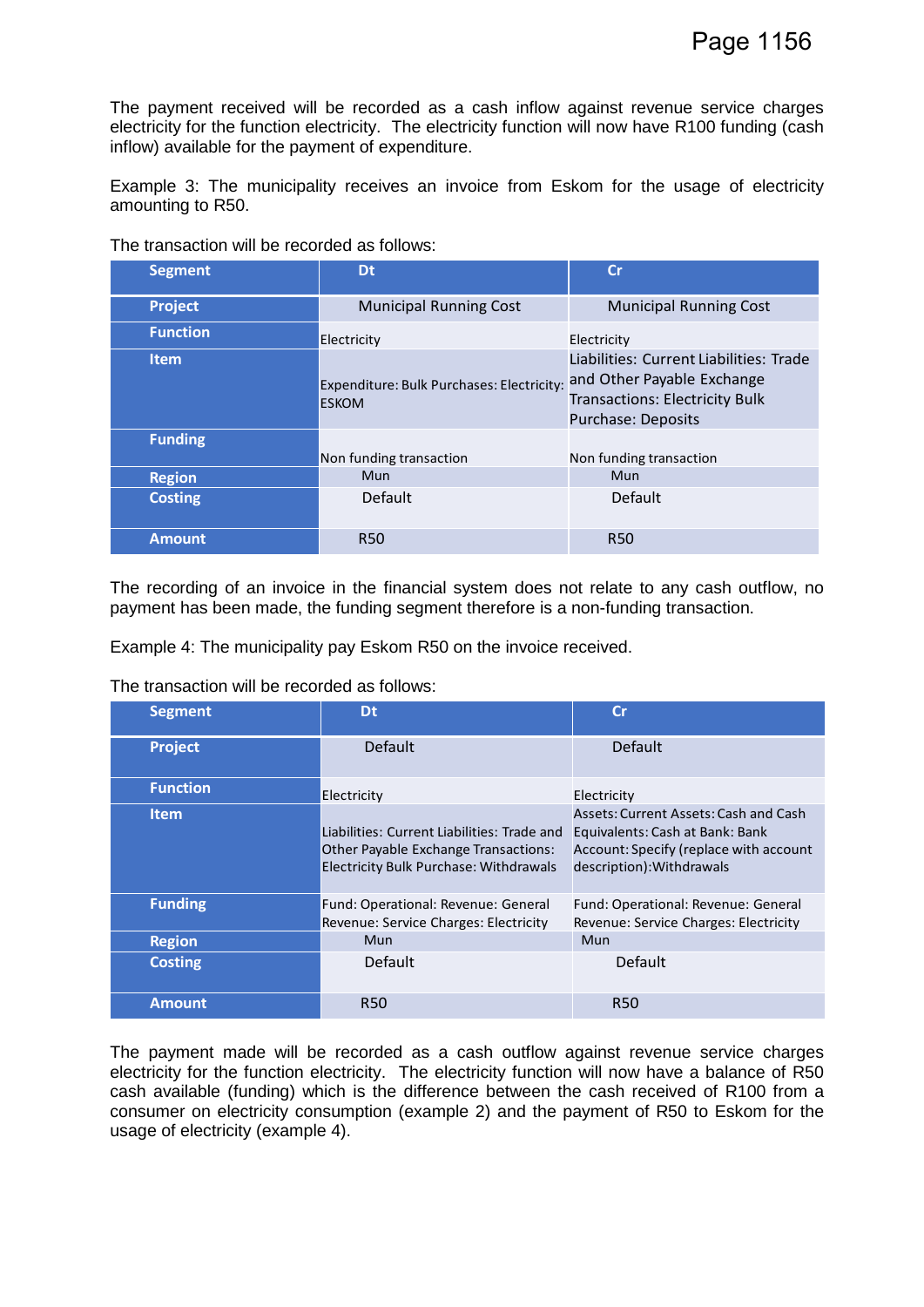The electricity function will have a net balance of R50 positive cash (funding) which reconcile to the net cash in the bank account of R50.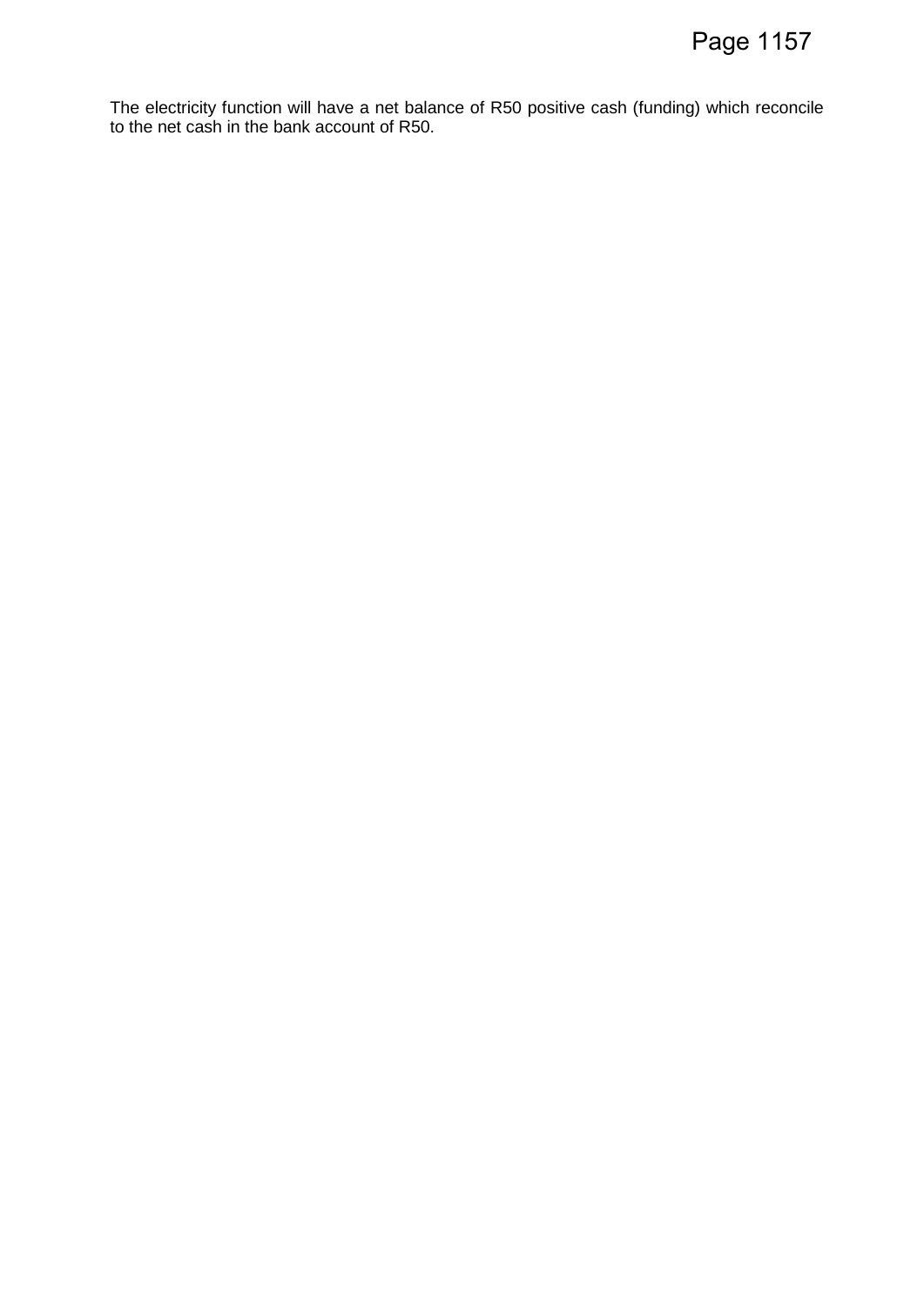## **Annexure B – Amendments to the A1 Schedule to cater for water under inventory in line with GRAP 12**

Substantial changes to the A1 schedule were required to accommodate the approach to account for water under inventory. The draft adjustment to the A1 Schedule (Excel version) is attached to this published circular with amendments highlighted in light orange. The Excel document has been populated for one financial year to demonstrate the accounting treatment of the proposed changes. These changes are not for implementation during the 2020/21 MTREF but are included in the circular for comments prior to final implementation during the 2021/22 MTREF. The main changes were to Table SA3 that required further changes to some other worksheets as indicated below.

#### **Table SA3**

Changes to this table included the addition of water and other inventory items to enable municipalities to fully budget for the acquisition, issuing, adjustment, write-off, transfer and sale of all inventories. This will provide a detail reconciliation for the disclosure of inventory on the Statement of Financial Position (Table A6). This section has been aligned to the mSCOA chart - Item Assets – Inventory and, as it relates to water inventory, also to the IWA Modified Water Balance utilised by the DWS. The layout of the section includes the following inventory items:

- Water (separate item)
- Agricultural, Consumables, Finished Goods, Materials and Supplies (consolidated into one item)
- Work-in-progress (separate item)
- Housing Stock (separate item)
- Land (separate item)

It is important to note that, as a result of these changes, bulk purchasing of water will be processed as a cash transaction in the Statement of Financial Position – Acquisition of Inventory (Table A6). Acquisitions of water stock should include the following:

- Bulk purchases Supply from bulk or other water service providers recognised by the amount paid.
- Water purified Potable supply from Water Treatment Works. Value is to be determined by calculating primary and secondary cost components.
- Natural sources Supply from boreholes, springs, fountain if not supplied through the water treatment plant. Value is to be determined by calculating primary and secondary cost components.

Currently the Statement of Financial Performance (Table A4) reflected the bulk purchasing of water as a cash expense. In terms of the change to treating water as inventory the cost of sales (water inventory consumed) is disclosed as a separate non-cash expense included under "Other materials & inventory consumed" on Table A4.

The cost of water losses and any write-down of inventory are expensed as a non-cash entry under "Expenditure by type Losses" on Table A4. When there is clear evidence of an increase in net realisable value of inventory adjustments are accounted for as a non-cash entry under "Revenue by source Gains" on Table A4.

Water Inventory consumed (cost of sales) included under "Other materials & Inventory Consumed" on Table A4 should include the following:

#### **Billed Authorised Consumption**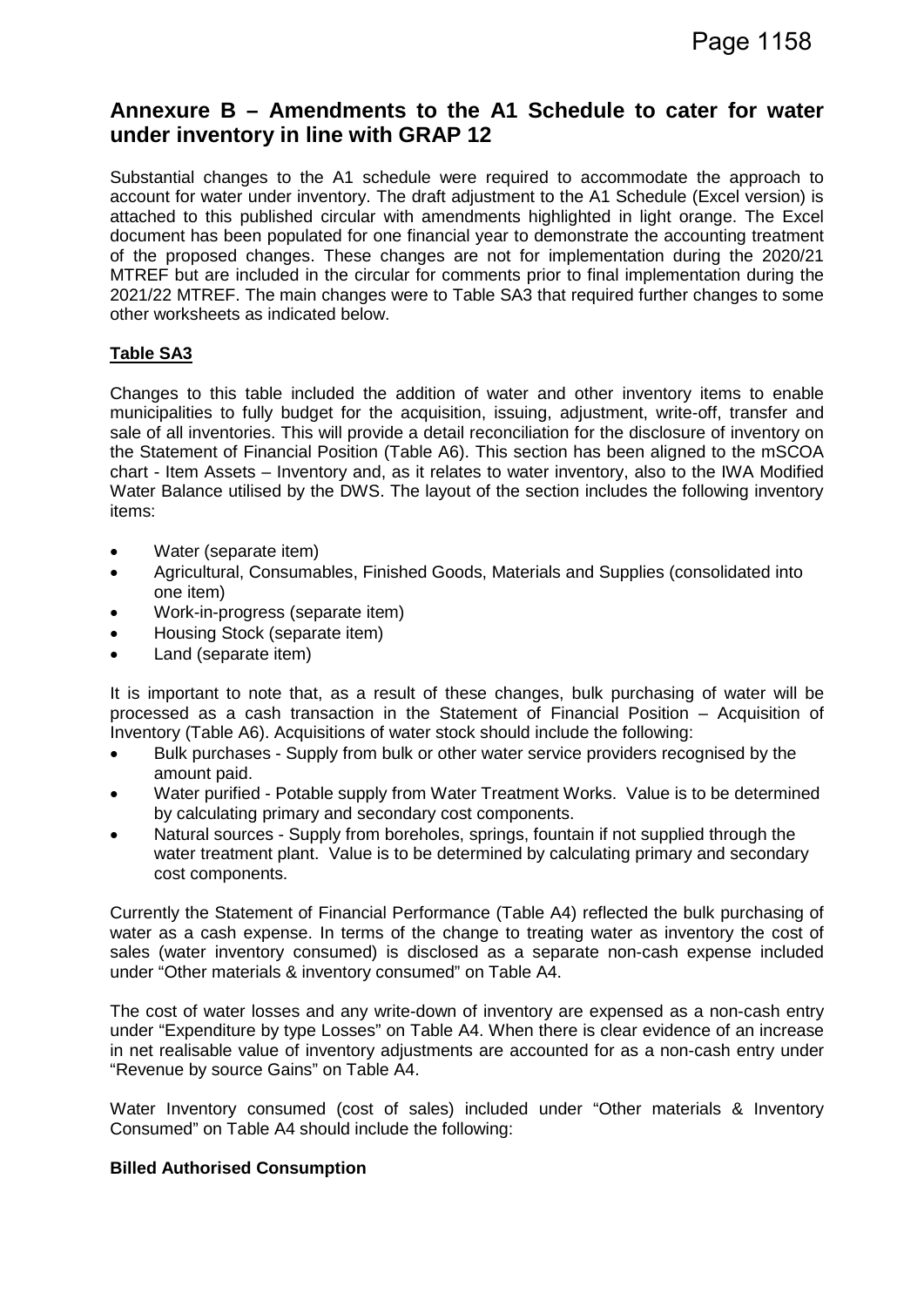#### **Billed Metered Consumption**

- Free Basic Water
- Subsidised Water
- Revenue Water

#### **Billed Unmetered Consumption**

- Free Basic Water
- Subsidised Water
- Revenue Water

#### **Un-Billed Authorised Consumption**

- Unbilled Metered Consumption
- Unbilled Unmetered Consumption

The above-mentioned amendments to Table SA3 also necessitated adjustments to the following other tables as indicated below:

#### **Table SA1**

In order to adequately account for inventory, including water inventory, the following detail calculations were added on Table SA1:

Addition of Other materials & Inventory Consumed

- Inventory Consumed Water
- Inventory Consumed Other material
- **Other materials**

Total Other Material & Inventory Consumed

Bulk purchases: Electricity & Waste Water (previously Electricity & Water - now water changed to "Waste Water)

The change of terminology

- Electricity Bulk Purchases (no change)
- Waste Water Bulk Purchases (previously Water Bulk Purchases now water changed to "Waste Water")

#### **Table A4**

The change of terminology:

- Bulk purchases now *"Bulk purchases: Electricity & Waste Water"*
- Gains on disposal of PPE now *"Gains"*
- Loss on disposal of PPE now *"Losses"*
- Other Material changed to *"Other materials & inventory consumed"*

#### **Table SA 30**

The changes of terminology to cash payments by type:

- Bulk purchases Electricity now changed to *"Bulk purchases Electricity & Waste Water"*
- Bulk purchases Water & Sewer" now changes to *"Acquisition Inventory Water & other inventory"*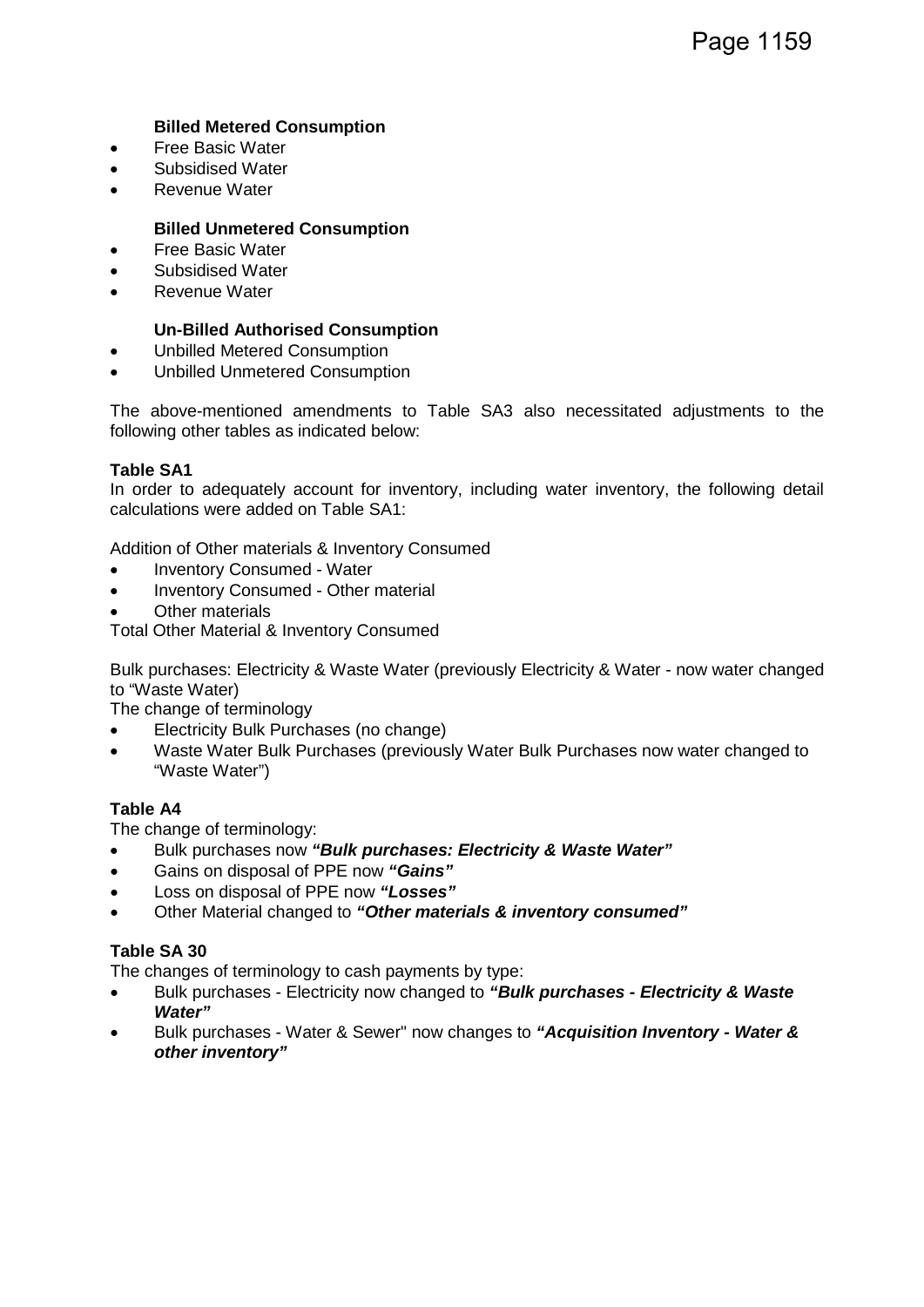# **Annexure C – Process map for invoice verification/cost reimbursement**

| <b>ACTIVITY</b>               | <b>INSTITUTION</b>       | <b>INDIVIDUAL</b>                  |
|-------------------------------|--------------------------|------------------------------------|
| Step 1:                       | Municipality             | Technical<br>Director and PMU      |
| Municipality<br>receives      |                          | Manager                            |
| invoices<br>from<br>the       |                          |                                    |
| contractors<br>and            |                          |                                    |
| consultants                   |                          |                                    |
| Step 2:                       | Municipality             | <b>PMU Manager</b>                 |
| Check completeness and        |                          |                                    |
| documents included<br>all     |                          |                                    |
| and update the verification   |                          |                                    |
| list/implementation plan      |                          |                                    |
| Step 3:                       | Municipality             | <b>Technical Director</b>          |
| Invoices and verification     |                          |                                    |
| list submitted to Province    |                          |                                    |
| (PT, Transport, CoGTA         |                          |                                    |
| province, DWS, Energy,        |                          |                                    |
| settlement<br>human<br>and    |                          |                                    |
| MISA)                         |                          |                                    |
| Step 4:                       | Province                 | Provincial selected lead official  |
| Province coordinates the      |                          |                                    |
| site verification meeting/s   |                          |                                    |
| with all stakeholders (Prov   |                          |                                    |
| CoGTA<br>Treasury,<br>and     |                          |                                    |
| MISA and municipality         |                          |                                    |
| Step 5:                       | Municipality             | <b>Technical Director and PMU</b>  |
| Municipality arranges with    |                          |                                    |
| consultants<br>and            |                          |                                    |
| contractors to be on site     |                          |                                    |
| the<br>and<br>prepares        |                          |                                    |
| necessary progress report     |                          |                                    |
| Steps 6:                      | CoGTA/Treasury,<br>(Prov | <b>Verification Team</b>           |
| Site meeting/s held           | MISA and municipality    |                                    |
| Step 7:                       | Transferring<br>National | National<br>Transferring           |
| Transferring<br>National      | Officer/MISA             | Officer/MISA                       |
| Officer/MISA prepares the     |                          |                                    |
| verification<br>report<br>and |                          |                                    |
| with<br>the<br>shares<br>all  |                          |                                    |
| verification<br>team          |                          |                                    |
| members. It recommends        |                          |                                    |
| the amount to be released     |                          |                                    |
| municipality<br>to<br>or      |                          |                                    |
| recommends a refer back       |                          |                                    |
| Step 8:                       | Province                 | National<br>Transferring           |
| Verification<br>team          |                          | Officer/MISA<br>with<br>Provincial |
| (coordinated by Province)     |                          | Treasury                           |
| consider<br>the<br>to         |                          |                                    |
| recommendations<br>by         |                          |                                    |
| National<br>Transferring      |                          |                                    |
| Officer/MISA and<br>submit    |                          |                                    |
| recommendations<br>to         |                          |                                    |
| NT/Sector department          |                          |                                    |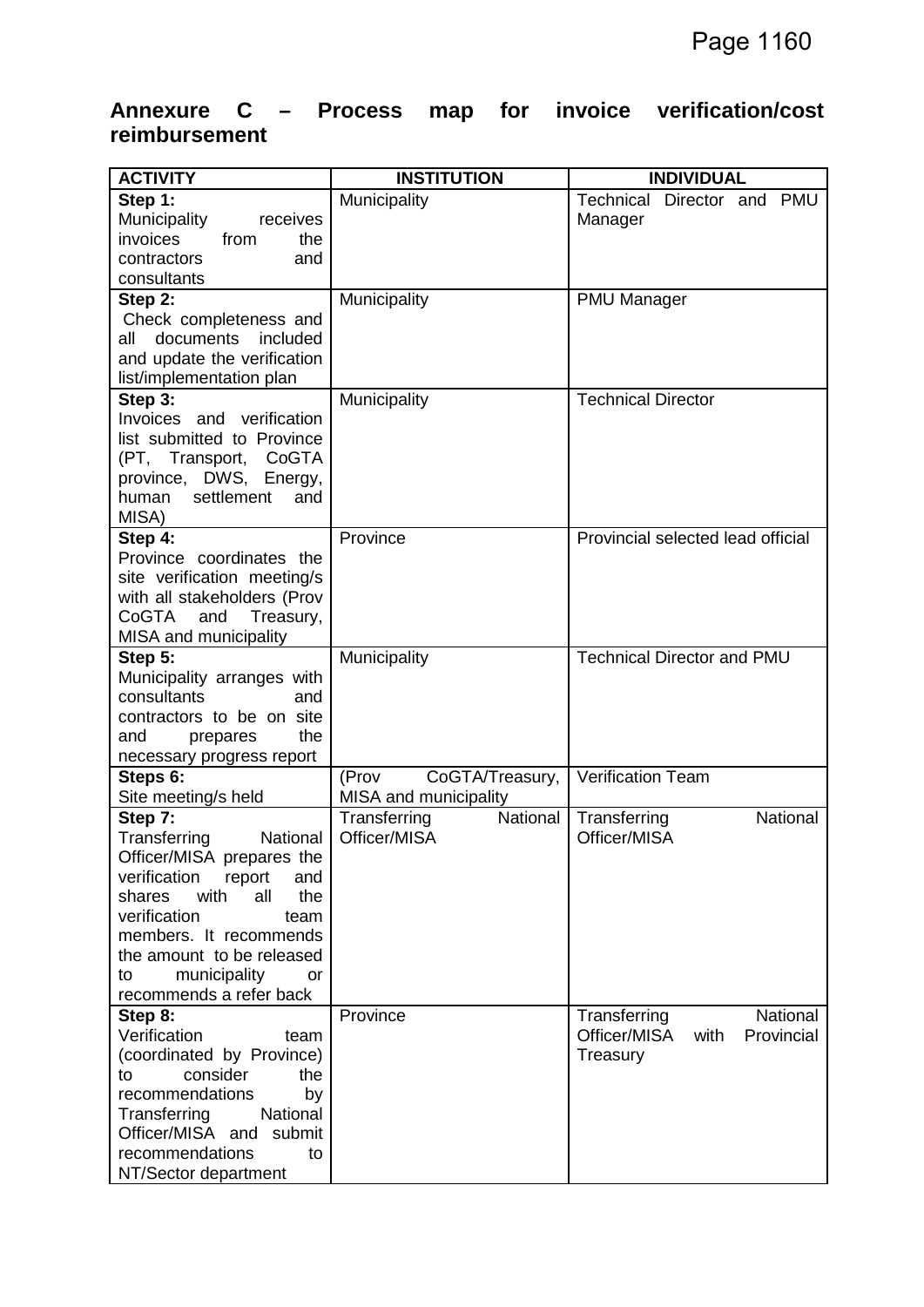| <b>ACTIVITY</b>                 | <b>INSTITUTION</b>                   | <b>INDIVIDUAL</b>                    |
|---------------------------------|--------------------------------------|--------------------------------------|
| Step 9:                         | <b>Transferring National Officer</b> | Director: Grant Administration       |
| Transferring<br>National        |                                      | in national department               |
| Office<br>reviews<br>all        |                                      |                                      |
| documentation submitted         |                                      |                                      |
| and:                            |                                      |                                      |
| (i) either refer back to        |                                      |                                      |
| Province for                    |                                      |                                      |
| corrections; or                 |                                      |                                      |
| (ii) submits report to NT       |                                      |                                      |
| <b>Step 10:</b>                 | <b>National Treasury</b>             | Municipal Grant Monitoring and       |
| NT evaluates and provides       |                                      | Analysis (MGMA) Unit within          |
| go ahead to Transferring        |                                      | <b>NT</b>                            |
| Officer<br>National<br>and      |                                      |                                      |
| confirms amount for the         |                                      |                                      |
| transfer                        |                                      |                                      |
| <b>Step 11:</b>                 | <b>Transferring National Officer</b> | <b>Transferring National Officer</b> |
| Transferring<br>National        |                                      |                                      |
| Officer prepares sundry         |                                      |                                      |
| advise<br>payment<br>for        |                                      |                                      |
| Finance and confirm the         |                                      |                                      |
| date with NT                    |                                      |                                      |
| <b>Step 12:</b>                 | Finance                              | Finance                              |
| Finance confirms transfer       |                                      |                                      |
| with<br>National<br>details     |                                      |                                      |
| Treasury (date amount)          |                                      |                                      |
| and loads transfer              |                                      |                                      |
|                                 |                                      | Grant Administration Unit with       |
| transfers<br>NT<br>loads<br>on. |                                      | <b>NT</b>                            |
| Safety Web                      |                                      |                                      |
| <b>Step 13:</b>                 | Finance                              | <b>FINANCE</b>                       |
| Transferring<br>National        |                                      |                                      |
| Officer confirms<br>transfer    |                                      |                                      |
| with receiving officer          |                                      |                                      |
| <b>Step 14:</b>                 | Municipality                         | <b>Technical Director / CFO</b>      |
| Municipality<br>effects<br>the  |                                      |                                      |
| payments to<br>contractors      |                                      |                                      |
| submit<br>Proof<br>and<br>οf    |                                      |                                      |
| (POP)'s<br>Payment              |                                      |                                      |
| Transferring<br><b>National</b> |                                      |                                      |
| Officer                         |                                      |                                      |
| <b>Step 15:</b>                 | National<br>Treasury<br>and          | National<br>Treasury<br>and          |
| Next transfer of funds may      | <b>Transferring National Officer</b> | <b>Transferring National Officer</b> |
| effected<br>be<br>once<br>the   |                                      |                                      |
| previous POP has been           |                                      |                                      |
| verified                        |                                      |                                      |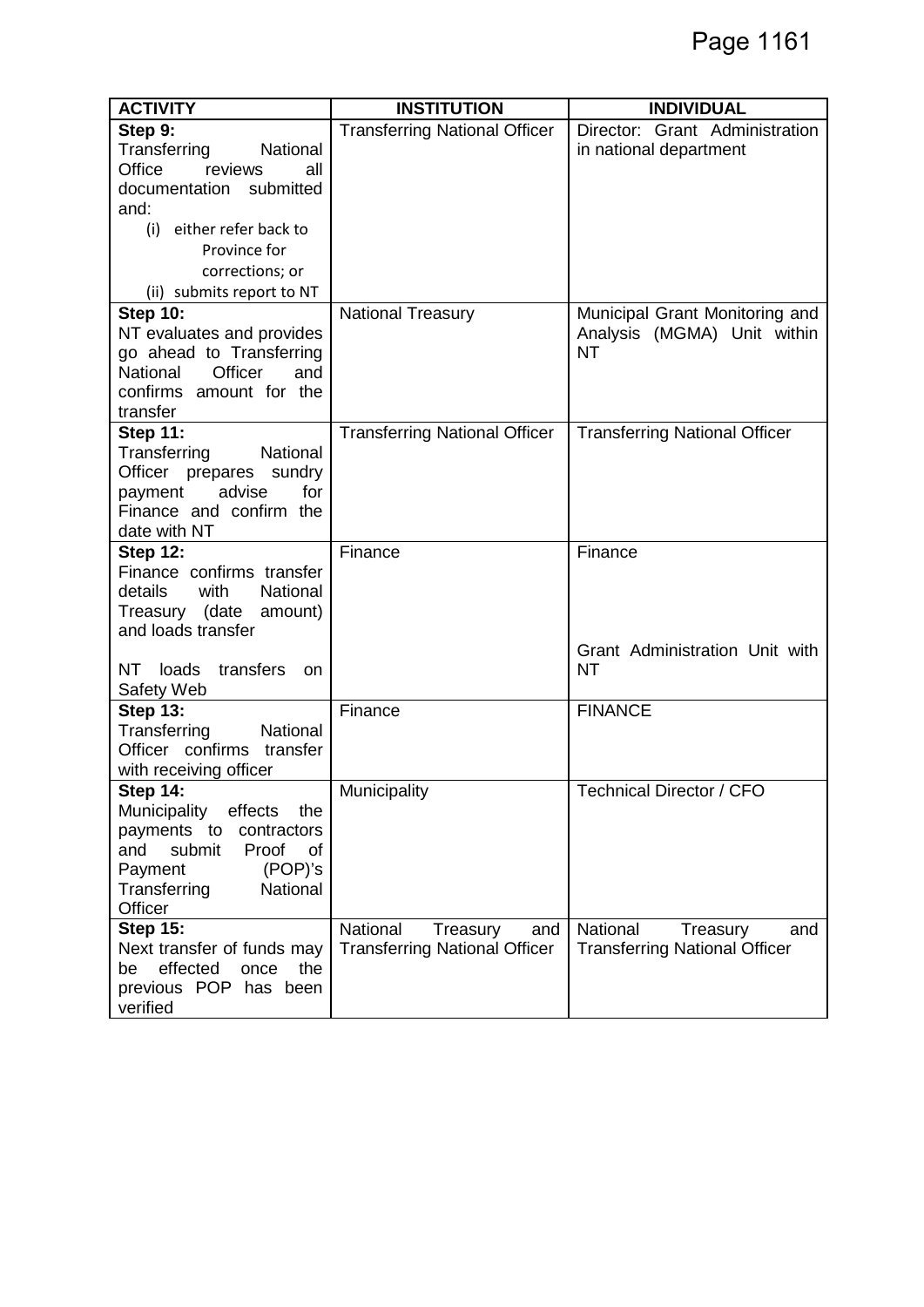# **APPENDIX 31** Page 1162

# **STELLENBOSCH MUNICIPALITY**



# **MFMA CIRCULAR NO.99**

# **MUNICIPAL BUDGET CIRCULAR FOR THE 2020/2021 MTREF – 9 MARCH 2020**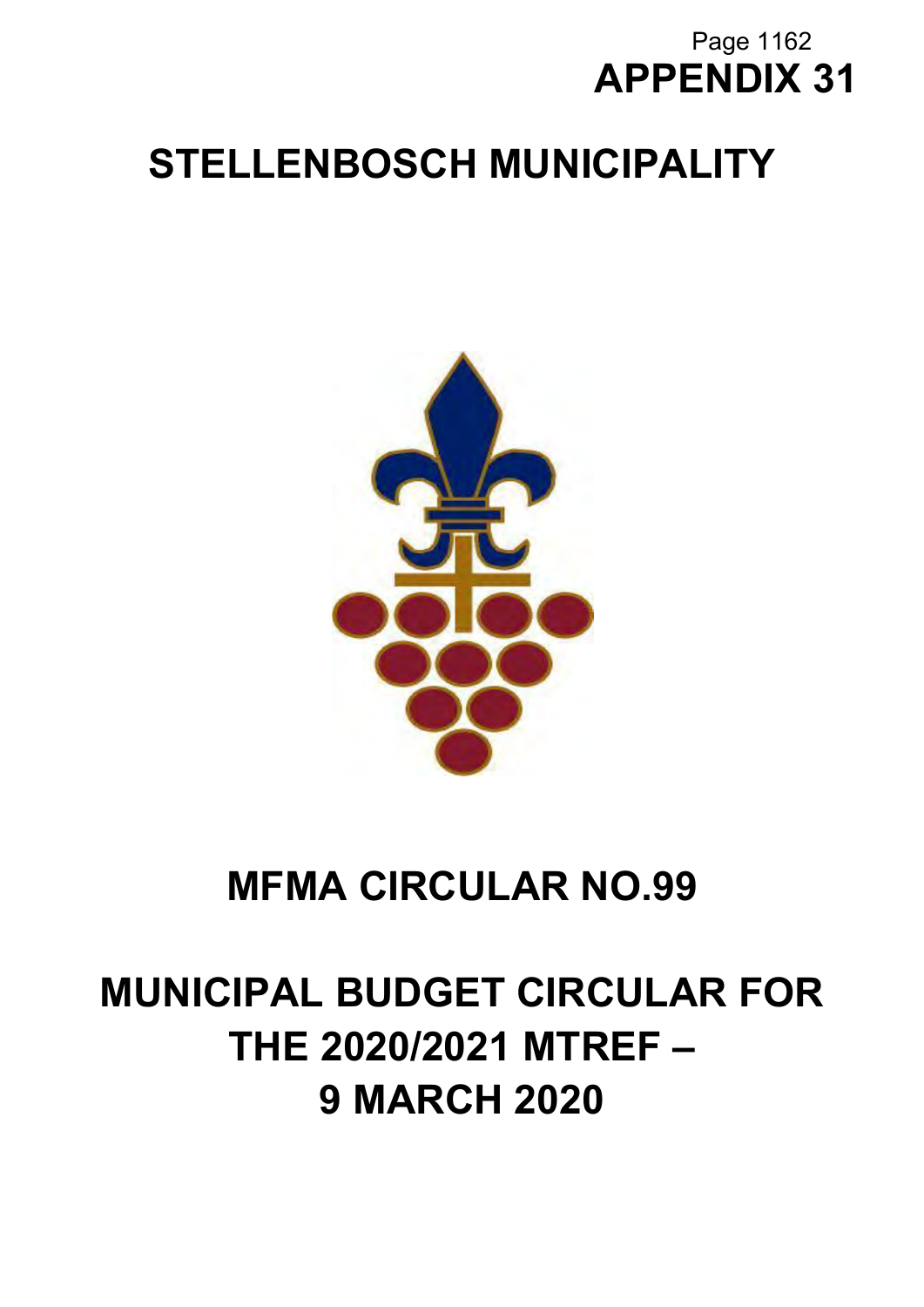# **Municipal Budget Circular for the 2020/21 MTREF**

# **CONTENTS**

| $\mathbf{1}$ .                                         |                                                                        |  |
|--------------------------------------------------------|------------------------------------------------------------------------|--|
| 2.<br>2.1<br>2.2<br>2.3<br>2.4                         | RESPONSE TO THE FINANCE AND FISCAL COMMISSION (FFC)'S RECOMMENDATIONS4 |  |
| 3.                                                     |                                                                        |  |
| $\mathbf{A}$<br>4.1<br>4.2<br>4.3<br>4.4<br>4.5<br>4.6 |                                                                        |  |
| 5.<br>5.1<br>5.2                                       |                                                                        |  |
| 6.<br>6.1                                              |                                                                        |  |
| 7.<br>71<br>7.2<br>7.3                                 |                                                                        |  |
| 8.<br>8.1<br>8.2                                       | SUBMITTING BUDGET DOCUMENTATION AND SCHEDULES FOR 2020/21 MTREF 14     |  |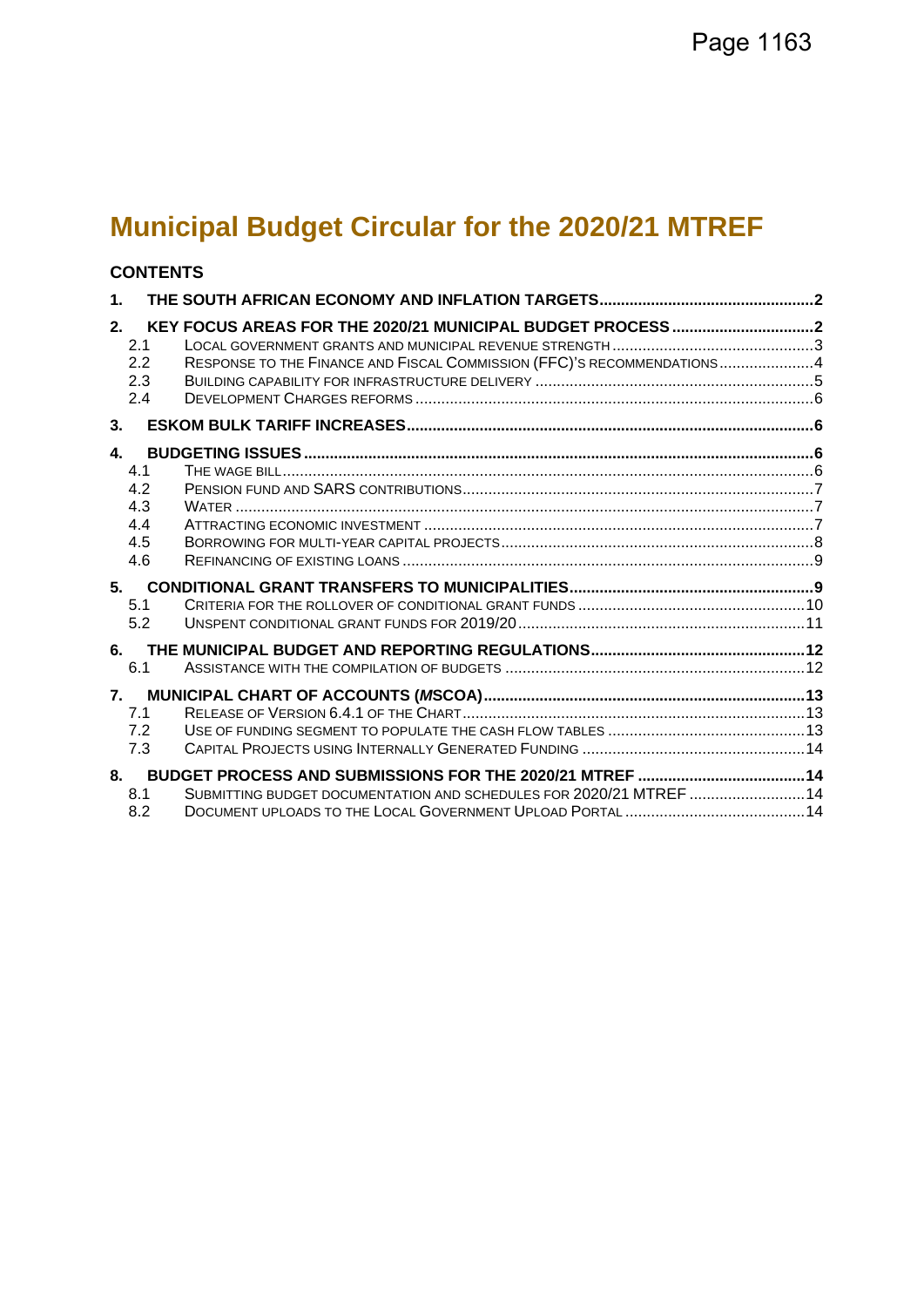# **Introduction**

This budget circular is a follow-up to MFMA Circular No. 98 that was issued on 06 December 2019. It aims to provide further guidance to municipalities with the preparation of their 2020/21 Medium Term Revenue and Expenditure Framework (MTREF) budgets and should be read together with the budget circulars that have been issued previously.

The grant allocations as per the 2020 Budget Review and the 2020 Division of Revenue Bill are also key focus areas in this circular.

# **1. The South African economy and inflation targets**

Over the past year, economic growth has been weaker than forecasted and is only expected to reach 0.9 per cent in 2020. The 2020 budget highlights the difficult economic and fiscal choices confronting government over the next several years.

It is projected that revenue to be collected for the 2020/21 financial year will amount to R1.5 trillion which equates to 29.2 per cent of the Gross Domestic Product (GDP), whereas expenditure is projected to be at R1.95 trillion which is equivalent to 36 per cent of GDP. This means that there is a consolidated budget deficit of R370.5 billion or 6.8 per cent of GDP in 2020/21. The gross national debts by the end of 2020/21 is projected to be R3.56 trillion which is 65.6 per cent of GDP.

It is evident that determined action is required to reverse the deterioration of the public finances by narrowing the budget deficit, containing debt and growing the economy faster and in a sustainable manner. Municipalities therefore need to exercise caution when they prepare their 2020/21 MTREF budgets to ensure synergy with national economic and fiscal prudency.

The declining economic growth which might be impacted on further by the Corona virus pandemic and international companies closing down as a result, the deteriorating state of the finances for state-owned entities, continued high unemployment and water and electricity shortages will put pressure on the ability of municipalities to raise revenue. Municipalities are therefore advised to follow a conservative approach when projecting their revenue and to eliminate any waste and unnecessary expenditure. Importantly, municipalities should ensure that they adopt realistic and funded 2020/21 MTREF budgets, collect the debts owed to them and pay their creditors within 30 days of receipt of invoice.

The following macro-economic forecasts must be considered when preparing the 2020/21 MTREF municipal budgets.

| Table 1 Ividu decondition performance and projections |                 |      |          |      |  |  |
|-------------------------------------------------------|-----------------|------|----------|------|--|--|
|                                                       | 2019            | 2020 | 2021     | 2022 |  |  |
| Percentage change                                     | <b>Estimate</b> |      | Forecast |      |  |  |
| <b>Real GDP growth</b>                                | 0.3             | 0.9  | 1.3      | 1.6  |  |  |
| CPI inflation                                         | 4.1             | 4.5  | 4.6      | 4.6  |  |  |

#### **Table 1 Macroeconomic performance and projections**

*Source: 2020 Budget Review.* 

*Note: the fiscal year referred to is the national fiscal year (April to March) which is more closely aligned to the municipal fiscal year (July to June) than the calendar year inflation.* 

# **2. Key focus areas for the 2020/21 municipal budget process**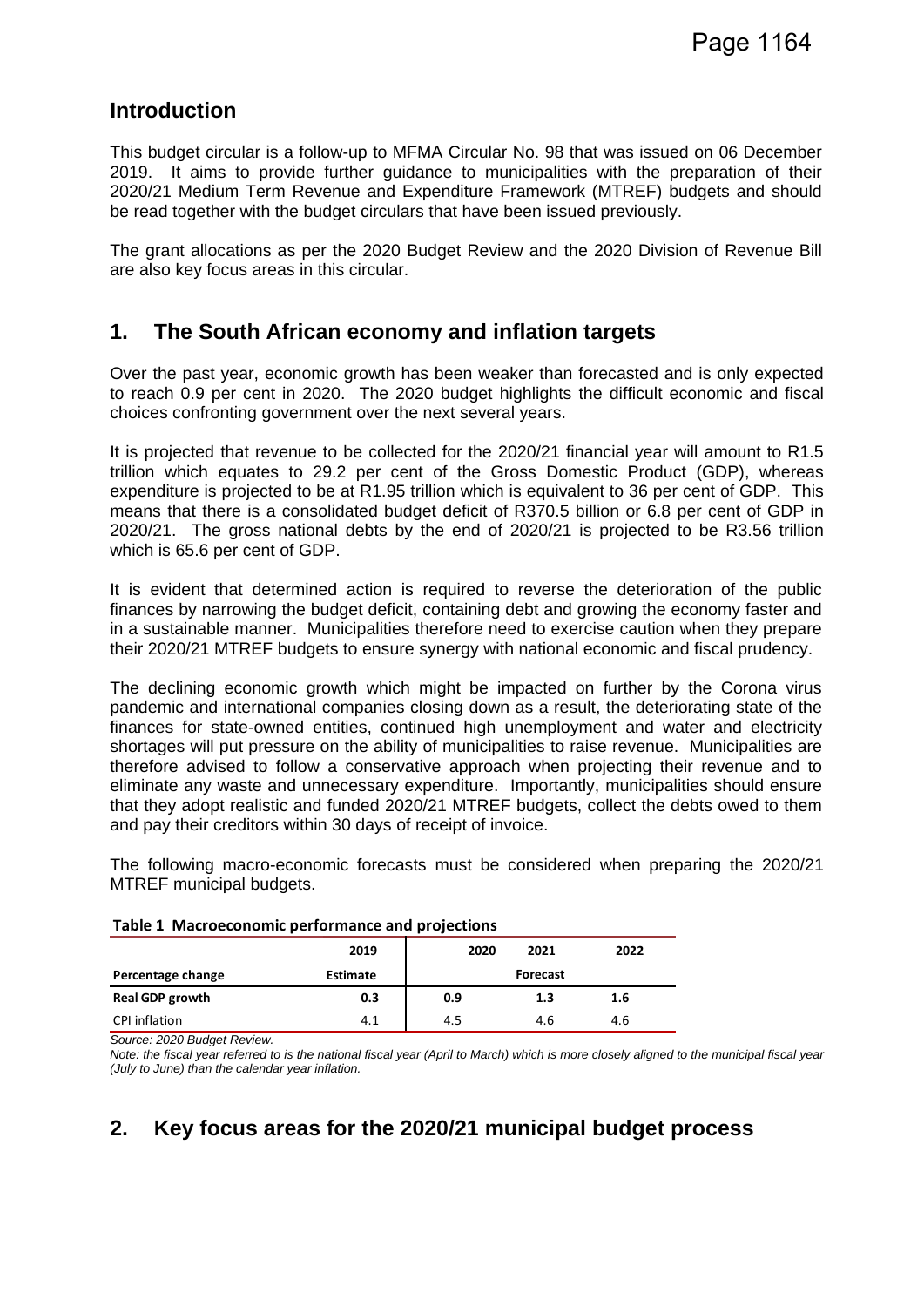After budgeting for debt-service costs, the contingency reserve and provisional allocations, 48.2 per cent of the nationally raised funds are allocated to national government, 43 per cent to provinces and 8.8 per cent to local government. This is a reduction from the 9.1 per cent allocated to local government when compared to the 2019/20 financial year.

Local government continue to receive the least share of the division of nationally raised revenue because it has extensive powers to raise its own revenue. On aggregate; the local government sphere raises about 70 per cent of its own revenue. However, municipalities should make every effort to improve the collection rates through improved billing and collection practices. In the present current economic climate, municipalities cannot afford to provide municipal services without recovering the cost of providing these services.

Spending outcomes for 2018/19 varied across the 257 municipalities. Many municipalities adopted unrealistic spending plans. As a result, 211 municipalities underspent their operating budgets and 214 municipalities underspent their capital budgets. This was a slight improvement from the previous year.

Of the R33.6 billion in conditional grants transferred to municipalities in 2018/19, R27.2 billion (80.1 per cent) was spent, compared to 93 per cent spent in 2017/18. This decline was partly due to underspending on drought relief funds allocated in the middle of the financial year.

#### **2.1 Local government grants and municipal revenue strength**

The conditional grants to municipalities have been reduced and most conditional grants have been reduced as part of efforts to limit growth in government expenditure and ensure that public debt is sustainable. To manage the effect on services, these reductions take into account:

- Past spending and performance;
- Whether the conditional grant funds salaries, and other related costs; and
- Whether there has been significant real growth in allocations in recent years.

Where possible, the National Treasury has reduced transfers that are more likely to go unspent or to be spent less effectively. Accordingly, grants that have persistently underperformed have been reduced by larger amounts. The largest proportional reduction to local government grants in 2020/21 has been made in respect of the public transport network grant, because only six of the 13 cities receiving the grant have successfully launched public transport systems. The three cities that have shown the least progress, namely Buffalo City, Msunduzi and Mbombela have been suspended from the grant and will not receive allocations in the 2020 MTEF period.

Legislation governing local planning and budgeting emphasises community participation in decision-making. The partnership between municipalities and communities relies on households and businesses recognising the value of, and paying for, municipal services. While government subsidises municipal services for low-income households, these services are only sustainable if people who can afford them and use larger quantities thereof pay their bills. Therefore, the sustainability of municipalities depends on how they collect and spend their own revenues.

Municipalities are reminded that all allocations included in their budgets must correspond to the allocations listed in the Division of Revenue Bill. All the budget documentation can be accessed from the National Treasury website by clicking on the link below: http://www.treasury.gov.za/documents/national%20budget/2020/default.aspx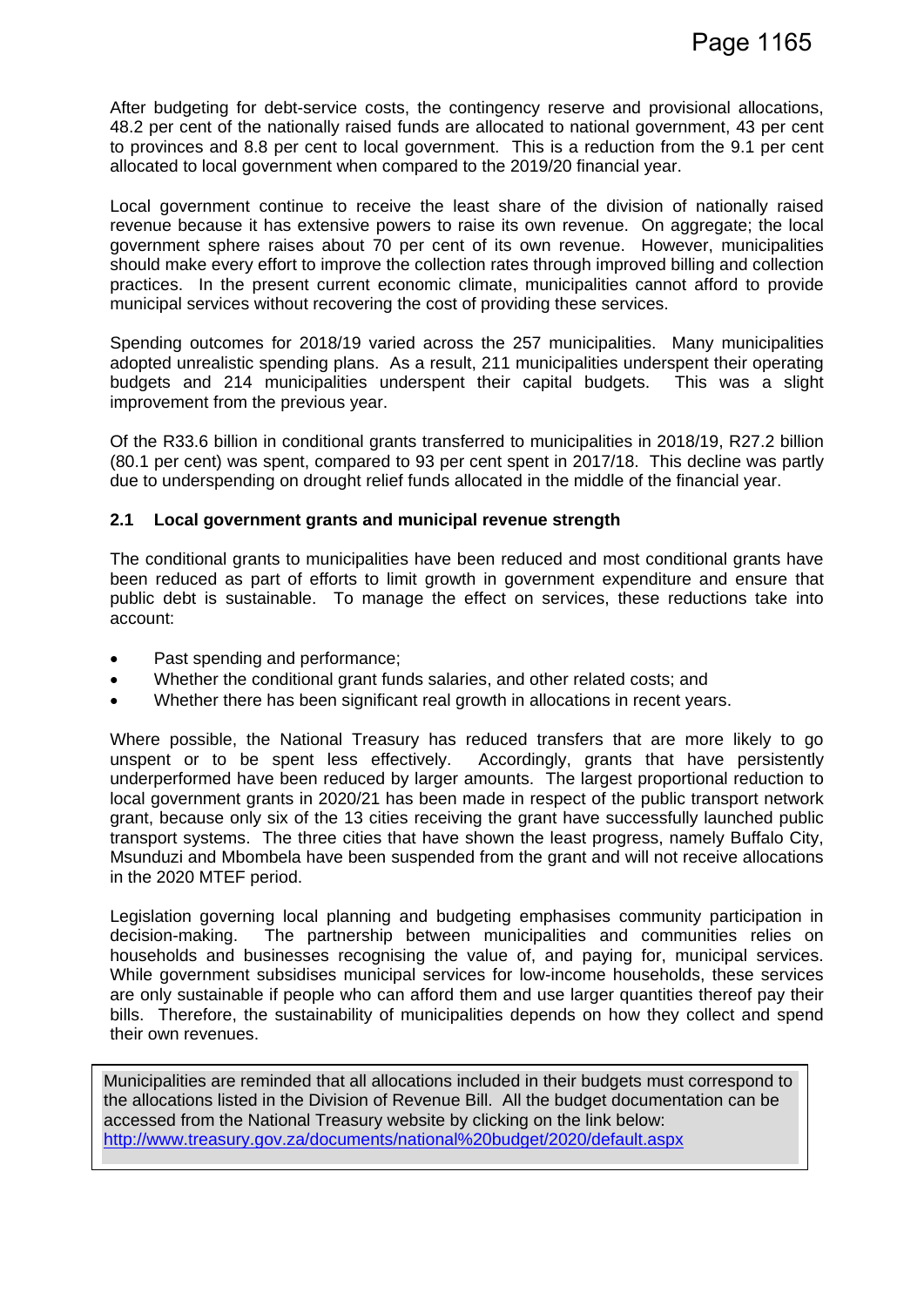#### **2.1. Changes to local government allocations**

#### *2.1.1. Unconditional grants*

Over the next three years, above-inflation growth in allocations to the local government equitable share continues, while growth in conditional grants is slower as a result of the reductions announced in the 2020 Budget. The local government Equitable Share continues to receive above inflation increases because it allows municipalities to offer free basic services to indigent residents who cannot afford to pay for services. The total direct allocations to local government grow at an annual average rate of 6.6 per cent over the MTEF period.

#### *2.1.2.Conditional grants*

The 2020 Division of Revenue Bill has technical adjustments which were effected through the shifting of funds between different municipal allocations. However, it should be noted that the technical adjustments do not change the total amount allocated to local government. These changes to the grants include the shifting of:

- R400 million in 2020/21 from the municipal infrastructure grant, the water services infrastructure grants and the urban settlements development grant to the indirect regional bulk infrastructure grant to assist in funding the rehabilitation of wastewater treatment infrastructure in the Vaal River System;
- R160 million from the direct *neighbourhood development partnership grant* to the indirect component of the grant over the MTEF period;
- R3 billion that had been indicatively allocated to the new *informal settlement upgrading partnership grant* in 2020/21. This amount is shifted back to the *urban settlements development grant* following the decision to extend the informal settlements window within this grant for another year; and
- R166 million over the 2020 MTEF period from the *municipal infrastructure grant* to the *integrated urban development grant* for the entry of one additional municipality into the grant.

In addition to funds shifted from other local government grants, R250 million has been added to the indirect *regional bulk infrastructure grant* in 2020/21 to assist with addressing pollution in the Vaal River System. These funds were reprioritised from allocations in other spheres of government.

#### **2.2 Response to the Finance and Fiscal Commission (FFC)'s recommendations**

The Finance and Fiscal Commission Act, 1997 (Act No. No 99) requires that the FFC tables their recommendations on financial and fiscal matters at least 10 months before the start of each financial year. The FFC tabled its *Submission for the Division of Revenue 2020/21* to Parliament in May 2019. This year's theme is "reprioritising local government finances". The 2020/21 recommendations cover the following areas: local government financing framework, municipal government capacity building, local government sustainability, infrastructure management and efficiency, investment and developmental challenges in the local government sector.

#### **2.2.1 Supplementary revenue sources for local government**

The FFC recommended that the Minister of Finance should take steps (including piloting) to add supplementary revenue sources to the list of allowable taxes for different types of municipalities in a differentiated manner. National government supports this recommendation that additional revenue sources to municipalities should be fully explored. In response, various reforms have been prioritised to supplement the revenue sources of municipalities.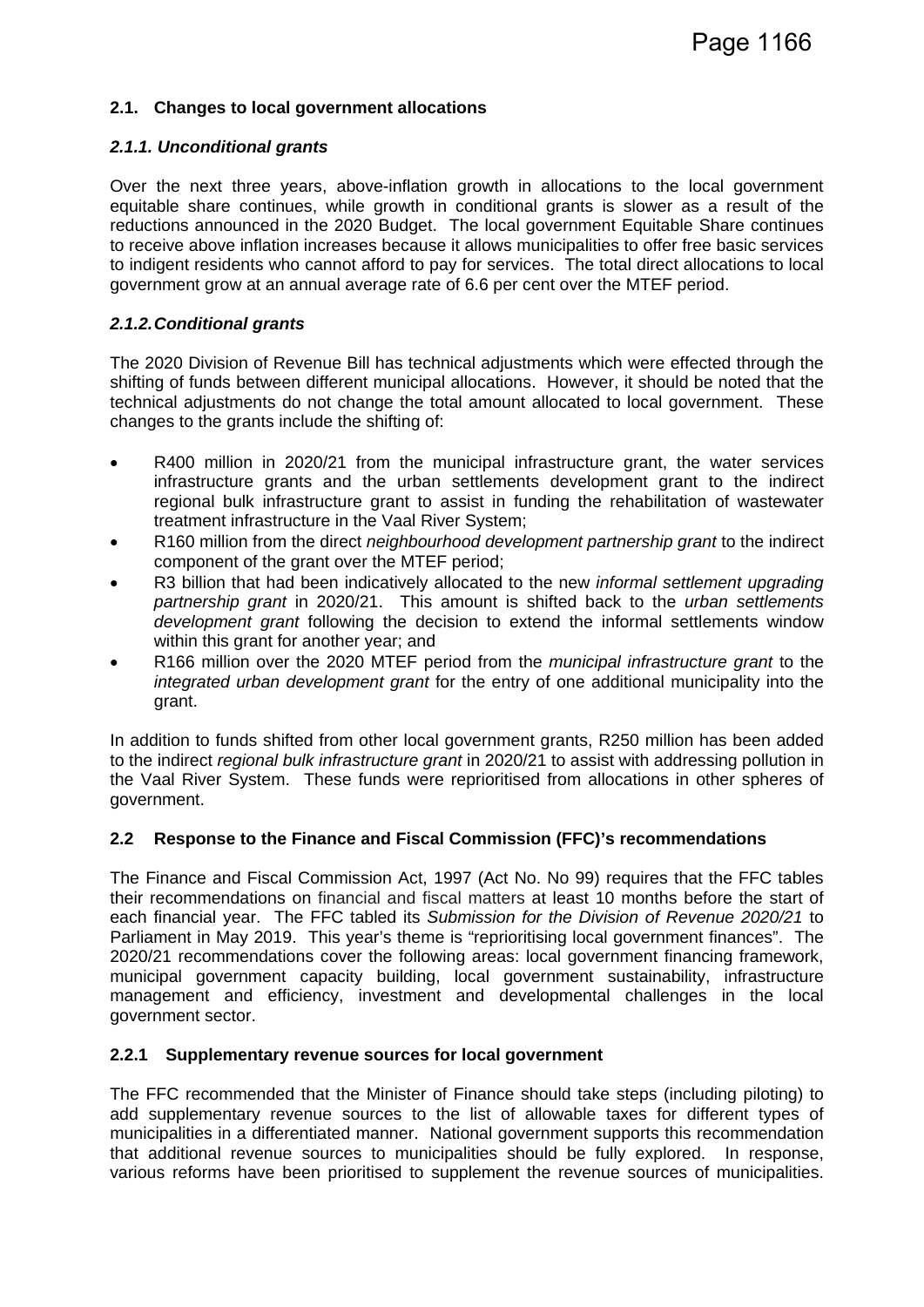These include: amending the Municipal Fiscal Powers and Functions Act, 2007 (Act No. 12 of 2007) to ensure development charges are uniformly regulated and updating the municipal borrowing policy framework to clarify the funding instruments that municipalities are allowed to use to leverage their borrowing including clarifying the role of development finance institutions in this regard.

The Municipal Fiscal Powers and Functions Act already allows municipalities to apply to the Minister of Finance to levy additional taxes such as the tourism levies and fire levies recommended by the FFC. This Act also allows the Minister of Finance to introduce new municipal taxes on his own initiative. Applications from municipalities to implement new revenue sources provide a good mechanism for piloting new revenue sources like these as it ensures that the pilot municipalities are ready and willing to implement the new taxes. To be considered by the Minister of Finance, an application to introduce additional taxes must include the following:

- What the revenue from the proposed new municipal tax will be used for;
- Its compliance with section 229(2)(a) of the Constitution, which requires that municipal taxes do not prejudice national economic policy;
- The tax base, the desired tax rate, people liable for the tax and tax relief measures;
- The tax collecting authority; and
- Particulars of any consultations conducted, including consultations with a provincial government and organised local government and other municipalities where applicable, and the outcomes of these consultations.

#### **2.2.2 Local government infrastructure management and efficiency**

Government continues to provide responses to the FFC's recommendations on an annual basis. These annual recommendations by the FFC are required in terms of section 9 of the Intergovernmental Fiscal Relations Act, 1997 (Act No. 97 of 1997). The FFC recommended that the Ministers of Cooperative Governance and Traditional Affairs (CoGTA) and Finance should jointly strengthen the linkage between technical project planning processes and budgeting and foster smooth intergovernmental infrastructure coordination as part of the ongoing local government infrastructure grant reforms.

Government acknowledges the need to consolidate municipal infrastructure grants and to strengthen the linkages between the technical project planning process and the budgeting. The review of local government infrastructure grants has identified consolidation and rationalisation in the number of grants received by each municipality as a key area for reforming the grant system. As the various grants in the system serve different purposes, the consolidation and rationalisation process requires extensive consultation before grants can be merged. As a result, there is no definitive dates set on when the consolidation of grants will take place. However, government is committed to achieving the vision of a differentiated grant system.

#### **2.3 Building capability for infrastructure delivery**

The National Treasury continues to expand the tools available for provinces and municipalities to improve spending. Weaknesses in preparing and authorising projects and programmes are one of the main causes of poor performance on infrastructure transfers. The Infrastructure Delivery Management System (IDMS) has assisted provinces to build infrastructure units with qualified staff and institutionalise best practices. In the 2020/21 MTEF, cities will receive grant funding through the *integrated city development grant* to institutionalise an effective system for preparing programmes and projects. Metros will only be eligible for this funding if they:

• Have not had an adverse or disclaimed audit opinion in the last two financial years;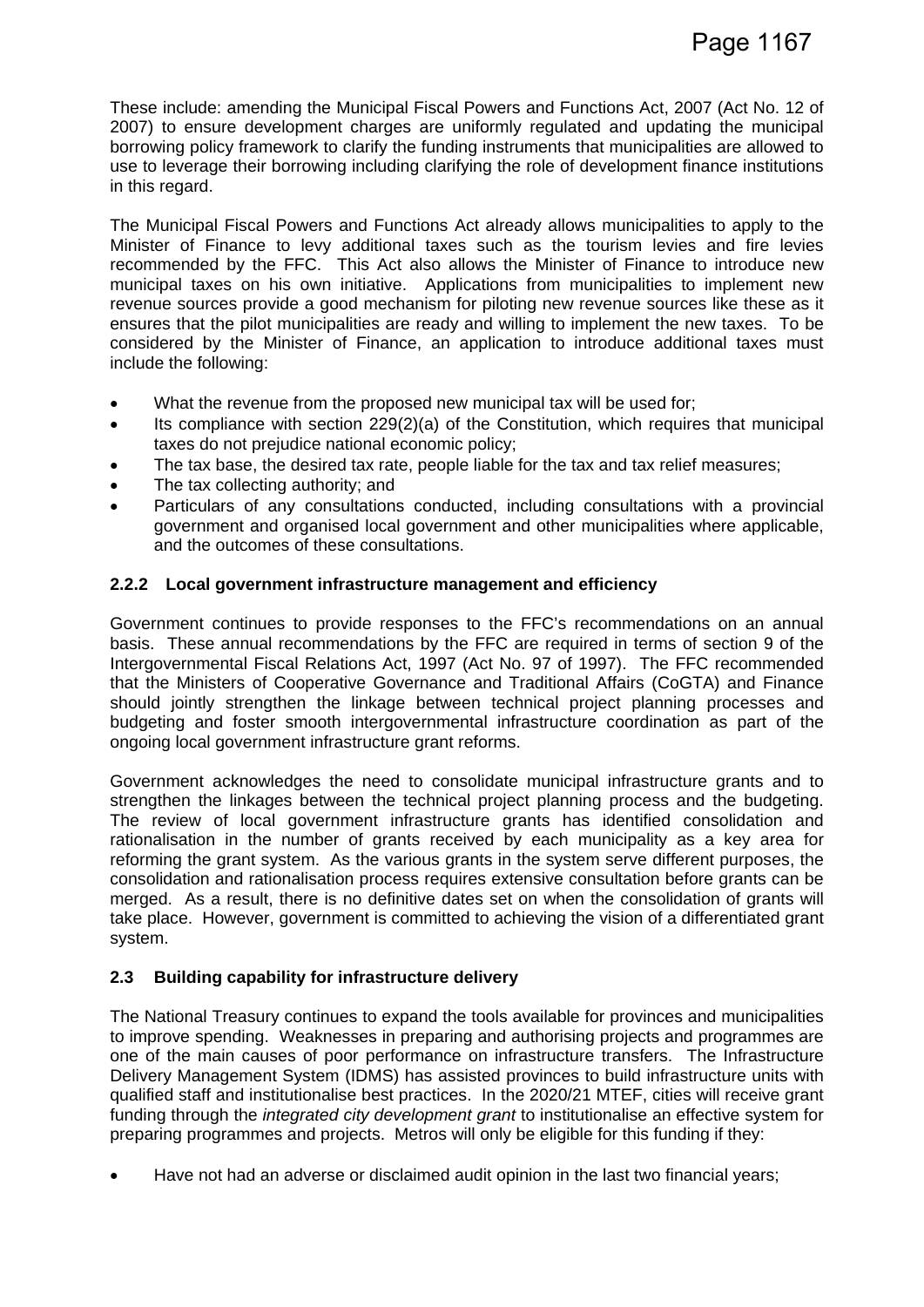- Have formally adopted the Cities' Infrastructure Delivery and Management System (CIDMS) guidelines;
- Establish a programme and project approval committee to authorise work; and
- Commit to co-financing contributions and budget management arrangements.

National government provides a broad range of capacity-support grants and programmes for local government. These grants and programmes are under review and reforms to improve its effectiveness are likely to be implemented from 2021/22.

#### **2.4 Development Charges reforms**

National Treasury continues to explore how municipalities can use a broader package of infrastructure financing sources to meet their developmental mandate. One of these sources is development charges.

A development charge is a once-off charge imposed by a municipality on a land owner as a condition of approving a land development application that will substantially result in increased demand for municipal infrastructure services. These charges are imposed to cover the costs incurred by the municipality when installing new infrastructure or upgrading an existing infrastructure that is required to service the proposed development. It is based on the concept that urban growth and expanded land use creates the need for additional infrastructure services, therefore the developer should pay the incidence costs.

Municipalities have not fully used development charges due to uncertainty surrounding the regulatory frameworks. National Treasury is therefore amending the Municipal Fiscal Powers and Functions Act, 2007 (Act No. 97 of 1997) to incorporate the regulation of development charges. Cabinet has approved the publication of the draft Amendment Bill for public comment. The due date for submitting comments is 31 March 2020.

The draft Bill can be accessed on the National Treasury website at: http://www.treasury.gov.za/legislation/draft\_bills/default.aspx.

### **3. Eskom Bulk Tariff increases**

The National Energy Regulator of South Africa (NERSA) is responsible for price determination of the bulk costs for electricity. However, there has not been any determination by NERSA since the impasse around Eskom's application.

While the court case between NERSA and Eskom is still pending, municipalities should use the tariff increases previously (March 2019) approved by the regulator of 8.1 per cent for 2020/21, 5.2 per cent 2021/22 and 8.9 per cent for 2022/23.

### **4. Budgeting issues**

#### **4.1 The wage bill**

The 2020 Budget Review highlighted the proposed wage bill reduction for the public service. Similar to national and provincial government, municipalities must ensure that compensation demands are balanced with the broader needs of society. In this context, municipalities should start taking decisive action to address bloated organisational structures and above inflation wage increases.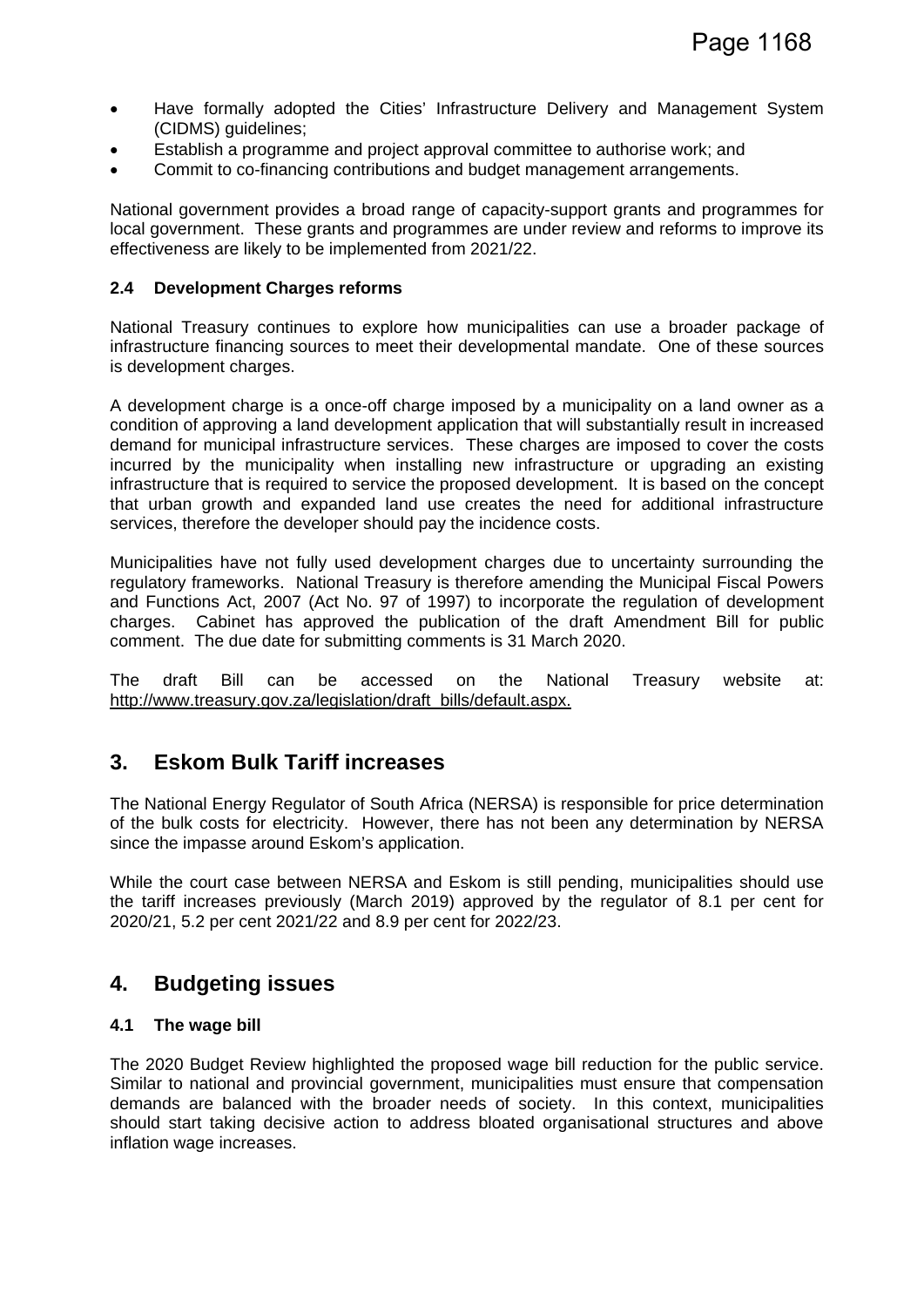Wage bill increases are crowding out spending on capital projects for future economic growth and impacts on service delivery.

Local government also confronts tough fiscal choices in the face of financial and institutional problems that result in service-delivery breakdowns and unpaid bills. Municipalities can offset these trends by improving own revenue collection, working more efficiently and implementing cost containment measures.

#### **4.2 Pension fund and SARS contributions**

In terms of section 13A of the Pension Funds Act, 1956 (Act No. 24 of 1956), an employer must pay contributions it collected from employees' salaries to the relevant pension fund by the 7th day after the end of the month in respect of which the contributions were payable.

According to the latest annual report by the Pension Fund Adjudicator (PFA), it is especially concerned about non-payment of contributions in the municipal sector, thereby putting members' benefits at risk for extended periods of time. Over and above, there is interest on contributions that an employer is liable to pay if pension fund contributions are not paid over timeously. The Financial Services Laws General Amendment Act, 2013 (Act No. 45 of 2013) makes the employer's failure to pay contributions to a retirement fund a **criminal offence**. The amendment to this Act now provides for personal liability of persons who are entrusted with managing the overall financial affairs of the employer.

Section 65(2)(f) of the Municipal Finance Management Act, 2003 (Act No. 56 of 2003) (MFMA) states that the accounting officer must take all reasonable steps to ensure that the municipality complies with its tax, levy, duty, pension, medical aid, audit fees, and their statutory commitments. Section 171(1) of the MFMA provides that the accounting officer commits financial misconduct if that accounting officer fails to comply with a duty imposed by a provision of the Act on the accounting officer of a municipality. In addition, section 173(1)(a)(i) of the MFMA than provides that an accounting officer is guilty an offence if that accounting officer deliberately or in a grossly negligent way amongst other, contravene or fails to comply with the provision of section 65(2)(f) of the MFMA. We will therefore be monitoring whether municipalities are addressing this failure by accounting officers consistent with the legal framework provided for in the Municipal Regulations on Financial Misconduct Procedures and Criminal Proceedings and take the necessary action where there is failure on the part of municipalities to address this matter.

#### **4.3 Water**

Access to clean and potable water is a mandatory imperative in terms of the country's Constitution, the National Water Act, 1998 (Act No. 36 of 1998) and priorities set by the government in the National Development Plan (NDP). Water is also recognised as a fundamental human right and there is no doubt about the important role that water plays in human existence, the environment, economic development and sustainability.

Municipalities should take strategic action to ensure effective water management and resilience to drought, including the security of water supply, environmental degradation, and pollution of resources to achieve economic growth, development and socio-economic priorities in an equitable and sustainable manner.

#### **4.4 Attracting economic investment**

Maintaining clean cities underpins economic activity and wellbeing. Investors are not interested in investing in filthy cities. Therefore, municipalities should place emphasis on sensible land use planning and development and building plan control for housing,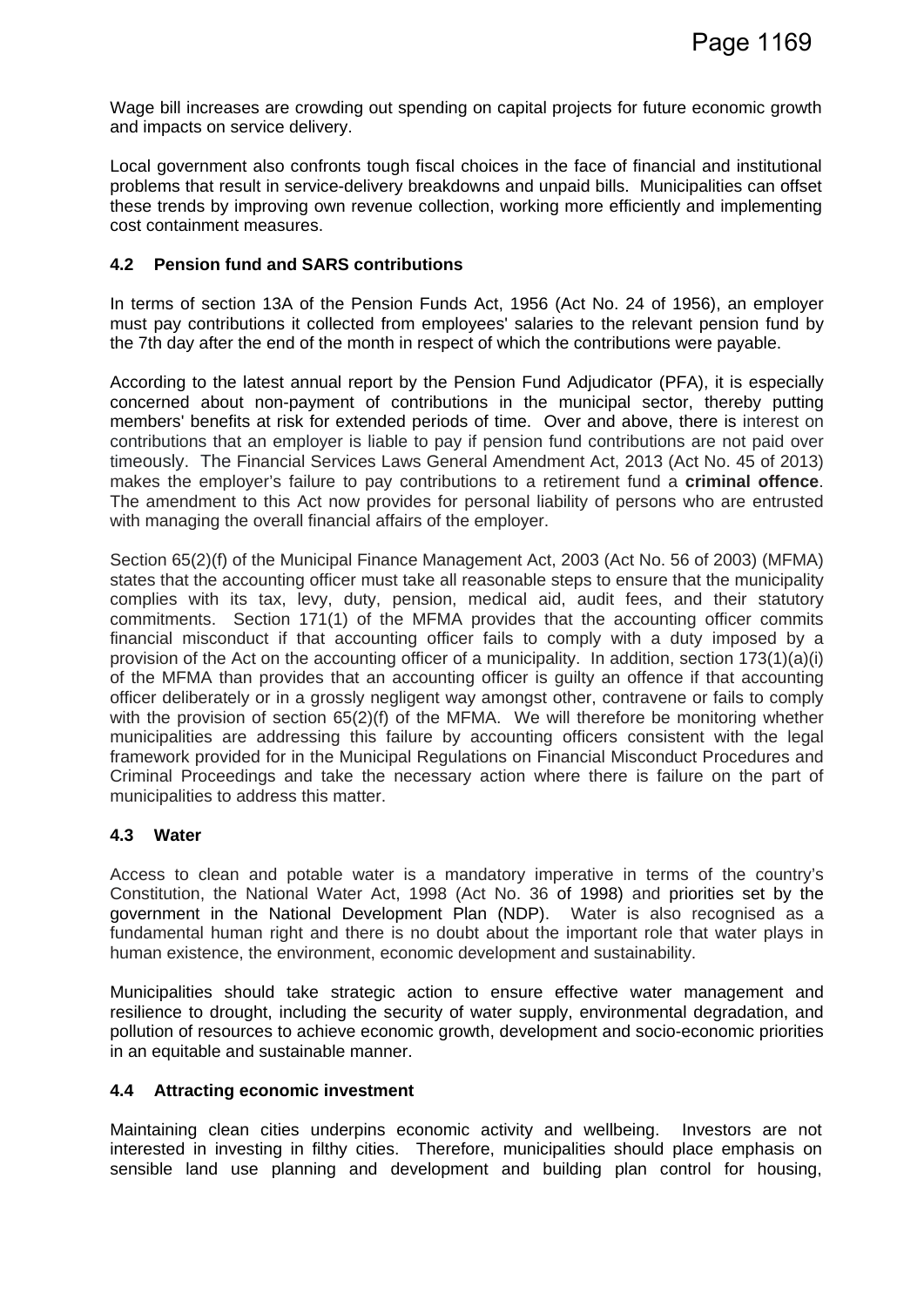commercial, industrial and recreational uses. Investments in waste collection and treatment infrastructure should be made in tandem with industrial and urban developments to minimise pollution to our land and waters.

#### **4.5 Borrowing for multi-year capital projects**

In terms of sections 16(3) of the MFMA, money for capital expenditure may be appropriated for a period not exceeding three financial years, provided that a separate appropriation is made for each of those financial years.

Section 19(1) of the MFMA further states that *a municipality may spend money on a capital project only if —* 

- (a) the money for the project, excluding the cost of feasibility studies conducted by or on behalf of the municipality, has been appropriated in the capital budget referred to in section 17(2)(b) the project, including the total cost, has been approved by the council;
- (b) section 33 has been complied with, to the extent that that section may be applicable to the project; and
- (c) the sources of funding have been considered, are available and have not been committed *for other purposes.*

Before approving a capital project, the municipal council must consider:

- a) the projected cost covering all financial years until the project is operational; and
- b) the future operational costs and revenue on the project, including municipal tax and tariff implications.

A municipality must adjust the revenue and expenditure estimates in an approved annual budget downwards through an adjustments budget if there is material under-collection of revenue during the current year in terms of section 28(2) of the MFMA. It may also appropriate additional revenues that have become available over and above those anticipated in the annual budget, *but only to revise or accelerate spending programmes already*  **budgeted** for. New capital projects can therefore not be included in the adjustments budget, unless provided for in terms of section 28(2) of the MFMA.

With regard to the shifting of funds between multi-year appropriations, section 31 of the MFMA requires that *when funds for a capital programme are appropriated in terms of section 16(3) for more than one financial year, expenditure for that programme during a financial year may exceed the amount of that year's appropriation for that programme, provided that –*

- *(a) the increase does not exceed 20 per cent of that year's appropriation for the programme;*
- *(b) the increase is funded within the following year's appropriation for that programme;*
- *(c) the municipal manager certifies that* 
	- *(i) actual revenue for the financial year is expected to exceed budgeted revenue; and*
	- *(ii) sufficient funds are available for the increase without incurring further borrowing beyond the annual budget limit;*
- *(d) prior written approval is obtained from the mayor for the increase: and*
- *(e) the documents referred to in paragraphs (c) and (d) are submitted to the relevant provincial treasury and the Auditor-General*.

Considering the above sections of the MFMA, it is clear that section 16(3) allows for a multiyear capital appropriation not exceeding three financial years, while section 31 allows for:

• A maximum increase of 20 per cent in the appropriation for the year provided that it is funded within the following year's appropriation for that programme. By implication it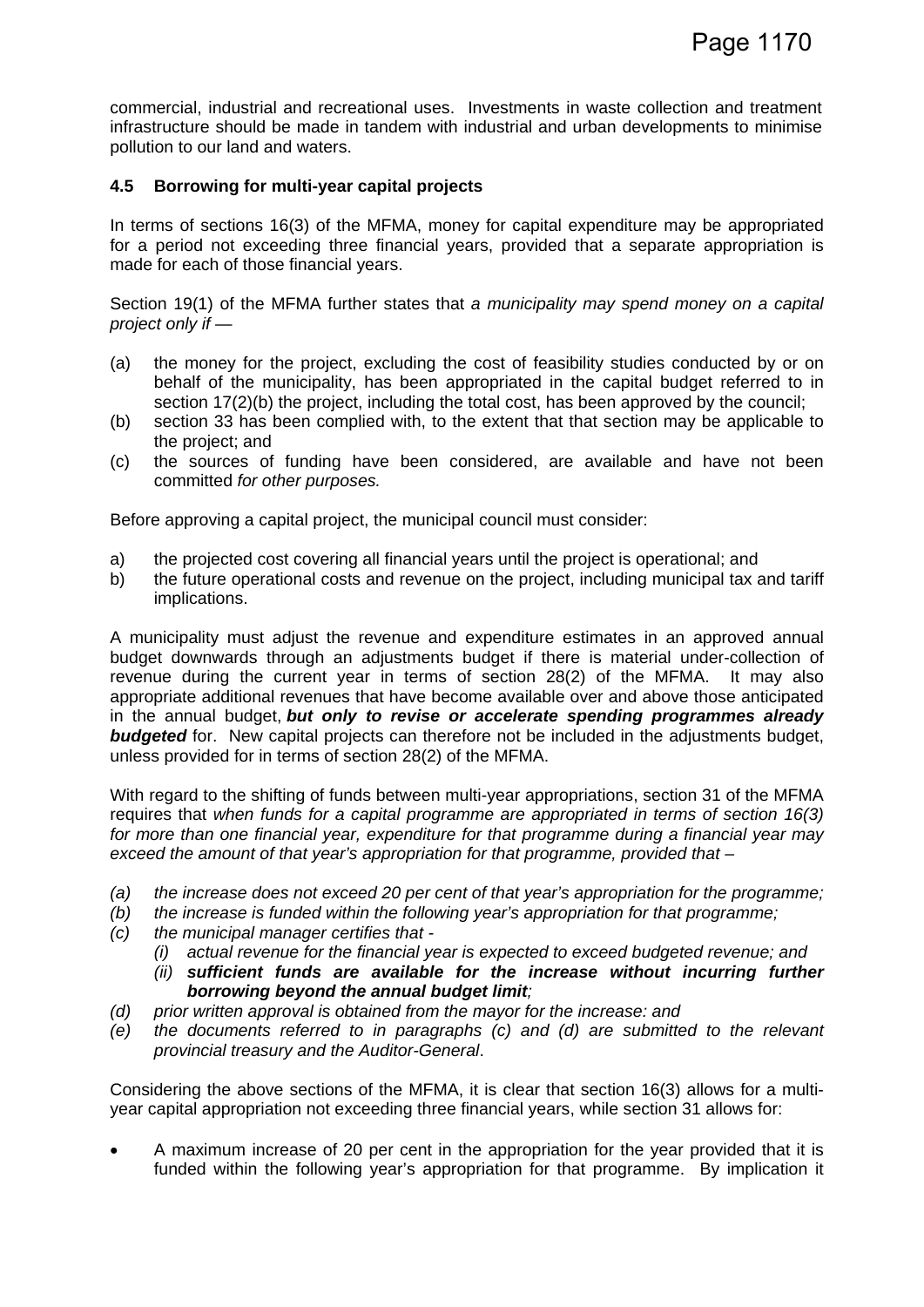must be a multi-year programme and the increase should also fit within the limit of the next year's appropriation;

- Sufficient funds are available for the increase **without incurring further borrowing beyond the approved annual budget limit**. This means that additional revenues should be available in the year that the municipality intends to accelerate the expenditure or that a project saving that was funded from the borrowing that was approved for the current year should be used to prevent borrowing to exceed the annual budget limit; and
- This further implies that additional revenues should be available and prohibits the use of accumulated cash backed reserves from previous years for the acceleration of the programme.

Section 28(2)(b) prescribes that additional revenues that have become available may be used to revise or accelerate programmes already budgeted for. The same section further indicates that an adjustments budget process will be required to accelerate a capital programme. The municipal manager must provide certification that the additional revenues will be available within the financial year that the programme will be accelerated in terms of section 31 of the MFMA.

The legislation is not clear as to the timeframes for section 31 other than to state that prior written approval should be obtained from the Mayor. A prudent approach would be to include the documentation as part of the adjustments budget process and the dates set out in the Municipal Budget and Reporting Regulations.

This part of the Circular should also be read in conjunction with MFMA Circular No. 58 issued on 14 December 2011.

#### **4.6 Refinancing of existing loans**

Section 46(5) of the MFMA allows a municipality to re-financing existing long-term debt, provided that —

- (a) the existing long-term debt was lawfully incurred;
- (b) the re-financing does not extend the term of the debt beyond the useful life of the property, plant or equipment for which the money was originally borrowed;
- (c) the net present value of projected future payments (including principal and interest payments) after re-financing is less than the net present value of projected future payments before re-financing; and
- (d) the discount rate used in projecting net present value referred to in paragraph (c), and any assumptions in connection with the calculations, must be reasonable and in accordance with criteria set out in a framework that may be prescribed.

If the re-financing of an existing loan does not comply with the above requirements, then the municipality should consider going to the market for a new loan that offers more affordable terms and/or negotiate a payment arrangement with the financial institution until the loan can be repaid as per the original terms.

## **5. Conditional Grant Transfers to Municipalities**

This section provides guidance to municipalities with regard to the preparation for the 2019/20 unspent conditional grant and roll-over process and should be referenced against previous annual budget circulars.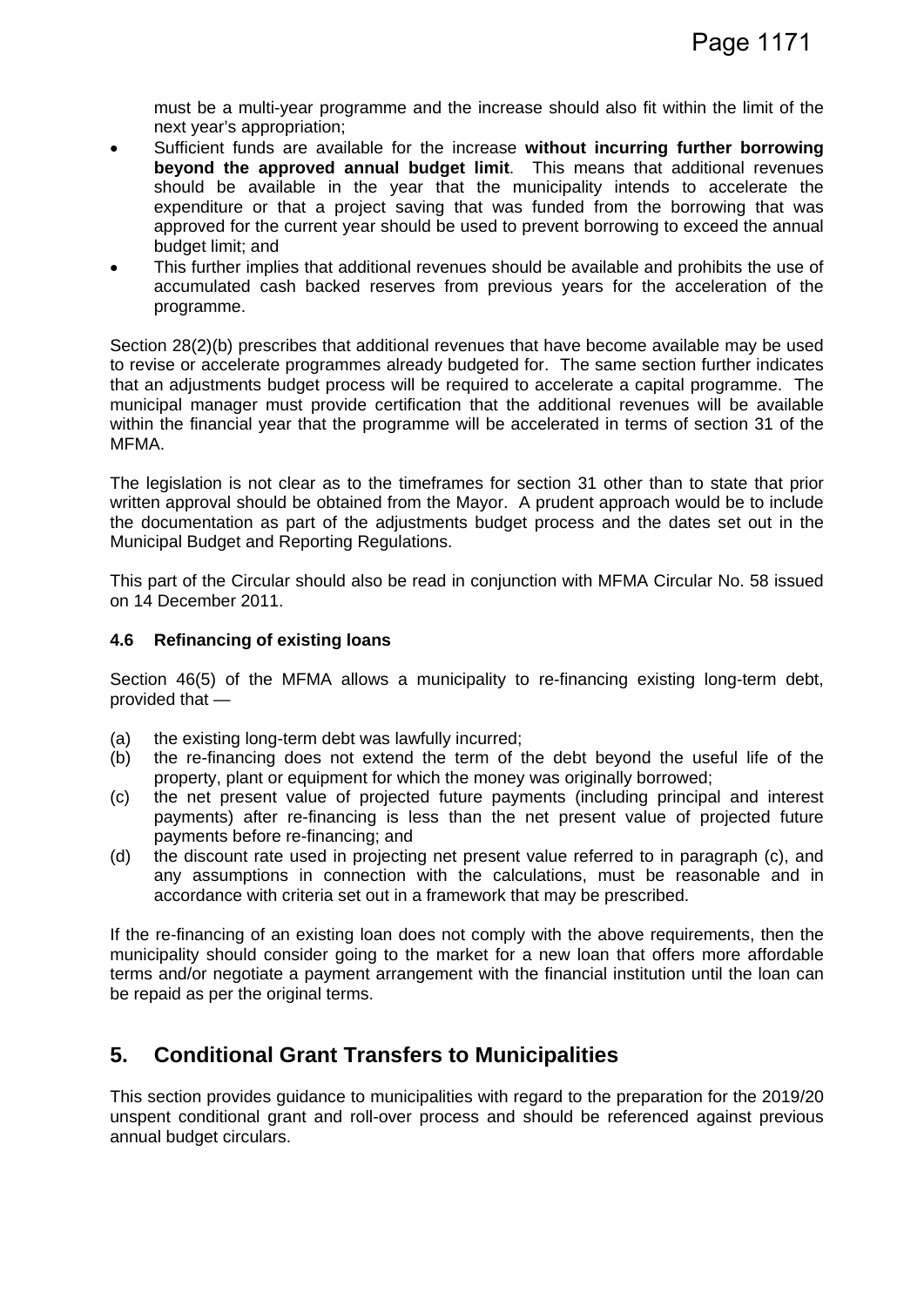#### **5.1 Criteria for the rollover of conditional grant funds**

Section 22 of the 2019 Division of Revenue Act (DoRA) requires that any conditional grants which are not spent at the end of the municipal financial year must revert to the National Revenue Fund, unless the receiving officer, provincial treasury and transferring national officer proves to National Treasury that the unspent allocation is committed to identifiable projects, in which case the funds may be rolled over.

When requesting a rollover in terms of section 22(2) of the 2019 DoRA, municipalities must include the following information with their submission to National Treasury:

- 1. A formal letter, signed by the accounting officer must be addressed to the National Treasury requesting the rollover of unspent conditional grants in terms of section 22(2) of the 2019 DoRA;
- 2. A list of all the projects that are linked to the unspent conditional grants and a breakdown of how much was allocated and spent per project;
- 3. The following evidence indicating that work on each of the projects has commenced, as applicable to the specific rollover(s):
	- a) Proof that the project tender was published and the period for tender submissions closed before 31 March;
	- b) Proof that a contractor or service provider was appointed for delivery of the project before 31 March; or
	- c) Proof of a project tender, appointment of contractor or service provider for delivery of service before 30 June in cases where additional funding was allocated during the course of the final year of the project;
	- d) Incorporation of the Appropriation Statement;
	- e) Evidence that all projects linked to an allocation will be fully utilised by 30 June 2021 (attach cash flow projection for the applicable grant).
- 4. A progress report (also in percentages) on the status of each project's implementation that includes an attached, legible **implementation plan**);
- 5. The value of the committed project funding, and the conditional allocation from the funding source;
- 6. Reasons why the grants were not fully spent during the year of original allocation per the DoRA;
- 7. Rollover of rollovers will not be considered therefore municipalities must not include previous year's unspent conditional grants as rollover request;
- 8. An indication of the time-period within which the funds are to be spent if the roll over is approved; and
- 9. Proof that the Municipal Manager and Chief Financial Officer are permanently appointed.

No rollover requests will be considered for municipalities with vacant or acting Chief Financial Officers and Municipal Managers for a period exceeding 6 months from the date of vacancy, this also includes acting appointments as a result of suspensions of either MM or CFO that are more than 12 months.

#### **If any of the above information is not provided or the application is received by National Treasury (Intergovernmental Relations Division) after 31 August 2020, the application will be declined.**

In addition, National Treasury will also consider the following information when assessing rollover applications; and reserves the right to decline an application should there be nonperformance by the municipality in any of these areas: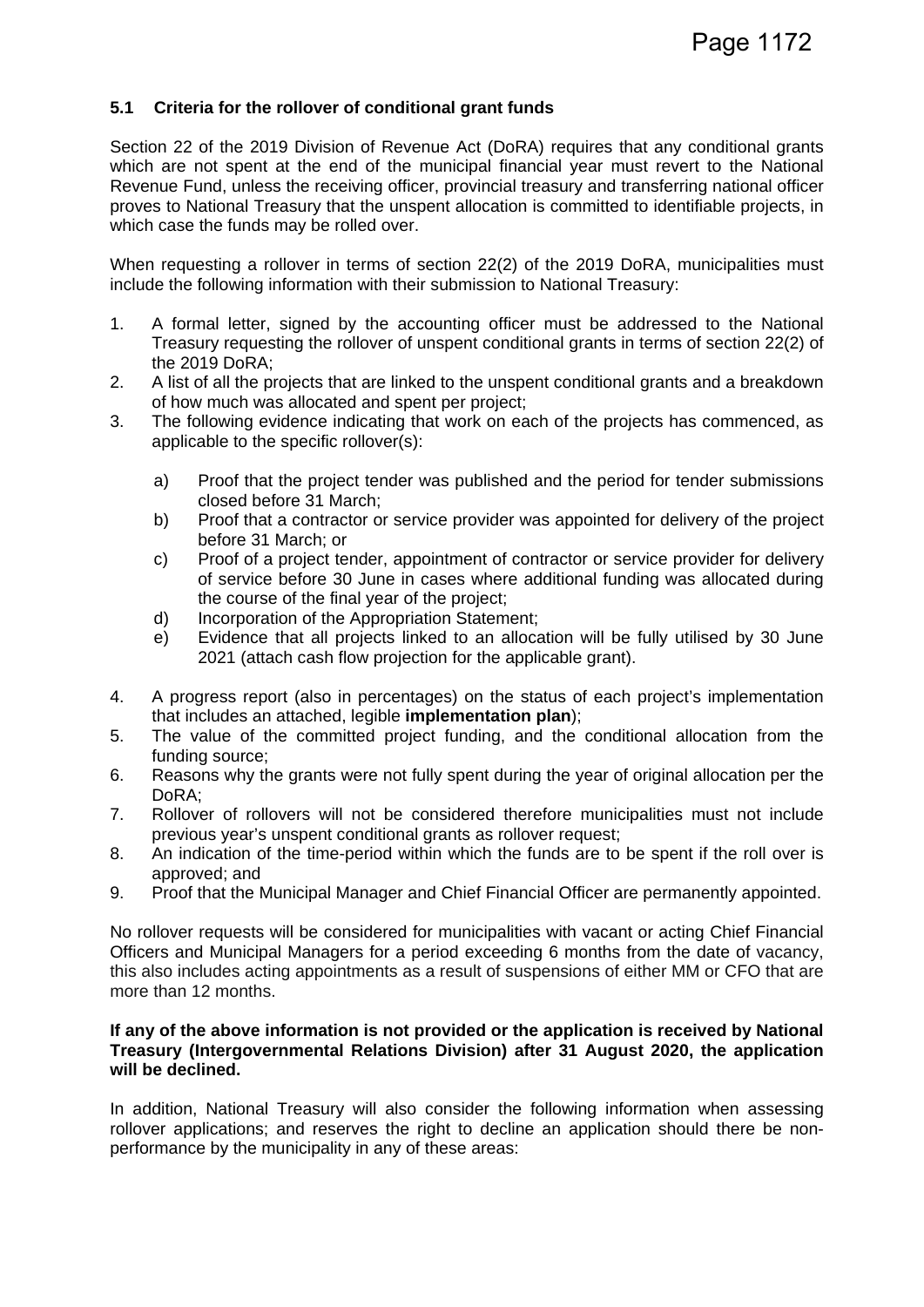- 1. Compliance with the in-year reporting requirements in terms of sections 71 and 72 of the MFMA and section 12 of the 2019 DoRA, **including the municipal manager and chief financial officer signing-off on the information** sent to National Treasury;
- 2. Submission of the pre-audited Annual Financial Statements information to National Treasury by 31 August 2020;
- 3. Accurate disclosure of grant performance in the 2019/20 pre-audited Annual Financial Statements, (i.e. correct disclosure of grant receipts and spending in the notes to the AFS); and
- 4. Cash available in the bank (net position including short term investments) as at 30 June 2020 is equivalent to the amount that is unspent as at the end of the financial year. If the amount that is requested for roll over is not entirely cash backed, such a roll over will not be approved. National Treasury will not approve portions of roll over requests.

It should be noted that under no circumstances will the National Treasury consider requests to roll-over:

- 1. The entire 2019/20 allocation to the municipality, in cases whereby the roll over request is more than 50 per cent of the total allocation National Treasury will approve the roll over amount up to 50 per cent of the 2019/20 allocation;
- 2. Roll Over request of the same grant for the third consecutive time;
- 3. Funding for projects constituted through Regulation 32 of the Municipal Supply Chain Management Regulations (Gazette No.27636). Projects linked to additional funding and disasters are exempted; and
- 4. A portion of an allocation where the proof of commitment for the roll over application is linked to invoices that were issued before or on 31 May 2020.

#### **5.2 Unspent conditional grant funds for 2019/20**

The process to ensure the return of unspent conditional grants for the 2019/20 financial year will be managed in accordance with section 22 of the DoRA. In addition to the previous MFMA Circulars, the following practical arrangements will apply:

- Step 1: Municipalities must submit their June 2020 conditional grant expenditure reports according to section 71 of the MFMA reflecting all accrued expenditure on conditional grants and further ensure that expenditure reported to both National Treasury and national transferring officers reconcile;
- Step 2: When preparing the Annual Financial Statements, a municipality must determine the portion of each national conditional grant allocation that remained unspent as at 30 June 2020. These amounts MUST exclude all interest earned on conditional grants, retentions and VAT related to conditional grant spending that has been reclaimed from SARS, which must be disclosed separately;
- Step 3: If the receiving officer wants to motivate in terms of section 22(2) of the 2018 DoRA that the unspent funds are committed to identifiable projects, the roll over application pack must be submitted to National Treasury by 31 August 2020.

#### *National Treasury will not consider any rollover requests that are incomplete or received after this deadline.*

- Step 4: National Treasury will confirm in writing whether or not the municipality may retain any of the unspent funds as a rollover based on criteria outlined above by 23 October 2020;
- Step 5: National Treasury will communicate the unspent conditional grants amount by 06 November 2020. A municipality must return the remaining unspent conditional grant funds that are not subject to a specific repayment arrangement to the National Revenue Fund by 20 November 2020; and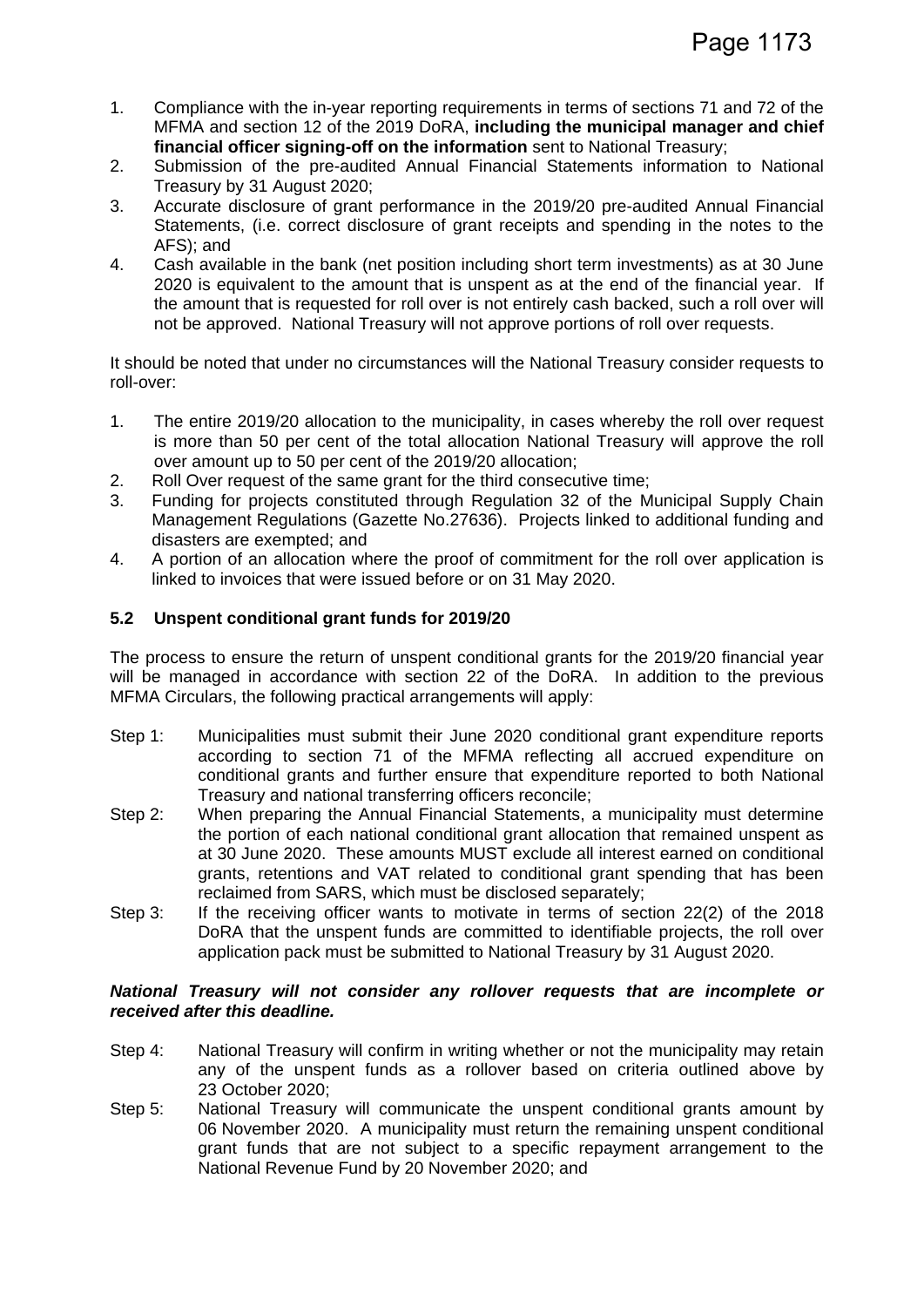Step 6: Any unspent conditional grant funds that should have, but has not been repaid to the National Revenue Fund by 20 November 2020, and for which a municipality has not requested a repayment arrangement, will be offset against the municipality's 04 December 2020 equitable share allocation.

*All other issues pertaining to Appropriation Statement and reporting on approved roll overs are addressed in the Annexure to MFMA Circular No. 86.*

# **6. The Municipal Budget and Reporting Regulations**

National Treasury, together with the provincial treasuries, are rolling out training on budgeting and transacting in the *m*SCOA environment to all provinces to improve the credibility of the 2020/21 MTREF budgets.

#### **6.1 Assistance with the compilation of budgets**

In cases where the municipality requires advice with the compilation of their respective budgets, specifically the budget documents or Schedule A1, they should direct their enquiries to their respective provincial treasuries or to the following National Treasury officials:

| <b>Province</b>     | <b>Responsible</b><br><b>NT</b><br>officials | Tel. No.     | <b>Email</b>                        |
|---------------------|----------------------------------------------|--------------|-------------------------------------|
| Eastern Cape        | Matjatji<br>Mashoeshoe                       | 012-315 5553 | Matjatji.Mashoeshoe@treasury.gov.za |
| <b>Free State</b>   | Cethekile Moshane                            | 012-315 5079 | Cethekile.moshane@treasury.gov.za   |
| Gauteng             | Kgomotso Baloyi                              | 012-315 5866 | Kgomotso.Baloyi@treasury.gov.za     |
|                     | <b>Kevin Bell</b>                            | 012-315 5725 | Kevin.Bell@treasury.gov.za          |
| KwaZulu-            | Kgomotso Baloyi                              | 012-315 5936 | Kgomotso.Baloyi@treasury.gov.za     |
| Natal               | Johan Botha                                  | 012-315 5171 | Johan.Botha@treasury.gov.za         |
| Limpopo             | Willem Voigt                                 | 012-315 5830 | Willem. Voigt@treasury.gov.za       |
|                     | Sifiso Mabaso                                | 012-315 5952 | Sifiso.Mabaso@treasury.gov.za       |
| Mpumalanga          | Mandla Gilimani                              | 012-315 5807 | Mandla.Gilimani@treasury.gov.za     |
| Northern            | Mandla Gilimani                              | 012-315 5807 | Mandla.Gilimani@treasury.gov.za     |
| Cape                |                                              |              |                                     |
| North West          | <b>Willem Voigt</b>                          | 012-315 5830 | Willem. Voigt@treasury.gov.za       |
|                     | Makgabo Mabotja                              | 012-315 5156 | Makgabo.Mabotja@treasury.gov.za     |
| <b>Western Cape</b> | Vuyo Mbunge                                  | 012-315 5661 | Vuyo.Mbunge@treasury.gov.za         |
| Technical           | Elsabe Rossouw                               | 012-315 5534 | Igdataqueries@treasury.gov.za       |
| issues<br>Local     |                                              |              |                                     |
| Government          |                                              |              |                                     |
| Database            |                                              |              |                                     |

National Treasury, together with the provincial treasuries, will undertake a compliance check and, where municipalities have not provided complete budget information, the municipal budgets will be returned to the mayors and municipal managers of the affected municipalities for the necessary corrections. Municipal managers are reminded that the annual budget must be accompanied by a quality certificate and council resolution in accordance with the format specified in regulation 31 of Schedule A of the Municipal Budget and Reporting Regulations. In addition to the above compliance check, the *m*SCOA data strings will be assessed to determine whether the municipalities are compliant.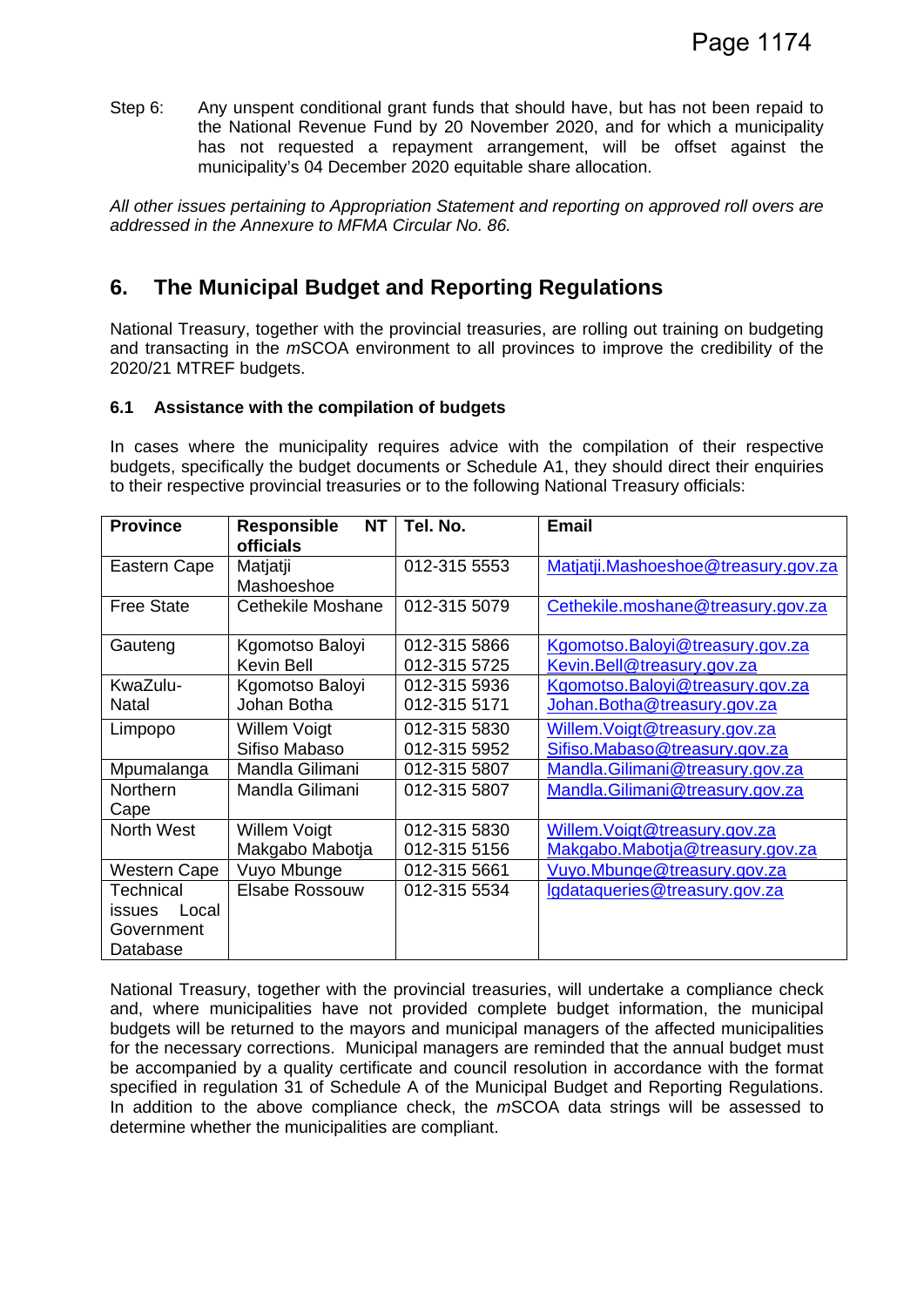The National Treasury herewith emphasises that where municipalities have not adhered to the Municipal Budget and Reporting Regulations, *they will be required to return to the municipal council and table a complete budget document aligned to the requirement of the Municipal Budget and Reporting Regulations*.

Municipalities with municipal entities are once again reminded to prepare consolidated budgets and in-year monitoring reports for both the parent municipality and its entity or entities. The following must be compiled:

- An annual budget, adjustments budget and monthly financial reports for the parent municipality in the relevant formats;
- An annual budget, adjustments budget and monthly financial reports for the entity in the relevant formats; and
- A consolidated annual budget, adjustments budget and monthly financial reports for the parent municipality and all its municipal entities in the relevant formats.

The Schedule A that the municipality submits to National Treasury must be a consolidated budget for the municipality (plus entities) and the budget of the parent municipality. Schedules D must be submitted for each entity.

# **7. Municipal Chart of Accounts (***m***SCOA)**

#### **7.1 Release of Version 6.4.1 of the Chart**

Version 6.4.1 was released to include the amendments in conditional grants as per the 2020 DoRA. Version 6.4.1 of the chart will be effective from 2020/21 and must be used to compile the 2020/21 MTREF. It is available on the link below:

#### **Link to** *m***SCOA**

#### **7.2 Use of funding segment to populate the cash flow tables**

It is critical that municipalities undertake balance sheet and cash flow budgeting to provide accurate cash flow information. The general rule that applies is that the "funding" and "Item" segments must be combined to provide cash flow information on how funds have been spent and on what.

This means that the budget is available at a cash flow level (A1 Schedule Budget Table SA30 and A7) and not when billing is done or when invoices are processed (A1 Schedule Budget Table A4: Statement of Financial Performance). Municipalities must apply the budgeted assumed collection rate to determine the cash flow budgets. Therefore, expenditure can only be processed against items with funding in line with the anticipated cash inflow and not billing. Municipalities should therefore identify the relevant source in the funding segment where revenue is received from and identify the funds to be used when payments are made. Guidance on this was provided in MFMA Circular No. 98.

However, there are still challenges to populate the detail of cash payments by type in the A1 Schedule Budget Table SA30 from Item Liabilities: Current Liabilities: Trade and other payables from exchange transactions as payables and accruals are not broken down by type (e.g. other materials, contracted services etc.). This omission of detail in the *m*SCOA chart will be addressed through chart amendments in version 6.5 of the chart.

As an interim measure the cash flow will be populated as follows: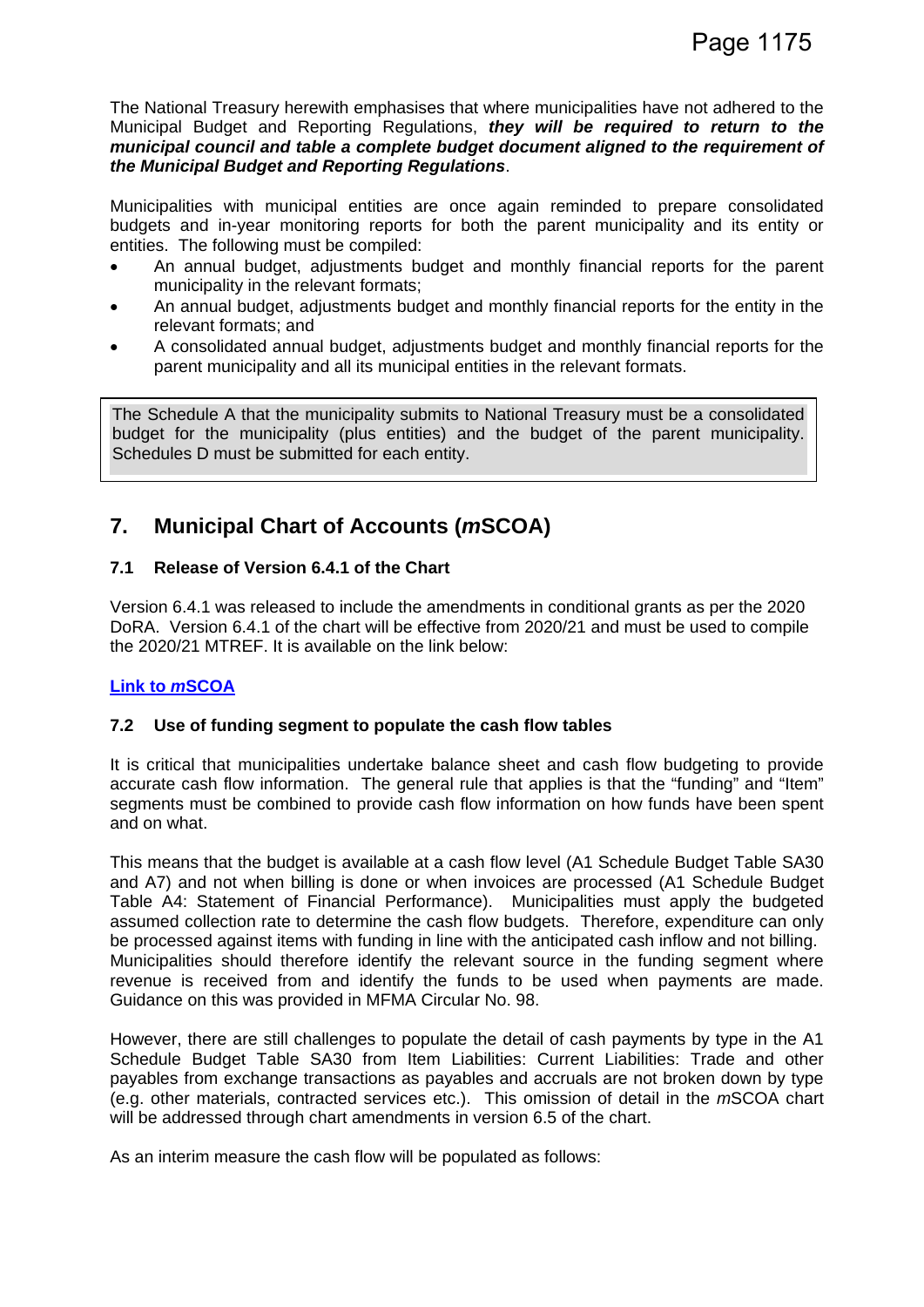#### For Cash Receipts:

The **cash receipts by source** will be populated using Item Assets: Current Assets: Cash and cash equivalents: Cash at bank: Bank account: Deposits in conjunction with the Funding Segment.

#### For Cash Payments:

The **cash payments** by type will be populated using Item Liabilities: Current Liabilities: Trade and other payables Exchange and Non- Exchange Transactions: Withdrawals in conjunction with the Funding Segment.

The cash payments that are not classified by type, will be grouped together as other payments on table SA30. This will enable population of suppliers and employees on the cash flow (Table A7).

National Treasury will share the linking of A1 Schedule Budget Tables SA30 and A7 to the *m*SCOA chart items to ensure that the cash flow information is populated correctly with municipalities and system vendors.

#### **7.3 Capital Projects using Internally Generated Funding**

Capital Projects in acquiring Assets using Internally Generated Funding must use: Funding: Capital: Transfer from Operational Revenue. This will ensure that table A5 will be populated correctly.

### **8. Budget process and submissions for the 2020/21 MTREF**

#### **8.1 Submitting budget documentation and schedules for 2020/21 MTREF**

Accounting officers are reminded that Section 22(b)(i) of the MFMA requires that, *immediately* after an annual budget is tabled in a municipal council, it must be submitted to the National Treasury and the relevant provincial treasury in PDF and electronic formats. However, in cases where Council requires amendments to the tabled budget prior to consultation, municipalities should inform he National Treasury and the relevant provincial treasury *immediately* and submit the required budget documents and corresponding *m*SCOA data strings *within three working days* after the Council meeting.

The approved annual budget must still be submitted to both National Treasury and the relevant provincial treasury *within ten working days* after the council has approved the annual budget.

#### **8.2 Document uploads to the Local Government Upload Portal**

Due to the number of queries received on the document upload process using the Local Government Upload Portal, a full guideline will be issued in due course to explain the process and to outline which documents will be required to upload.